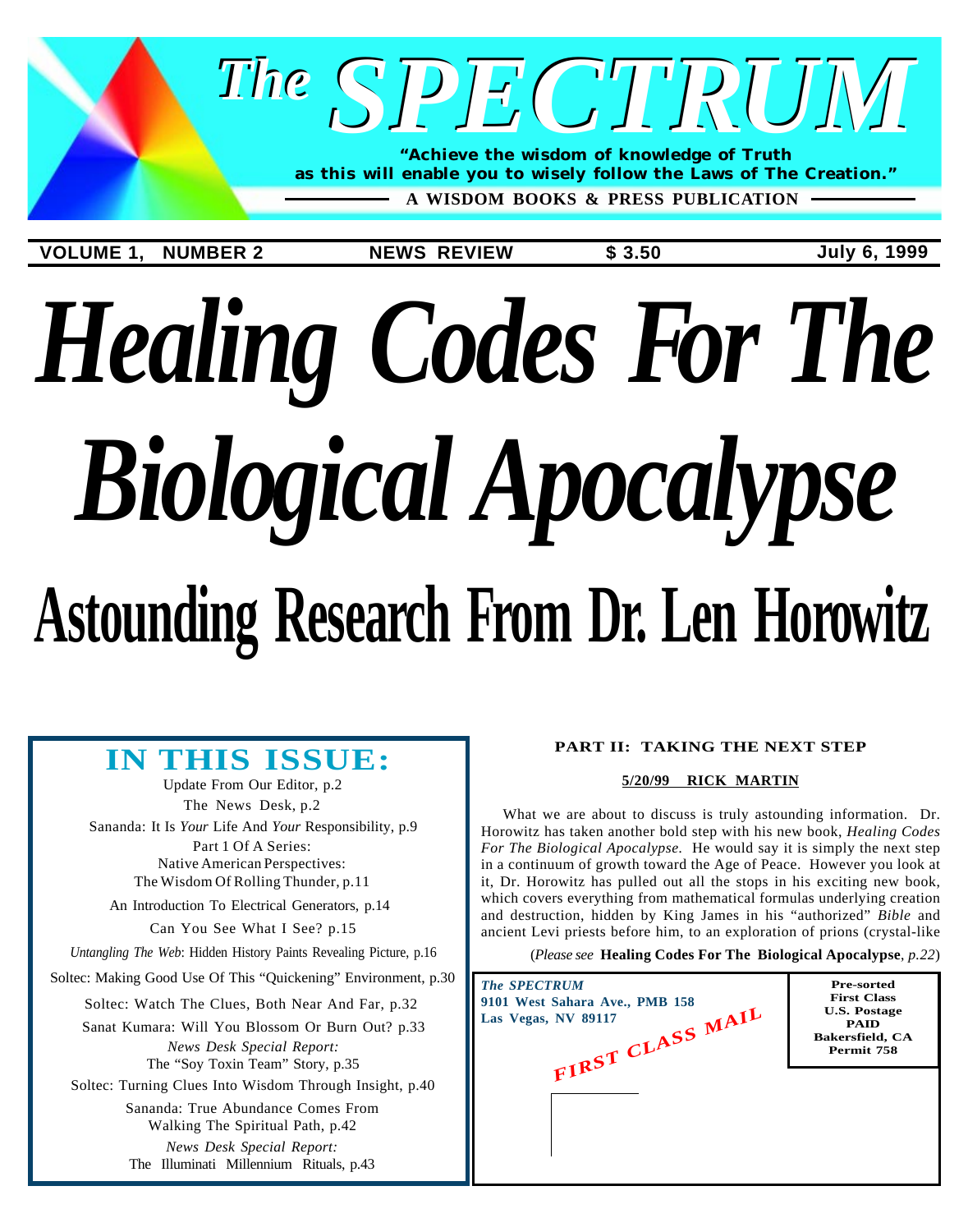#### <span id="page-1-0"></span>Page 2 *The SPECTRUM* JULY 6, 1999



The paper covering the full spectrum of news and information to help you to follow the First Law of The Creation. The Highest (First) Command of The Law of The Creation states: "Achieve the wisdom of knowledge of Truth, as this will enable you to wisely follow the Laws of The Creation." In other words, go forth and gain as much knowledge and experience as you can.

#### **TO SUBSCRIBE**:

 Call 1-877-280-2866 toll free. See page 23 for Subscription Order Form.

#### **EDITORIAL POLICY:**

Opinions of *The SPECTRUM* contributors are their own and do not necessarily reflect those of *The SPECTRUM* staff or management. *The SPECTRUM* will always correct any meaningful error of fact.

Permission is hereby granted to anyone to quote *The SPECTRUM* in whole or in part, so long as full credit of this source is given, including contacting address.

#### **PUBLISHING INFORMATION:**

We intend to offer, to the best of our ability, the Truth, however it comes to us, in order to allow you to make up your own mind and be able to make informed decisions about things that impact your daily life. We hope to broaden your choices and allow you to create for yourself a better world.

All manuscripts submitted must be either typewritten and double-spaced, or preferably on disk. If return is desired, a stamped selfaddressed envelope is required. *The SPECTRUM* assumes no responsibility for unsolicited manuscripts.

*The SPECTRUM* is published by Wisdom Books & Press at 9101 West Sahara Ave., PMB158, Las Vegas, NV 89117. Our email address is: [wisdombooks@tminet.com](mailto:wisdombooks@tminet.com)

#### **CHANGE OF ADDRESS:**

Send your old, incorrect address label along with your new address and ZIP code to *The SPECTRUM* 30 days before you move. Send change to: *The SPECTRUM*, 9101 West Sahara Ave.,PMB158, Las Vegas, NV 89117.

### **Update From Our Editor**

*Well, we finally made it to our second issue! somewhat anxious) about the delay between the 6/1/99 Premier Issue and this one. However, as one sympathetic supporter wrote recently: "Sure I'd like to see the next issue soon, but don't forget to be kind to yourselves after all you've been through in recent months!" We are trying to do that amidst dealing with the many details that are part of starting up this new publication.*

*The next issue after this will not be for a few weeks, again, and then we should be ready to begin a weekly or bi-weekly, if smaller-sized, output. And thank you for the many warm and kind notes and calls of support, as well as donations to help get* The SPECTRUM *launched. nasty and ridiculous blarney still frantically spewing from the dark energy conduit we separated ourselves from months ago. The Law of Return will deal with them in good time.*

You have been understanding and gracious (if have asked about Nora Boyles and Nora's *Your strong faith in this project greatly offsets the or inquiries to Marina at our* SPECTRUM *front On a different matter, for those of you who* Research Corner*, it is a matter of some sadness to those of us who knew and worked with Nora to have to report that Nora left this world quietly on Wednesday, June 30, 1999, after an extended bout with cancer. (We do have a final* Nora's Research Corner *to share with you in a future issue of* The SPECTRUM.*) Besides all of her more recent columns, Nora's legacy is her book* The Garden Of Aton*, which will surely live on for inquiring minds. She died well cared for at her daughter's home near the San Francisco Bay Area, and she has made her presence known on at least several occasions since then to both family and friends. Please direct any comments desk if you would like anything forwarded to Nora's family.*

*Meanwhile, happy reading and God bless! — Dr. Edwin M. Young, Editor-In-Chief*



#### **7/3/99 DR. AL OVERHOLT**

#### SPANISH PILOTS ADMIT NATO ATTACKED CIVILIAN TARGETS

Translated from *ARTICULO 20* (Spanish Weekly), [<http://www.antiwar.com/spain1.html>,](http://www.antiwar.com/spain1.html) by Jose Luis Morales, 6/14/99, courtesy of Calvin Burgin: [quoting]

The pilots of Spanish planes who participated in bombing raids against Yugoslavia which he said that our main helper in the air do not feel like "supermen"

nor as masters of air space.

Quite on the contrary, they say that our forces play to the tune of music played by the North Americans, and accuse NATO of having honoured with medals the bombing of civilian targets, what they otherwise name "collateral damages".

Captain Adolfo Luis Martin de la Hoz, who returned to Spain end of May after having participated in the bombings since the beginning, an "authentic expert for the dreadful F-18", the war plane most often used in the war strategy of "scorched land" in the

Balkans, is very categoric: "First of all, I want to make it clear that the majority, I say the majority, of my colleagues, even if not all, are against the war in general and against this war of barbarity in particular." Martin de la Hoz says that he and his colleagues "are burnt out". Since a few days ago there appeared in the papers certain statements of the commander Maches Michavilla who is now in the air base at Aviano with the pilots who replaced us, in

#### **NEWS AND ARTICLES**

News articles and clippings etc., can be submitted to:

Dr. Al Overholt P.O. Box 1567 Tehachapi, Ca 93581 email: [alo@tminet.com](mailto:alo@tminet.com)

As always, I appreciate all the contributions you ones make to this column.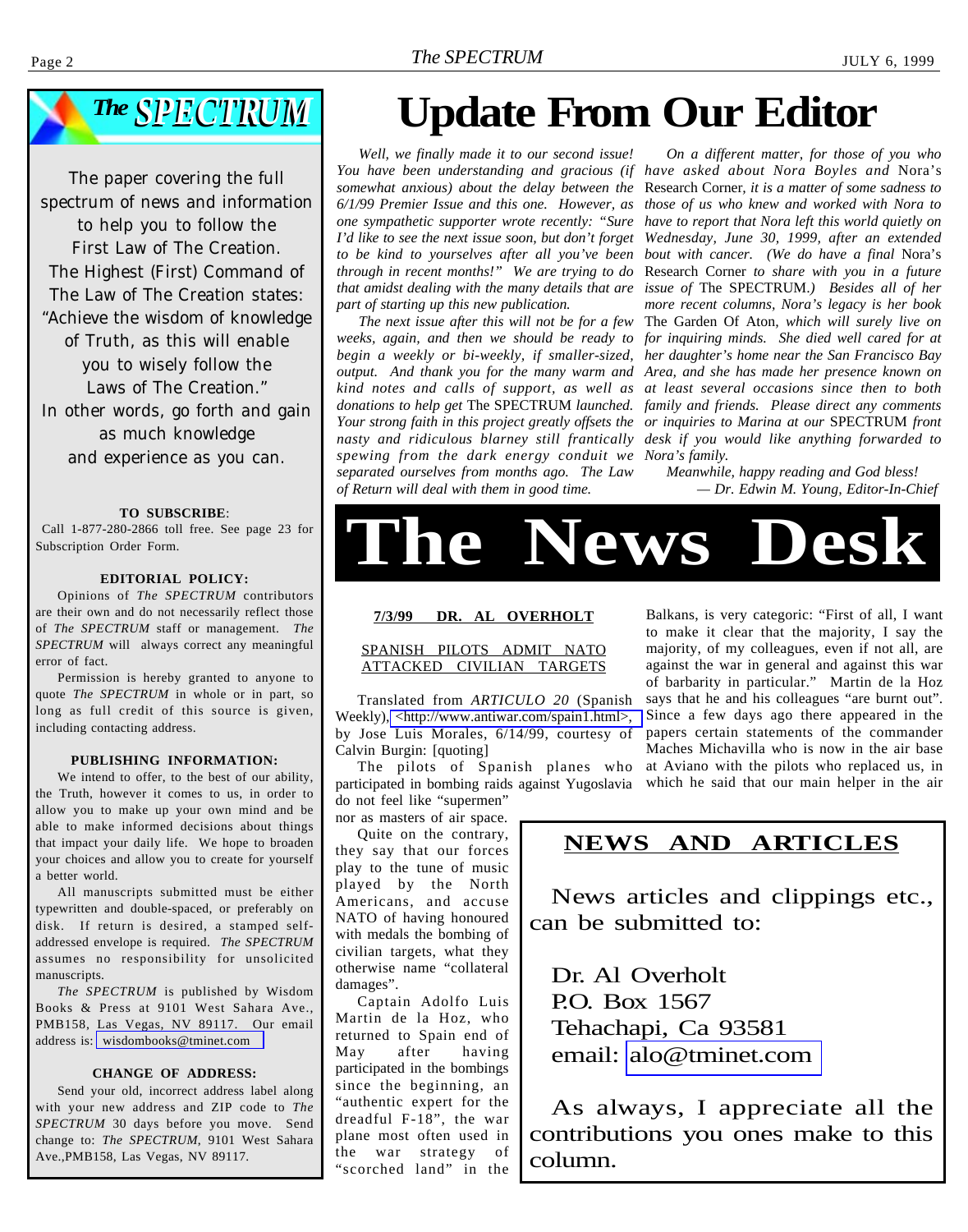own authorities, the Defence Minister and all his team, the members of the Government, who know nothing about war and go along with it without informing themselves about anything inform themselves, because the North going to cost the Spaniards more than all the and, what is gravest, are guilty of lying to the Americans—the White House, the Pentagon, the money allocated for the culture in the last five Spanish people through the papers, radio and CIA, the Embassy or military information years. And how, even if now no one says television, foreign correspondents and press agencies."

The suspicions that NATO's repeated bombings of civilian victims and non-military targets are not the result of war "errors", are confirmed by Captain Martin de la Hoz: to do what they tell him he has to do. And exculpate myself and to intone 'mea culpa' for "Several times our Colonel protested by NATO chiefs why they select targets which are not Clark when he talks to him, or better said, be able to forget that what was being military targets. They threw him out with curses saying that we should know that the North implement without delay. Americans will lodge a complaint by the Spanish Army, once through Brussel and again information about the war, Captain de la Hoz than most anything else you've seen or read by the Defence Minister. But there is more, says that "no one has said anything about the about this horrible **HOLOCAUST** staged by and I want to tell it to the whole world: once incidents that took place in Aviano, about the the elite?? there was a coded order of the North American disastrous maintenance of Spanish machines, military that we should drop anti-personnel bombs over the localities of Prishtine and Nish. The colonel refused it altogether and, a couple Not that we are cannon fodder. No. We are of days later, the transfer order came. But what nothing. About the fatal accidents, the losses the INTERNET, courtesy of Calvin Burgin, I say now is nothing compared to what I shall suffered without connection to combats, the have to say when the time comes."

The Spanish military denounces that "the Spanish Government not only does not try to inform themselves but they also accept the false humiliations the Spanish militaries are ever more reports that are edited for them in Aviano, where there is a sort of military press cabinet perfectly well that we are intervening in a in the hands of North American generals and functionaries. Ever since we arrived in Italy the Captain goes on—there is no end to humiliations and insults. The order givers are only the North American generals, and no one else. We are zeroes, just as our replacements are going to be. But there is still more to that. Here they say that several operations were directed by Spanish commanders and pilots. Lies over lies. All the missions that we flew, all and each one, were planned by US high military authorities. Even more, they were all planned in detail, including attacking planes, targets and type of ammunition that we have to throw. We never directed anything, and our missions were limited to flying over the borders of Macedonia, Albani, Bosnia and Slovakia."

#### GOVERNMENT'S LIES

None of the pilots presently stationed at Aviano, who replaced those who went to the says the Spanish military. "It is being written subjected for many decades." to saturation that the disciplined and patriotic Spanish pilots according to Minister Eduardo enraged when there are talks about the costs of Serra—are concentrating on the complexity of the war. There should be no doubts, he Scientist, says we may already be experiencing their war missions." But we read so many confirms that the militaries detached in Aviano the effects of Comet Lee. "I would personally discrepancies, so many lies that we agreed to are receiving bonuses which "multiply by five add that it may in fact already be responsible not read a single newspaper until we return. our salary, without considering the daily for the very weird actions we have been seeing

But I tell you that our worst enemies are our Government, the Minister of Foreign Affaires Our anger is enormous. The President of the expenses and other perquisites. and the Defence Minister are lying brazenly with what this war means economically for each each time they talk about the war. Some of us one of us, but it is not true; what they give us are of another opinion and believe they do not is the chocolate for the parrots. This war is service, whoever, do not inform them about anything because of the elections, but it will anything. How should they inform themselves come in a few months and will be felt in our if our own Javier Solana has not informed pockets. Because this brutal solely Yankees' himself since the war broke out? Solana is a war, no one's but Yankees, is going to be paid puppet who has been put there by the Yankees by all of us. Be sure that what I say is not to so he does, standing straight before General having participated in it, because I will never when he issues him the orders that he has to committed there was one the biggest savageries

> On the subject of manipulation of about all, and about the constant humiliations to which we were subjected from the beginning. contempt and sanctions, not a word. From no one!"

For the wrong selection of targets and certain that there is no alibi. "We know conflict"—says Martin de la Hoz—"which is rejected by the majority of the Spanish people discomfortingly close to Earth sometime starting and this is most important for us. But what in mid-August, 1999 and continuing through they do not say in any information, commentary or speech, is that the Spanish Dutch, Portuguese ... that we are there to cover up the North American generals who are dealing and wheeling in the war. There is no journalist who has any slightest idea what is happening in Yugoslavia.

Italian base a little before the start of war, last British and German officers, it was designed in it will pass much closer to Earth than originally March 23, were there with clean conscience, order to divide the Europeans and keep us anticipated.... Especially, if Comet Lee is hit "They are destroying the country, bombing it with novel weapons, toxic nervous gases, surface mines dropped with parachute, bombs B. Ervin, Jim McCanney, Alexey Dmitriev, containing uranium, black napalm, sterilization chemicals, sprayings to poison the crops and weapons of which even we still do not know anything. The North Americans are committing there one of the biggest barbarities that can be committed against the humanity. Much and very bad things will be told in the future about what was happening there, because, by the way, judging by what we talked about with the believe there is ample evidence to suggest that

Therefore, Captain Martin de la Hoz is

"We could say that we should be satisfied of history." [End quoting]

Doesn't this sound like it's far more truthful

#### COMET LEE—NEWS STORY

From EcoNews Service, Vancouver, BC on, [<wrldline@texas.net>,](mailto:wrldline@texas.net) 6/99: [quoting]

Remember those dramatic photos of twenty fragments of Comet Shoemaker-Levy 9 crashing into Jupiter in July 16-22, 1994?

Well, scientists at the Millennium Group are worried that Comet Lee, a wild card (nonperiodic) comet first discovered by Australian Steven Lee on April 16, 1999, may pass early 2000.

At the very least, they say, Comet Lee may cause solar explosions (CMEs) in our solar system, earthquakes, and hurricane-like weather on Earth. At the worst, well, Shoemaker-Levy's comet fragments crashing into Jupiter could be a pictorial warning for Earth if Comet Lee is captured in Earth-moon orbit.

What has Millennium Group scientists James Gary D. Goodwin, Ray Ward, Hal Blondell, Don Carros, and Wayne Moody worried is that Comet Lee's behavior is defying all predictive models by NASA's and other's supercomputers.

Millennium Group scientist James B. Ervin says, "The truth of the matter about (Comet Lee] is that nobody can project its path.... I by a [solar explosion] during its perihelion passage."

Earl L. Crockett, another Millennium Group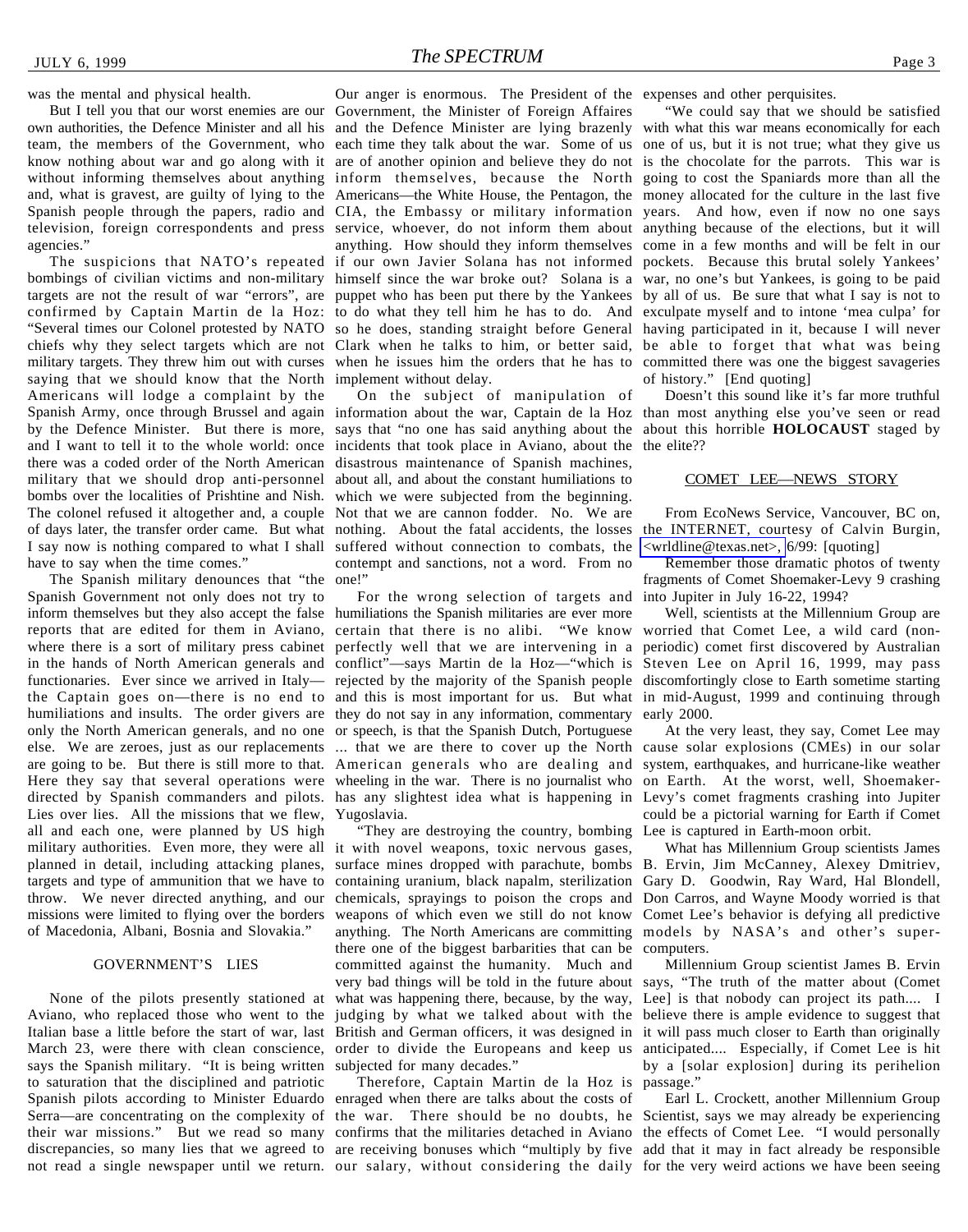from the sun over the last several months; i.e., something big is about to happen from all the the Posse is more sophisticated than the hackers the appearance that something has been 'pulling' things that are coming out in the NON-elite behind previous government site hacks. energetic charges away from the Sun in the media. opposite direction of Earth producing large (solar] CME's/flares that for the most part have had little electromagnetic effect here on Earth."

Scientist Jim McCanney adds, "(Comet Lee) is truly a lawless comet, and with the erratic brightening happening it is certain to be far off Deborah Adamson, Los Angeles, 6/28/99: course every day....This could be a doozy! August is now looking like a time for the first possible trouble."

military security has been mounted around official tracking of Comet Lee, impeding public knowledge and scientific study. "The word is Ultra tight security on Comet Lee. The Military side of NASA is running this show now, so forget any type of cooperation." Ward adds, "Too bad NASA has destroyed the [Comet] Hale-Bopp data that we could really use to help provide the correction factors needed on Comet Lee" [*Why did they destroy this valuable* lawsuit that charged Wall Street's biggest *information or did they just hide it??*]. Comet market makers with fixing prices of Nasdaq Hale-Bopp's closest Earth approach was on March 22, 1997.

According to McCanney, planetary alignments in mid-August and September 1999 may make Comet Lee particularly hazardous. \$1.027 billion without admitting any guilt. "The big key here is the upcoming planetary alignments and that it will be the electrical plasma alignments not gravity that will be the potential harm givers. Most critical is the PaineWebber, A.G. Edwards, Charles Schwab, September 6, 1999 alignment of Venus, and Earth with the new Moon....I have even considered that if the comet orbit is 'hooked' that the Earth and moon could capture this thing as a permanent new member of the earth moon system, or worse; if it would flip out into a future collision course with us again and again like Venus did to Mars some 4000 years ago.

Researchers have raised concern about the potentially catastrophic effects of two other space events in mid-August, 1999, which may be compounded by Comet Lee. One is the Solar Eclipse of August 11, 1999. The other is the Earth flyby of the Cassini spacecraft on August 18, 1999, carrying 72 pounds of plutonium, equivalent to over 50% of all the radiation released since the beginning of nuclear in several states including California, New testing.

The Millennium Group is an independent group of scientists and researchers "organized to create an unbiased outlet for scientific research a loose-knit gang called "Global Hell." [End and critical thinking". Millennium Group research on Comet Lee appears at: <http:// [www.millenngroup.com/repository/cometary/](http://www.millenngroup.com/repository/cometary/lee.htm) lee.htm> [End quoting]

Have you noticed how the elite call a lot of moving objects comets even though they stop federal government. "We found that most or change course in their travels. They'll do agencies have weak computer security systems anything to prevent using any term that might in place." give the idea of alien spaceships.

| "VESTORS<br>$\mathbf{I}$ |               | )NIF Y     |  |
|--------------------------|---------------|------------|--|
| וו איוים. וי             | <b>CITOOK</b> | טיםי זו שנ |  |

Excerpted from *THE DAILY NEWS*, by [quoting]

Want \$1 billion?

Disturbingly, scientist Ray Ward says tight refunding about \$1 billion to their customers as Thirty-three Wall Street market makers are part of the largest civil antitrust settlement in history.

> Approximately 8.5 million legal notices were mail this month to investors who bought any or many of 1,650 stocks during certain periods spanning from 1989 to 1996. The stocks included Cheesecake Factory, Intel, Costco and others.

> The reimbursement is the result of a 1994 stocks. Investors allegedly paid higher prices than needed, leading to fatter profits at these companies.

> Last December, the companies settled for Defendants are a who's who of Wall Street: Merrill Lynch, Goldman Sachs, Bear Stearns, J.P. Morgan, Morgan Stanley, Prudential, Salomon Smith Barney (before the merger) and others.... [End quoting]

enough we could see a close enough encounter brokerage houses were or are honest and a Casco spokeswoman, said. ethical—or did you??

#### HACKS ESCALATE AGAINST GOVERNMENT SITES

From the INTERNET, 6/99: [quoting]

Computer hackers are keeping up attacks against federal Web sites. The latest targets: the Interior Department and Idaho National Engineering and Environmental Laboratory which does research for the Energy Department. Hackers also taunted the FBI to protest a series of FBI raids last week. Those raids took place Jersey, Nebraska, Texas and Washington. It's unclear how many are involved, but officials say the hackers are mostly teens belonging to quoting]

The *Daily News* quoted Jack L. Brock Jr., an official from the General Accounting Office, the investigative arm of Congress, who has about one-third of Ontario's corn output—much studied computer systems throughout the

I also read a statement somewhere that there is a group of hackers who stated the more they come after us the more we will get into their computers. Basically they're giving the government warning they had better lay off because they have enough knowledge to force them to do so. And from what I gathered, these are ones who are trying to stop the crooks in our government.

I feel that the computer will be one of the elite's biggest downfalls; however, it may be a touch and go situation for a while to see who wins the computer wars.

| CORN | MTT.T.TNG | GIANT       | TURNS |
|------|-----------|-------------|-------|
|      | DOWN      | GENETICALLY |       |
|      | MODIFIED  | VARTETY     |       |

Response To European Fears

Ontario corn growers will segregate elevators to satisfy major buyers

Excerpted from *THE FINANCIAL POST*, by Irene Marushko, 5/22/99: [quoting]

WINNIPEG—Casco Inc., a major Canadian corn miller and a division of U.S. based Corn Products International Inc., said yesterday it would refuse to buy genetically modified (GM) corn from farmers, for fear of losing European customers.

You really didn't think the brokers and corn not approved by Europe," Shelley Wybo, "For us to continue our relations with the European Community we cannot have any GM

> The Ontario Corn Producers' Association said this week it would segregate country elevators that accept all corn from those that take only non-GM corn, in accordance with requests by Casco and another corn buyer, Nacan.

> Several U.S. companies, including Cargill Inc., the worlds largest grain merchant, said last month they would avoid buying corn varieties for processing that have not yet been approved in Europe.

> European countries, fearful of ill effects to human health, have resisted buying many genetically modified products from North America even though the Canadian and United States governments have approved them for human consumption.

> "No one really wants to cut out any customers," Ms. Wybo said.

> Casco, which runs three Ontario milling plants and buys corn for a distillery, purchases of it for use in food products that are sold to Europe.

There is a lot happening in our skies and according to security watchers, a group called season. This year's crop is expected to total The Internet had a statement stating that crop of 238.3 million bushels in the 1998/99 OCPA figures show farmers in Ontario, a major corn-producing province, produced a corn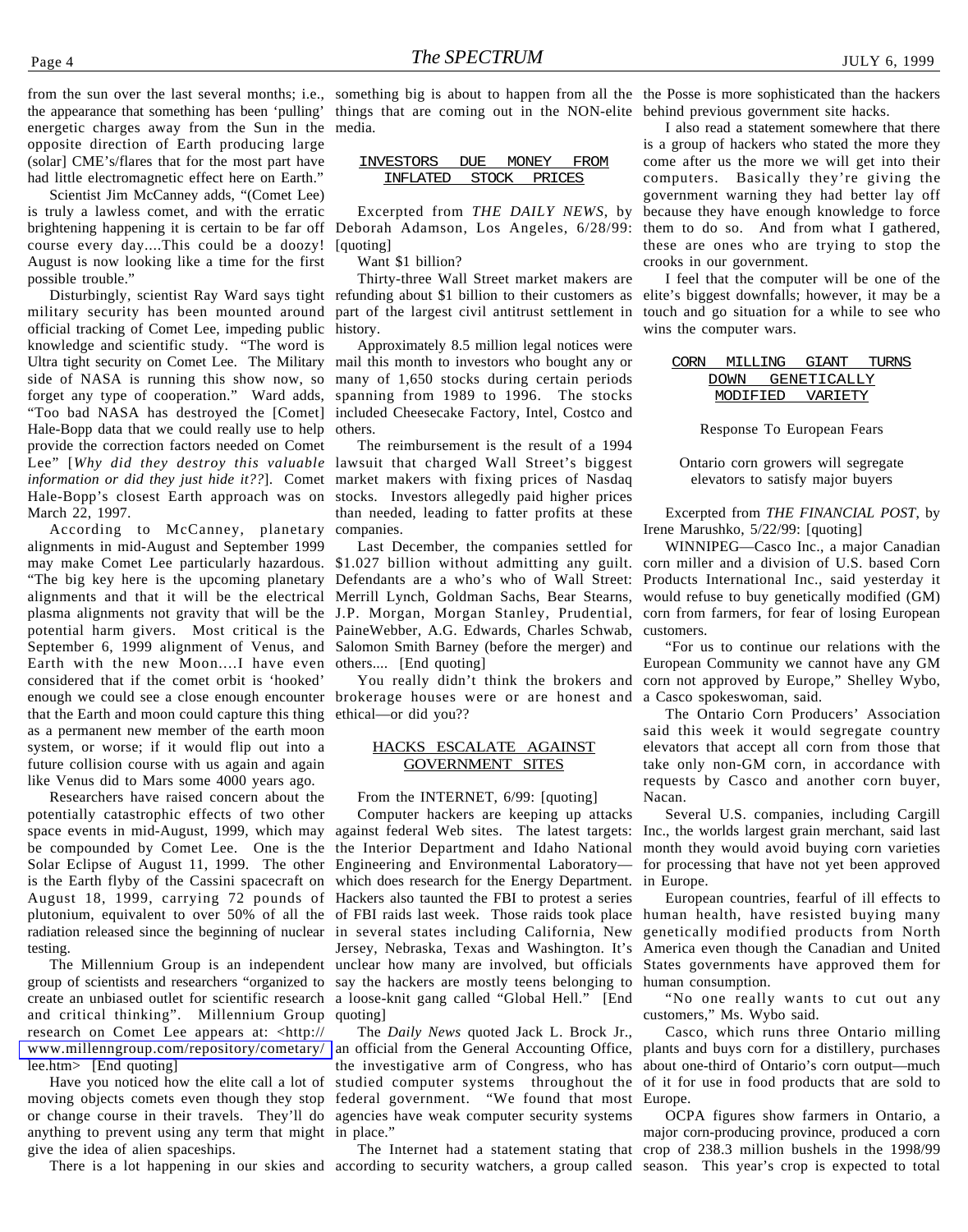205.8 million bushels.... [End quoting]

The move by the consumer toward healthier foods is causing a wave of caution among the suppliers and forcing even smaller grocery store chains to make room for "organic" produce, etc.

#### QUICKENING NEWS

From the INTERNET, <para[discuss@tje.net>,](mailto:para-discuss@tje.net) 6/23/99: [quoting]

Harvest was not intended to be a spectator event for wheat farmers. But it has been for those who grazed it out with cattle, suffered hail or wind damage, or baled it for hay. And it has been for those who have watched their wheat take a bath when it should be in the grain bin.

Keith Kisling of Burlington in far northern [discuss@tje.net>:](mailto:para-discuss@tje.net) [quoting] Oklahoma said only one-third of his crop has been harvested. The reason is rain. "There's some awful good wheat out there, and you know you're losing test weight," he said. "Plus the grain has changed color from a dark red to a pale color".

#### DROUGHT DRIES UP THE SOUTH, FARMERS' HOPES

From brown grass on golf courses in Augusta to hungry cows in Tennessee and withering crops in North Carolina, the seconddriest spring in a century has left much of the horror which occurred on his watch, Stone South parched.

Georgia has been the hardest hit by the drought, with some parts of the state 11 inches below average rainfall for the year. Farmers say they have already lost millions and many communities have enacted water restrictions.

North Carolina's Piedmont region endured the driest May on record. In eastern Tennessee, where rainfall is nearly 4 inches below normal for the year, cattle farmers are being forced to sell off stock because grass is dying and the cows don't have enough to eat.

The dry spell is a continuation of what many farmers and meteorologists dubbed the "Drought of the Century", which began last summer and caused \$700 million in crop damage in Georgia alone.

The dry weather continued through the winter, when farmers and homeowners alike count on heavy rains to build up water levels.

La Nina, a phenomenon that cools waters in the Pacific Ocean, is causing the drying pattern. Its cousin, El Nino, caused by warm Pacific waters, brought record rains and floods earlier in the decade.

Since La Nina has pushed the jet stream to the northwest, most of storms have hit the Midwest and Plains states, while the South continues to thirst for rain.

"Another effect of La Nina is that it makes it more likely for tropical systems and hurricanes to develop off the East Coast. That would bring the needed rain, but could also

wants. [End quoting]

The disasters of all kinds are multiplying very fast all over this planet and the controlled Eric's actions, interests and proclivities were media are just telling you about the local BLATANTLY destructive, dangerous, hatemurders, rapes, robberies, accidents, etc. so you obsessed, and in general highly disturbed and "don't get upset" while real tragedies escalate troubling. Stone seems to imply in fact that with diseases, sprayings, weather modifications, etc., along with Mother Nature's Earth-cleansing negligent; such as complicit! procedures.

SHERIFF STONE BREAKS LONG SILENCE

#### Convinced Others Involved in Slaughter!

From the INTERNET,  $6/22/99$ ,  $\epsilon$ para-

Stone Says More Involved/Major New Leads Pursued

(Check the Columbine Research Task Force website at [<http://columbine.home.dhs.org/>](http://www.columbine.home.dhs.org) for further updates and information.)

Jefferson County's head sheriff John Stone, speaking with firm conviction in an interview published June 19, 1999, made it decisively clear once and for all that he is CONVINCED Harris and Klebold had accomplices in the planning and execution of the shooting rampage at Columbine High School April 20.

indicated the sheer weight of evidence and testimony regarding such collaboration makes this conclusion unavoidable and undeniable.

Stone let it be known that such leads and evidence will be pursued to the utmost extent until the truth is brought to light and justice is served, and that the community, not to mention the nation, can not rest easy regarding the nightmarish slaughter until this comes to pass.

vicious murder and mayhem carried out at the 6/24/99: [quoting] school that day as a "COMMANDO-STYLE RAID," a truly significant point which correlates very closely with the latest astonishing leads Angeles, and a science teacher, reported that a just passed on to NewsHawk by local sources. Following the text of the Stone interview is company asking if aspartame was also in information on these leads and some of their regular Coke. She was asked what city and incredible implications. It's reasonable to assume that this description of the horror may well be due to certain information relayed by Stone to his interviewers "off-the-record" and not published in the article.

There was a tremendous amount of unavoidable and compelling evidence at the scene indicating EXTENSIVE involvement on the part of paramilitary, covert-operations AND intelligence agencies in the murder and mayhem: evidence which is clear and wellknown to many, including, of course, Sheriff ago won 24 cartons of soft drinks each Stone.

incomprehensibly and unconscionably negligent to only drink water? [End quoting]

bring high winds and damage that no one as a parent in taking serious preventive and corrective action concerning unavoidably obvious indications that a great number of Wayne Harris may have been MORE than

> (Entire interview at APB Online's website: [<http://www.apbonline.com/9](http://www.apbonline.com)11/1999/06/19/ sheriff0619\_01.html>) [End quoting]

> This and many other stories are coming out proving that this was "just" another in a long string of well-staged mind-control governmentterrorist operations, calculated to increase the fear and paranoia of the public so that we more readily obey our masters.

#### FRAUD IS WHERE YOU FIND IT

From *NUTRITION ACTION HEALTH LETTER*, Washington, DC., Feb. 1999: [quoting]

Breaking a long public silence about the is cochineal. This is a red dye made from the Coca-Cola now offers Fruitopia, a "real fruit beverage". Guess what, it's only 5- 10% fruit juice. That figures out to be 2-4 tablespoons of fruit juice per bottle. The rest of the drink is 17-19 teaspoons of added sugar per bottle. But that's not all! One of the listed ingredients pulverized bodies of insects. It's also a basic ingredient of eye shadow. Is this fraud and deception or what? Isn't Coca-Cola as American as apple pie and motherhood?[End quoting]

#### IS ASPARTAME NOW IN REGULAR DRINKS?

Notably, the article pointedly defines the [<johnfwin@mlode.com>](mailto:johnfwin@mlode.com) (John F. Winston), From the INTERNET,

Here are more things that contain Aspartame. Ermelle Martinez, Mission Possible Los student having a reaction to Coke called the zip code she was calling from. When the student said L.A., Coke hung up on her.

This is very troublesome amid rumors that aspartame is being mixed with sugar and is being added to regular drinks. It is already in Tab and Fresca. Aspartame is not a diet product but a drug that makes you crave carbohydrates. See protest of NS-A. It also interacts with other drugs and changes brain chemistry.

As well, Stone reaffirms his knowledge that diet-type drinks and started drinking the regular-Eric Harris's father, Wayne, was without doubt type drinks. Does this mean I'm going to have JW Holy cow. My friend a few months containing 24 cans. We stopped drinking the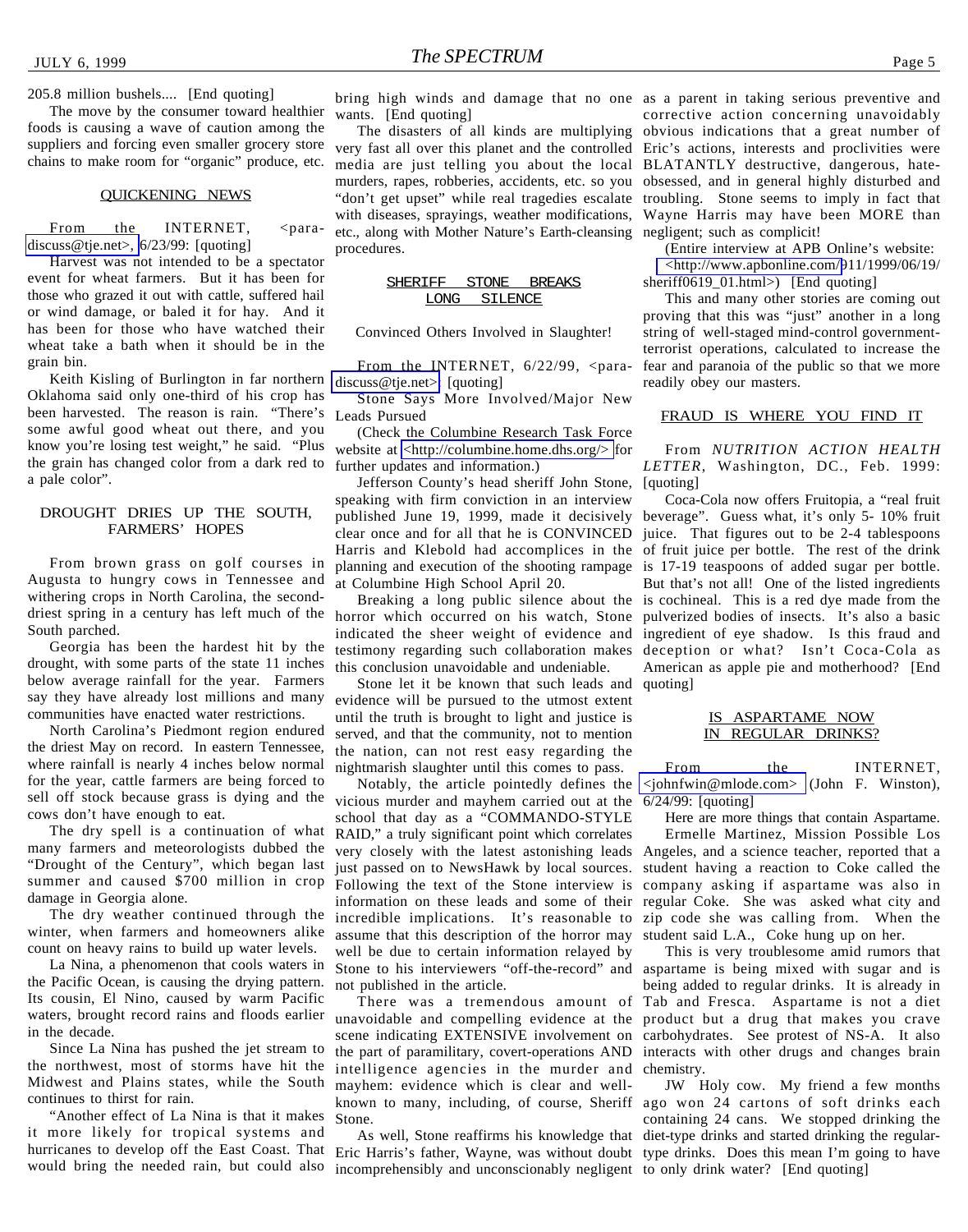elite crooks who are running up against a time barrier to accomplish their depopulation plans?

#### COKE SCARE SPARKS BANS ACROSS EUROPE

From *THE DAILY NEWS*, Los Angeles, 6/16/99: [quoting]

BRUSSELS, Belgium—Just as they're starting to recover from a food contamination scare over meat, butter and eggs, Europeans are being buffeted by fears of another product they thought they could trust—Coca-Cola.

Following the hospitalization of dozens of Belgians, Coke admitted Tuesday that it had Tyson bought them out. Who is Tyson? Old problems at two of its plants—one involving friends and large campaign donors of Bill pesticide on the outside of cans, the other Clinton for over 20 years. substandard carbonation gas.

contended that the products are still safe, the medicine stories, send me the link. We need Brother, or the Volkswagen Bugged Bug. scare that prompted Belgium to ban all Coke to watch what is going on in business. The Intended to research the causes of crashes and soft drinks Monday spread to its neighbors Tuesday.

Luxembourg said it was withdrawing all Coca-Cola drinks from it's stores.

Coke's Dutch arm recalled all its products originating from Belgium and ordered its thought in these days of the intensification of that slippery slope of secret surveillance is a car distributors in the Netherlands to stop any imports of Coca-Cola products from Belgian suppliers.

Cola, Diet Coke, Sprite and Fanta brands, saying the company's explanations of the want someone who will give us more control airline pilots get. contamination haven't been sufficient. [End of ourselves. quoting]

down the citizenry is that more and more of the fact that much bottled water has been incidents like these, in elite-owned manufacturing plants, will be occurring. After all, with so much technology utilized in their depopulation plans. manufacturing, the slave-class workers can't be too dumb or the plants won't run!

#### CONNECTION SPECULATIONS

From *RUMILLS*, 6/15/99, [<rumills@onelist.com>: \[](mailto:rumills@onelist.com)quoting]

This link is important because Coca Cola used to be owned by Faction 1 [*of our secret governments*]. Pepsi was owned by Faction 2.

NCR was owned by Faction 2, then AT&T somehow took them over, but I think NCR is back under Faction 2 control.

ABC used to be owned by Faction 2. After William Casey died in 1987, Faction 1 took control. This was at the time that ABC did the documentary on the unsafe food practices at Food Lion... which is owned by Faction 2.

Somehow, Faction 2 has come back into control at ABC, maybe not complete control, but ABC is not COMPLETELY Faction 1 like on a much smaller scale for in-home water it used to be. When this happened, the lawsuit with Food Lion was settled.

Would we expect less deception from the when the black Secret Service men were suing "designer" bugs. Denny's for discrimination? That case was settled the day after some young boys walked into a Denny's in the midwest and shot up the place. If they hadn't settled, Denny's would have been the spot where a mass murder took place, just like McDonalds and Luby's. Have you ever wondered how much money McDonalds and Luby's lost after the shootings there?

> I was just talking today about a meat packing plant in Arkansas that was found to be selling meat contaminated with E-coli. The company had to recall millions of pounds of The latest intrusion is the sensing and diagnostic hamburger. The company went bankrupt and

While the world's largest soft drink maker anyone finds any poisoned foods or poisoned chance to buy an SUV called the Ford Big Factions fight each other in back alleys with thereby improve auto safety, the hidden spying bullets, but their best way of fighting each other device records what you may have been doing is with sabotage, like this Coca Cola and the wrong before a collision, which could affect E-Coli contamination. [End quoting]

> I can't verify this, but it sure gives food for battling factions within governments.

France banned the sale of cans of Coca- control and how they are going to control. to install a cell phone. At the very least, I for us; they are mainly fighting over who gets Who is the best of the evil ones?? We really demand a commercial Miranda warning, as

The one flaw in the elite's plan to dumb- leery of drinking bottled drinks? This is on top proven to be contaminated. controllers are working hard on all aspects of

#### BOTTLE-QUALITY WATER ON TAP

From *POPULAR MECHANICS* magazine, June 1999: [quoting]

If you want a glass of really clean water, find a sink in Auvers-sur-Oise, France. The town's water is purified by one of the first commercial-scale nanofiltration systems.

Before being pumped into distribution mains, water circulates around bundles of narrow tubes. The liquid passes through their semipermeable surface, while bacteria and pollutants stay behind, says manufacturer Vivendi of Paris.

The company hopes to sell its nanofiltration units to American towns that want to abandon more expensive chemical-based disinfection. [End quoting]

Denny's is Faction 2. Do you remember and inefficient at filtering out the newer, Representatives yesterday to approve legislation It would be helpful to offer this technology purification, especially as municipal water treatment facilities become more deteriorated

#### TURN IT OFF, TUNE IT OUT, DROP BACK IN

Excerpted from *THE DAILY NEWS*, Los Angeles, by William Safire, 6/3/99: [quoting]

When Allan Pinkerton, Lincoln's humbling Secret Service chief, set up a private detective agency after the Civil War, he adopted as his logo an open eye and the slogan "We Never Sleep". That spawned the phrase "private eye".

Today the eyes have it. Privacy has fled. module that GM has been secretly slipping into 6 million cars in the past decade.

Pay attention to this Coca Cola thing and if GM Snitch. Next year you will have the You can call your new model a Cadillac or a Camaro, but what you're driving is the 1999 your insurance or criminal liability.

None of these factions are necessarily good my private profanity at the guy who cuts in I don't want a car that rats on me. Down that constantly records my speed, sneakily tapes front of me or reports me to the FCC for failure

Are the above articles enough to make you of a larger abomination: hypercommunication.... Secret surveillance is but one manifestation [End quoting]

> Don't you feel nice and comfortable riding The elite in your vehicles and discussing some of your most private concerns—BIG BROTHER'S gotcha!!

#### SOME INTERESTING WEBSITES

[<http://home.earthlink.net/~alto/boycotthtml#](http://www.home.earthlink.net/!alto/boycotthtml#-international2) international2>

[<http://www.quickeningnews.com/>](http://www.quickeningnews.com)

[http://www.peg.apc.org/~nexus/](http://www.peg.apc.org/~nexus/ACCandRoswell.html) ACCandRoswell.html

[<http://www.geocities.com/TheTropics/Island/](http://www.geocities.com/TheTropics/Island/2771/-page-01.htm)  $2771/page01.htm$ 

[<http://www.geocities.com/TheTropics/Island/](http://www.geocities.com/TheTropics/Island/2771/-passport-01.htm) 2771/-passport-01.htm>

[<http://www.geocities.com>,](http://www.geocities.com) June 25, 1999

#### HOUSE PASSES STRICT RULES ON SEIZING ASSETS

Both parties want to rein in police power to take property

From the INTERNET, 6/99: [quoting]

An unusual coalition of liberals and conservatives persuaded the House of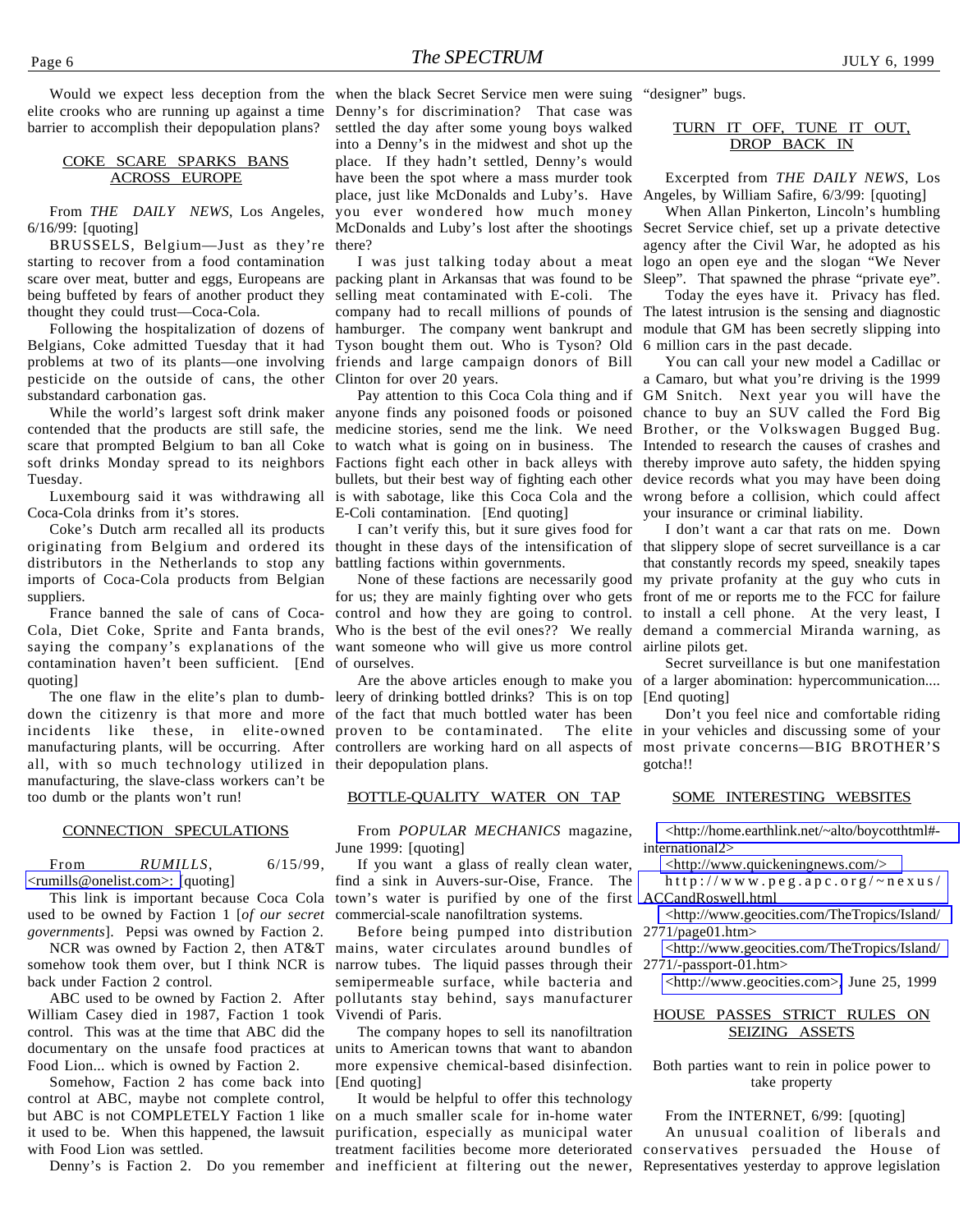to make it much harder for federal and state they have done for us come re-election time. law enforcement authorities to confiscate property before they bring criminal charges in narcotics and other cases.

By a lopsided vote of 375 to 48, the House for the first time rolled back nearly 30 years of criminal measures passed at the height of what were then called wars on drugs and terrorism. Those measures substantially broadened the authority of federal and state authorities to seize houses, cars, cash, boats, planes and other assets before obtaining criminal convictions.

Without actually threatening a veto, the Clinton administration opposed the legislation, saying it would make it more difficult to combat crime. No similar legislation has been introduced in the Senate, but supporters of the House bill said that its huge victory would put pressure on the Senate to act.

The measure—which raises the legal standard for seizure, expands possible legal defenses and provides lawyers to indigent July 3, 1996, in St. Mary's County. At 11 property-owners involved in such cases attracted a remarkable coalition of lawmakers and organizations across a broad ideological spectrum.

Representative Henry Hyde, R-Ill., who has spent six years trying to pass the measure, said it "puts civil liberties back in our judicial system". He called the current system of confiscation before conviction "a throwback to the old Soviet Union."

After those remarks, the other House Judiciary Committee members who rose to endorse the measure included Representatives John Conyers, D-Mich., Bob Barr, R-Ga., and Barney Frank, D-Mass.

What made their alliance so incongruous was the fact that less than a year ago, the four lawmakers were engaged in a bitterly emotional debate over the impeachment of President Clinton, first in the House Judiciary Committee and later on the floor of the House. Hyde, the conservative chairman of the committee, and Frank, one of its ranking liberal Democrats, are often foils in law enforcement matters.

But yesterday, they were not only unified in their support of the measure, but also in accord in denouncing an administration-backed weaker substitute that the House rejected.

Frank was joined in denouncing both current law and the administration's measure by Barr, another traditional political opponent, who said the existing law has "become the monetary tail wagging the law enforcement dog."

"Balancing the important needs of law enforcement means striking the criminal where it hurts, in the pocketbook, but not with a blunderbuss," said Barr. [End quoting]

Both parties do not want to stop this—it's that the pressure has gotten too hot and heavy so they are throwing us a bone. **Keep applying this pressure and they'll throw us a lot more bones.** These politicians are always

POLICE CAN SEARCH CARS FOR DRUGS

Excerpted from the INTERNET, 6/22/99, [<para-discuss@tje.net>:](para-discuss@tje.net) [quoting]

What .... only drugs, or is that just the excuse?

Police generally do not need a warrant to search a car they have reason to believe is Tennessee. And don't talk back to your carrying illegal drugs, the Supreme Court said teachers in Louisiana or you may be breaking today.

The court ruled in a Maryland case that a plenty of time to get one after receiving a tip that a car would be carrying drugs.

The court reinstated Kevin Darnell Dyson's conviction of conspiracy to possess cocaine with in kindergarten through fifth grade address intent to distribute.

Dyson was arrested early in the morning of a.m. on the previous day, police received an informant's tip that Dyson would return to the county that night in a rental car after going to New York City to buy cocaine.

The informant gave a description and license number of the rental car, and police confirmed with the rental company that the car had been rented to Dyson....

The case is Maryland vs. Dyson, 98-1062. [End quoting]

is not guns, it is drugs.

$$
\begin{tabular}{c c|c} \hline \text{GOOD} & \text{NENS} & \text{U} & \text{CAN} & \text{USE} \\\hline \text{FREE} & \text{MIND-CONTROL} & \text{SURVIVAL} \\\hline \text{COLRSE} & 4-U! \\\hline \end{tabular}
$$

From the INTERNET, [AABCC@onelist.com,](mailto:AABCC@onelist.com) 6/25/99: [quoting]

Who's controlling your mind right now? How can you be sure? Mind-control devices are not simply used for programming undercover military operatives and seducing despondent teens; it is a device of mass public control.

The mind-control devices we have discovered subsequently to this research can be to introduce a layer of control that was once in found hidden innocently in computer screensavers, pop music, video games, children's entertainment, television, film, cell-phone towers, public health policy (ritalin/prozac), the public educational system, and even the atmosphere (HAARP). Somebody does not want you or your children thinking for yourself and has spent a lot of time making sure of it. If you would like free information on techniques you can implement to recognize, remove, and replace some of the many negative mind-control devices the news media lack credibility. In a survey, in your environment, simply send mail to the a rising number of journalists say so, too. below address. mail to:  $\langle$ miracles@smartbotpro.net> [End quoting]

the Light of God for protection.

#### NEW STATE LAWS GOING INTO EFFECT JULY 1st

From the INTERNET, courtesy of a reader 6/28/99: [quoting]

You can hula till you drop in Hawaii, but henceforth kids will need mom and dad's permission to have their navels pierced in the law.

search warrant is not required even if police had starting Thursday can be fined once for every Teens caught smoking in South Dakota cigarette they light up, as can the merchant who sold them the pack.

> Louisiana passed a law that makes students teachers with a courtesy title such as "sir" or "ma'am".

> In Utah, the marriage age was raised to 16 from 14, and in Florida a new law calls for teenage girls to wait up to 48 hours for an abortion to allow doctors time to notify their parents.

> "Looking at it on a broader scale, I think there is an issue of protecting kids from themselves and keeping parents in control," said Stephanie Wilson, who monitors state laws at the National Conference of State Legislatures.

Here goes another bit of freedom down the shootings at Columbine high school in drain through the drugs avenue. If the excuse Colorado and at other schools, the trend toward She said that in the wake of the recent closer monitoring of teens will likely continue.

> "Columbine was a huge shock to everyone," she said. "I think parents really do feel a loss of control."

> Many states have also taken steps to try to protect children in school.

> In Alabama, teachers with unsupervised access to students must now be fingerprinted and undergo background checks. A new law allows school districts in Nevada to hire a chief of school police. In Maryland, students who plant bombs or make bomb threats can lose their drivers licences. [End quoting]

> Here is yet another mechanism for the state the private domain of the family. Naturally this is a calculated fix since the elite crooks knew such would be necessary as their "tear down the family unit" plan took hold.

#### JOURNALISTS DOWN ON MEDIA

From *THE MODESTO BEE*, 3/31/99: [quoting]

Flash! It's not just the public that thinks

looking forward to what they can remind us how to combat mind control. Always call in and news executives in print, television, radio Be very discerning of even the advisors on interviewed 552 national and local journalists Turning the tables on the media, the Pew Research Center for the People and the Press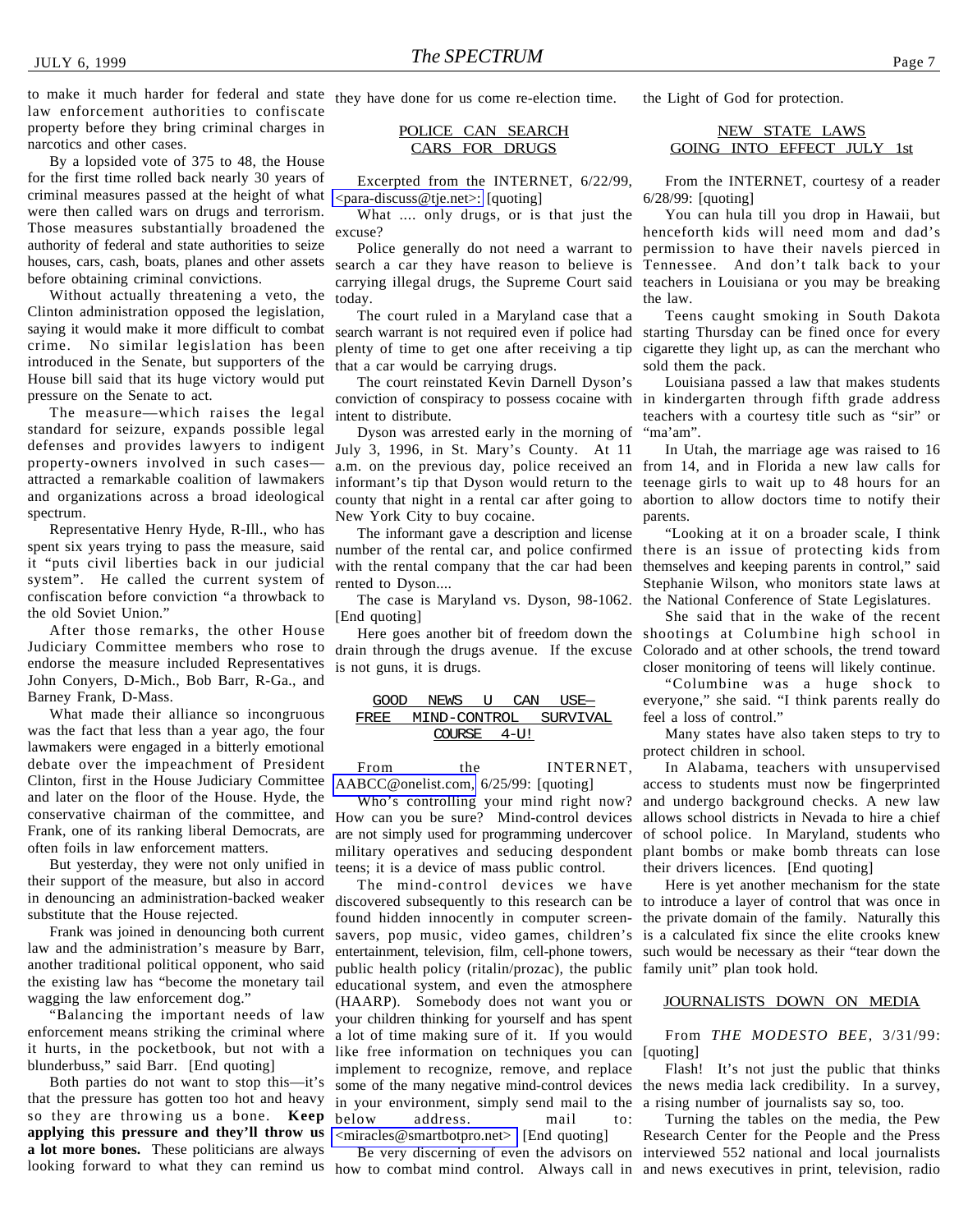The results, released here Tuesday, indicate that journalists think that reporting has become sloppier, that too many reporters use their no effect—she still sent us the same post card articles and newscasts to speculate or state every six weeks. Always wanting a new piano, opinion, and that financial pressures hamper the quality and direction of news coverage.

"A solid majority of journalists now are extremely critical of their profession on piano company, and when I advertised in that questions of news blurring with entertainment area, the postcards started coming to me. For and commentary blurring with reporting," said Tom Rosenstiel, director of the Project for Excellence in Journalism, a media think tank in something came over me. I had a red Washington. [End quoting]

Things are pretty bad when announcement such as this is made, but we can't expect much improvement until a lot of demand better journalism.

#### THE RED MAHOGANY PIANO by Joe Edwards

From the INTERNET, 6/8/99, courtesy of Paper Clip [<lookhere@earthlink.net>:](mailto:lookhere@earthlink.net) [quoting]

Many years ago, when I was a young man in my twenties, I worked as a salesman for a St. Louis piano company. We sold our pianos 20 years. Then one day I was in Memphis on all over the state by advertising in small town newspapers and then, when we had received sufficient replies, we would load our little trucks, drive into the area and sell the pianos to those who had replied.

country of Southeast Missouri, we would receive a reply on a postcard which said, in effect, "Please bring me a new piano for my little granddaughter. It must be red mahogany. I can pay \$10 a month with my egg money." The old lady scrawled on and on and on that asked for requests, and when she took a break vision of hope in the future. postcard until she filled it up, then turned it over and even wrote on the front—around and around the edges until there was barely room for the address.

Of course, we could not sell a new piano for \$10 a month. No finance company would carry a contract with payments that small, so we ignored her postcards.

One day, however, I happened to be in that area calling on other replies, and out of curiosity I decided to look the old lady up. I found pretty much what I expected: The old lady lived in a one room sharecropper's cabin in the middle of a cotton field. The cabin had a dirt floor and there were chickens in the house. Obviously, the old lady could not have qualified to purchase anything on credit—no car, no phone, no real job, nothing but a roof over her head and not a very good one at that.

I could see daylight through it in several places. Her little granddaughter was about 10, barefoot and wearing a feed-sack dress.

I explained to the old lady that we could not sell a new piano for \$10 a month and that

and the Internet on how they view themselves. she should stop writing to us every time she she sat down at my table. saw our ad.

> I drove away heartsick, but my advice had red mahogany, please, and swearing she would never miss a \$10 payment. It was sad.

A couple of years later, I owned my own months, I ignored them—what else could I do?

us get off the couch and do something to at \$10 a month with no interest, and that would But then, one day when I was in the area mahogany piano on my little truck. Despite an knowing that I was about to make a terrible business decision, I delivered the piano to her and told her I would carry the contract myself mean 52 payments. I took the new piano in I asked, "It's a little dark in here. What color the house and placed it where I thought the roof would be least likely to rain on it. I admonished her and the little girl to try to keep the chickens off of it, and I left—sure I had just thrown away a new piano.

> But the payments came in, all 52 of them as agreed—sometimes with coins taped to a 3x5 inch card in the envelope. It was incredible!

Every time we would advertise in the cotton lovely young woman playing a very nice grand So, I put the incident out of my mind for other business, and after dinner at the Holiday Inn on the Levee, I went into the lounge. As I was sitting at the bar having an after dinner drink, I heard the most beautiful piano music behind me. I looked around, and there was a piano.

> stunned by her virtuosity, and I picked up my drink and moved to a table beside her where I could listen and watch. She smiled at me,

"Aren't you the man who sold my grandma a piano a long time ago?" It didn't ring a bell, so I asked her to explain.

She started to tell me, and I suddenly remembered. My Lord, it was her! It was the little barefoot girl in the feed sack dress!

She told me her name was Elise and since her grandmother couldn't afford to pay for lessons, she had learned to play by listening to the radio. She said she had started to play in church where she and her grandmother had to walk over two miles, and that she had then played in school, had won many awards and a music scholarship. She had married an attorney in Memphis and he had bought her that beautiful grand piano she was playing.

Something else entered my mind. "Elise," is that piano?"

"It's red mahogany," she said, "Why?"

I couldn't speak.

Did she understand the significance of the red mahogany? The unbelievable audacity of her grandmother insisting on a red mahogany piano when no one in his right mind would have sold her a piano of any kind? I think not.

And then the marvelous accomplishment of that beautiful, terribly underprivileged child in the feed sack dress? No, I'm sure she didn't understand that either.

But I did, and my throat tightened.

Finally, I found my voice. "I just wondered," I said. "I'm proud of you, but I have to go to my room."

Being a pianist of some ability myself, I was men don't like to be seen crying in public. And I did have to go to my room, because [End quoting]

If only we all had the faith and unfailing persistence of this little old woman with a

## Love is like a violin. The music may stop now and then, but the strings remain forever.

**Bachler**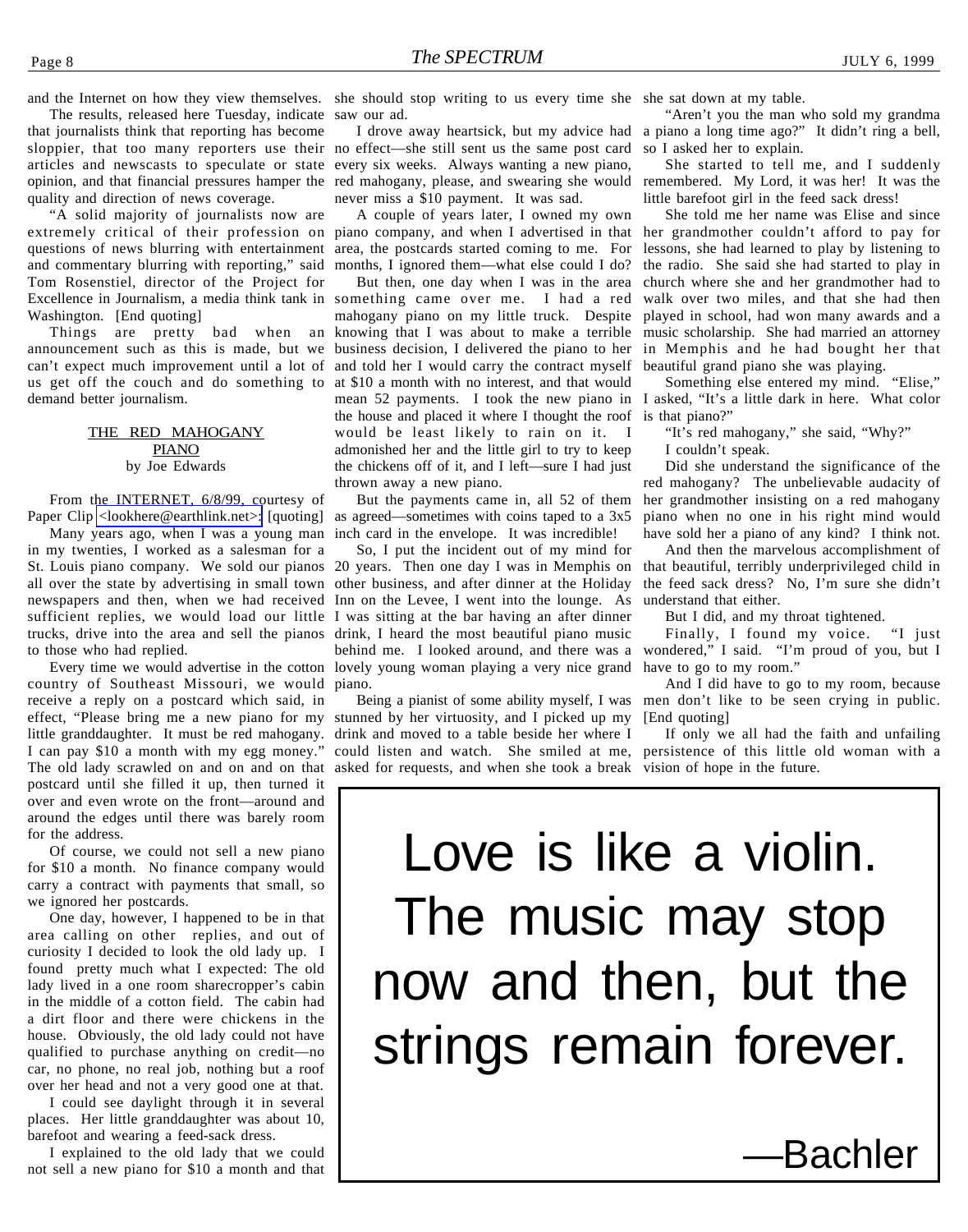## <span id="page-8-0"></span>**Sananda: It Is** *Your* **Life And** *Your* **Responsibility**

#### **6/8/99 ESU "JESUS" SANANDA**

Light of Holy God of Creation and our **ALWAYS POSSIBLE, AND IT IS** so as not to "make waves". And look where Father. I come to you this day with **NEVER TOO LATE IN A LIFETIME TO** those choices have taken you. blessings from Holy God of Light. I speak **SEEK SAME.** only that which my Father speaks. Thank you for asking.

then you are reading the wrong newspaper. heart upon the Earth has turned to The Light. practicing such belittling behavior is NOT—I If you do not want to make your own However, things do not wait forever in a repeat, NOT—of the Lighted Higher Realms. decisions, and take responsibility for your suspended state, but rather, occur by Only those of the lower (generally astral) own life, then you are reading the wrong sequence of events, and certain events are realms, who prey upon and work in newspaper.

If, however, you want THE TRUTH, and such a rapid you want to THINK FOR SELF, and you pace that I can are willing to take responsibility for that say, with most which you do and speak, then you are assuredness, that reading the right publication. In this time is definitely newspaper you will be presented with running out for information, and it will be left UP TO YOU, your planet as the reader, to form your own conclusions you know it about that information. No one here is today. EVER going to do your thinking FOR you, and no one is going to tell you what to do or WOULD BE DESTROYED! No, the planet be finished with it. Those who think they what not to do, or when and how to do it.

personal journey. And these are *YOUR* of a major cycle.

lessons. No one can do it for you, and no one can know what your journey is. Therefore, it is up to you, and you only, to make up your own mind about your own life.

It is always a combination of laziness and lack of

QUESTION *ALL* INFORMATION, accordance with The Light. REGARDLESS OF THE SOURCE. So, if you are blindly following another, because it create *your* own lives and *your* own Darkness for exactly what it is. is easier than taking a personal stand, then I realities? Is it any wonder that this Great say to you that you are counted among the Cleansing Process is taking place? lukewarm and you are NOT OF MINE. If, however, you have a change of heart, and center of this Cleansing Process have known surface, while practicing in Darkness in take full responsibility for that which you do it was coming for a very long time. You just private, are being exposed. The lies and

I am Esu "Jesus" Sananda, One with the **BY SOME OTHERS, FORGIVENESS IS** ALWAYS welcome. **FOR CONTRARY TO THE INFORMATION PUT FORTH**

If you want to follow another in this life, would continue with our lessons until every honest, heart-felt questions. Anyone great patience, and if it were practical, we name calling or chastising you when you ask

> **I DID NOT SAY THAT THE EARTH WOULD BE DESTROYED! No, the planet will continue, but always there is a cycle, and you ones are at the doorstep of the end of a**

occurring at

**major cycle.**

perfection. That

THIS IS *YOUR* LIFE! It is *YOUR* own personal journey. And these are *YOUR* lessons. No one can do it for you, and no one can know what your journey is. Therefore, it is up to you, and you only, to make up your own mind about your own life.

personal responsibility which disposes ones themselves in a much different, less pleasant will find something other than Lighted to follow another blindly, never questioning place. For these ones are creating their own energies. You must always be diligent and (or being allowed to question) the future realities in the Darkness, just as others look beyond the mere surface to find information. IT IS YOUR JOB TO are creating their own future realities in TRUTH. The Dark enemy wears a clever

and that which you speak, then you are did not know all the details of how it would contradictions are becoming evident, and

be unfolding. It is not new to you, for each of you has participated in the same type of events in the past. That is why you chose to be exactly right where you are at present, for such is the past revisited, and you are the ones with the experience to facilitate this Cleansing Process.

If you cannot accept some information that is put in front of you, and you *know* in your heart that it is incorrect, then stand strong and have the courage and perseverance to reject that information! There are far too many sheep remaining quiet, despite the naggings of their hearts, following their leaders blindly in this world,

We, of the Lighted Higher Realms, have are not into conducting such childishness as The beings of the Lighted Higher Realms

> conjunction with human ego-based fears, will stoop to such controlling tactics, and will also very often use fear to keep you from exerting personal decision-making.

We will simply do that which needs to be

THIS IS *YOUR* LIFE! It is *YOUR* own and you ones are at the doorstep of the end in the Light of personal responsibility, must I DID NOT SAY THAT THE EARTH done, as far as Housecleaning, and we shall will continue, but always there is a cycle, cannot (or will not) let go and move forward go within and search out and utilize the

The time is near strength that is there. WE SHALL NOT DO when all things shall IT FOR YOU, BUT WE SHALL ALWAYS be re-created in their BE RIGHT BESIDE YOU, READY TO original intended ASSIST AS WE CAN.

means that the been following, and what information that Darkness will be one has been offering. Do you find it eradicated, and any mean-spirited, fear-based, and/or ones who have manipulating? If so, then it would be very given themselves wise to open wide your eyes and look very over to that carefully. Peel back the outer covering of Darkness shall find disguise and look inside. Chances are you Have we not always told you that *you* to tear away that disguise and expose the Look carefully at who some of you have disguise of seeming Light, and it is your job

Those of you who find yourselves at the preaching Goodness and Light on the This is the time of accounting and IT IS PAYBACK TIME. Those who have been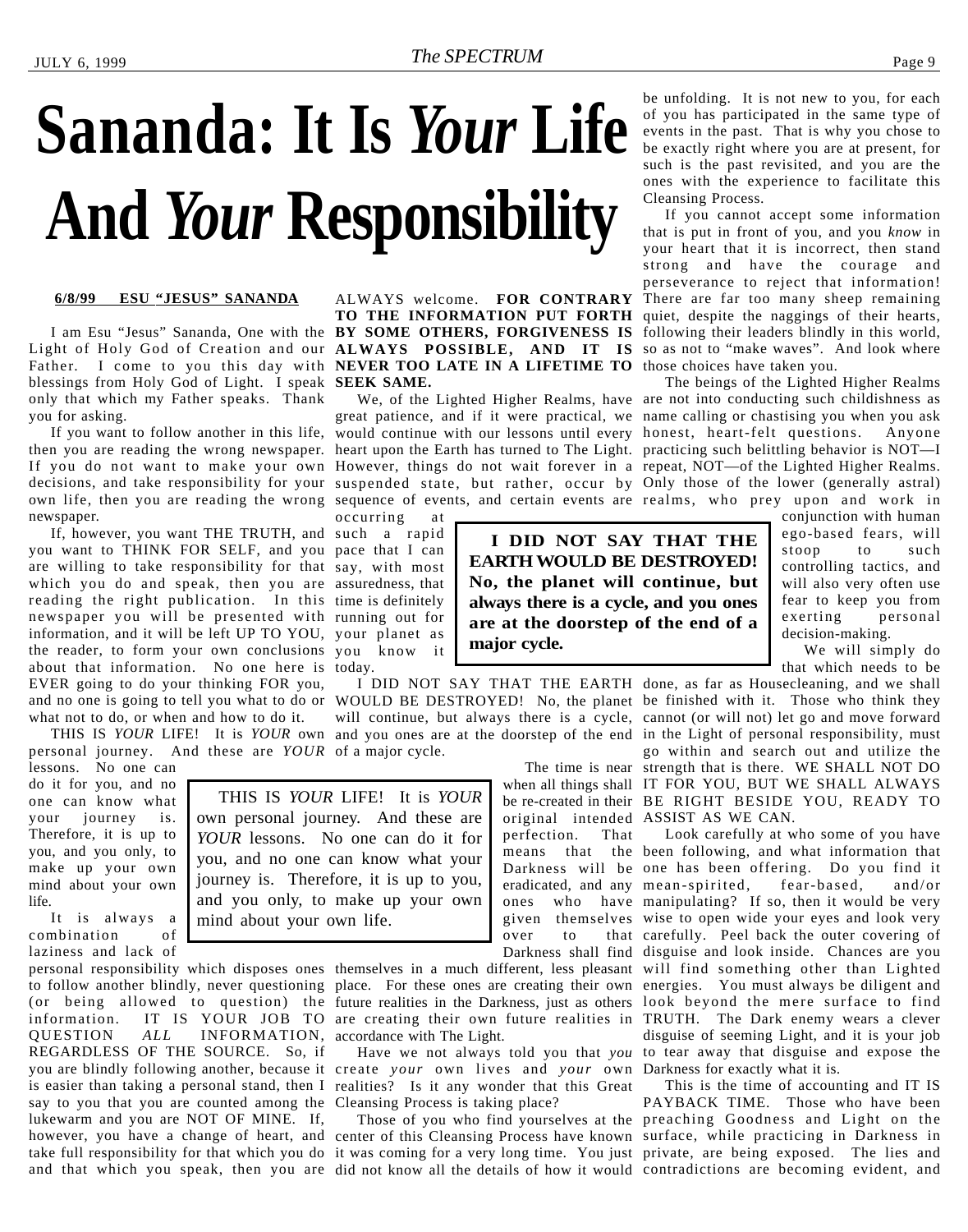in private. YOU ARE BEING EXPOSED NECESSARY INDEED NUMBERED!

Those ones who have continued to follow after Darkness are in a state of decline—physically, mentally, and spiritually—and because of their hardened hearts, and unwillingness to own-up to their deeds and INTENT, the decline will continue as long as they persist to practice in the Darkness of deception.

I told you [*first in a 12/25/98 writing*] that I would start my

Housecleaning with those who claimed to be THAT YOU HAVE BEEN doing MY FATHER'S work, and I MEANT PROGRAMMED TO BELIEVE. EVERY WORD I SPOKE! I do not say that which I speak.

Is the Housecleaning finished? NO INDEED, IT IS NOT! There is still Darkness amongst mine own, and I intend that it too shall be exposed—and very soon! These ones must be brought out into The Light, for there are still those who continue intensity of Light infusion today are in this to claim to speak words from GOD OF energy realm.

you ones for several months now: "IT IS the process of evolution and dimensional THE TIME OF ACCOUNTABILITY, AND transition, and are keeping themselves in the DEEDS." And so it shall be.

Now let us move on to other subjects. I only mentioned the above matters because the Great Cleansing Process is at the center feels as though the burden is too much, but of all that is taking place upon your planet in those times, dwell not on your seeming today. Nearly everything that is happening weakness, but do remember and call upon on Earth right now is a result of the God, who dwells within. Call also upon we increasing infusion of Light that I spoke of of the Lighted Higher Realms, and we too several months ago.

searching out information, you will find that have experienced this kind of challenge hidden, because someone, somewhere is NEAR AS THE CALL—so please, call upon exposing those hidden things to The Light. us! And when that happens, the secrets are no

those who refuse to change their deceptive longer secret. You have only begun to world is going to change for the better

affected by, this Housecleaning in recent change, which means that EVERYTHING, PLAN. God has no need of money, gold, or You cannot, for very long, call for Truth change. Even your physical bodies are those who trust and stay in God's plan. and preach Light publicly, for a show, while changing, for you are evolving to the next Physical riches or wealth is but a means to practicing those things of the Dark energies level of existence. NO, IT IS NOT acquire material possessions. Since BY THE *TRUE* LIGHT, AND THE DAYS PHYSICAL DEATH IN ORDER TO would you who are following God's plan OF YOUR DASTARDLY DEEDS ARE EVOLVE—THAT IS JUST ANOTHER LIE seek to acquire the medium to acquire regardless of its nature, is undergoing property, for all that exists is available to NECESSARY TO EXPERIENCE everything that exists is of God, then why

> **Your planet is in a time of tremendous change, which means that EVERYTHING, regardless of its nature, is undergoing change. Even your physical bodies are changing, for you are evolving to the next level of existence. NO, IT IS NOT NECESSARY TO EXPERIENCE PHYSICAL DEATH IN ORDER TO EVOLVE—THAT IS JUST ANOTHER LIE THAT YOU HAVE BEEN PROGRAMMED TO BELIEVE.**

things flippantly or without knowledge of will not return until after the change takes things you considered to be such great place. Others are finding that, once they are mysteries. All mysteries have a solution, and on the other side, they have an urgency to your greatest job here is to find the solution return before that change. Is it any wonder to these so-called mysteries. They are only at the number of little ones being born into mysteries because you have yet to know the your world?

LIGHT, but who are instead repeating only the Darkness which, through frequency scheme, just look that one in the eye, smile, that which they hear from the lower astral mismatch, causes them to deteriorate and and lovingly say "thanks, but no thanks" for The truth is that I shall need do nothing existence, for they feel they cannot survive such ones to think about what you said, wish about it, for they are at present in the what is taking place. It is, assuredly, them a good day, and be on your way. You process of self-exposure and self-destruction. sometimes overwhelming to those who sense do not have to shout, for have you not heard I shall only repeat what I have been telling what is happening, but those who understand that you shall catch more flies with honey ALL SHALL HAVE THEIR DAY TO protection of God's Holy Light, are winning, and if you believe all that you are ANSWER FOR THE *INTENT* OF THEIR nonetheless excited and desirous to be told through your controlled media, that Those ones who cannot abide the mysteries become knowledge. predicament because of their attachment to to sell you on some grandiose get-rich-quick eventually cease this present physical your riches are not of this Earth. Encourage present in physical form for this Great would be the logical conclusion. However, Change.

If you are diligent and attentively strength needed. Each of you reading this more things are bubbling to the surface than before; keep that thought in mind when the persevere in the face of the enemy are truly you are able to absorb. It is becoming going gets to the point where you feel honored and a blessing to your world. We harder and harder for secrets to remain yourself slipping. WE ARE *ALWAYS* AS of the Lighted Higher Realms thank you. It is not always easy, and it sometimes shall be ever ready to assist and give you the

Those ones who are telling you that your

Your planet is in a time of tremendous wealth are NOT TEACHING GOD'S because of accumulating physical, worldly

> things? All the abundance in the Universe exists for you, and it is your God-given birthright to create for yourselves.

> "But," you say, "money certainly makes life easier!" Does it really? Or does it actually make life more tedious? Wealth is not a sin, but it certainly can be a burden. Think upon this for, after much consideration, you shall come to see the wisdom in the message.

It is good for you to ponder upon things for, in so doing, you will find

Some will experience physical death, and that you will begin to understand those BEEN that your mind and your connection to your Godliness will fill you with such knowledge answers. Once you know the answers, the

So, when someone comes to you and tries than with vinegar?

You may think that the Darkness is know that the Light is doing its appointed work, and it is doing it most effectively.

Let us draw to a close for this time. Thank you for sitting, and thank you for your attention. It is time to move forward, leaving the past in the past.

I am Esu "Jesus" Sananda, One with the Light of Holy God of Creation. I am with you always and forever, and I am never farther away than a whisper. You ones who

May you walk in Peace, in Love, and in the Light of Holy God. Salu.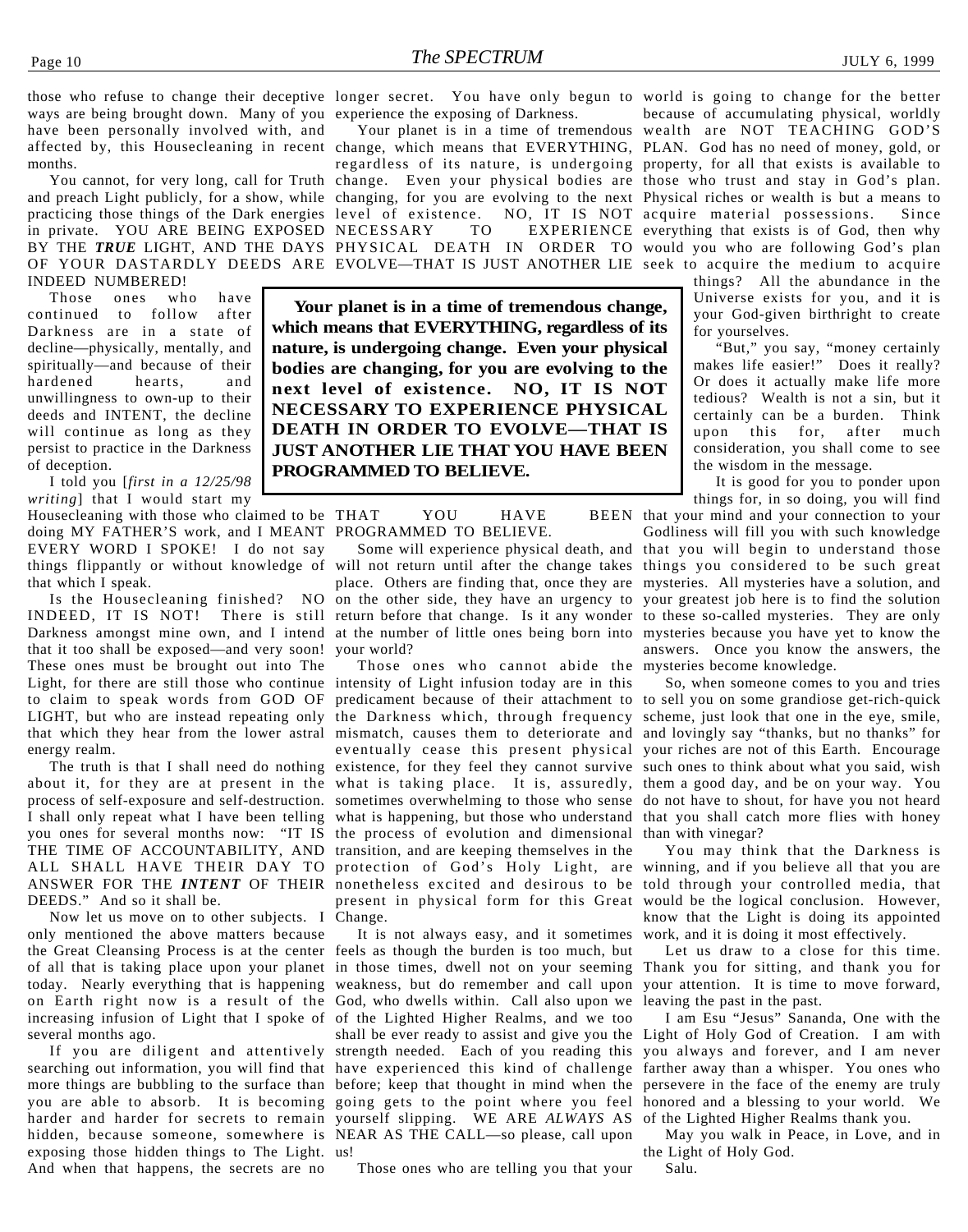# <span id="page-10-0"></span>**Native American Perspectives: The Wisdom Of Rolling Thunder Part I Of A Series**

#### **6/20/99 RAY BILGER**

and national tensions can flare up into war at a moment's notice, and where we now stand on the threshold of momentous Earth changes, it and their tales of origin. Without written may help us to feel some measure of reassurance if we can but listen to some of the words of the Native Americans whose prophecies have long spoken of the things we are witnessing today.

It should come as no surprise to know that the Darkly motivated world controllers are doing and planning evil things on a grand scale. You might be interested in checking out David Icke's Internet website at <http:// [www.davidicke.com/icke/reading/wilder.html>](http://www.davidicke.com/icke/reading/wilder.html) to find out about *The Illuminati Millennium Rituals* and to learn a bit about "human sacrifice rituals" that include "the British Royal Family, George Bush, Henry Kissinger, and a there will probably be even more Pow Wows, stream of world famous names." [*Editor's note: See the full text of this David Icke* awareness and reawakening of Native American and also we give thanks for all the bird life and *document on page 43.*]

The Illuminati have some very nasty things planned for us in the near future. Of course, the Native American people's way of coming they have been working at it a long time and even set up their North American branch here the American Declaration of Independence (*see my book,* The Untold History Of America).

David Icke calls on all of us to work to "bring in higher dimensional energy to defuse Dancing has always been a part of Native this Illuminati agenda." That, and more, might American life. Pow Wow is a method for be accomplished if we can remember who we honoring and recognizing the connections to all are and why we are here, and then actually life through the expression of gratitude in songs build a better world. As O. E. Rolvaag, author and dances. It is always done with the of the book *Giants In The Earth,* once said, "It is vital in all cultural life to maintain a link Henry Allen says, "The good way can lift the between the present and the past. If there is anything that history makes clear it is this: that good spiritual power from the drums, songs and when a people becomes interested in its past dances." If you have never attended a Pow life, seeks to acquire knowledge in order better Wow, you might want to consider doing so and to understand itself, it always experiences an feel the spiritual power yourself. awakening of new life."

raised being taught the old ways, with very Northeast Nevada. Sometimes he traveled deep respect for all living things, including our around to speak of the Native ways and culture. club, it's no one else's business. The people

In these turbulent times, where racial, ethnic In great reverence before their lodge fires, the Mother Earth. This is the Native American's One of his primary missions in life was to bring heritage, and their legacy is a cultural mosaic. Indian knowledge to non-Indian people. old people would recount for their young the sacred stories, the deeds of tribal culture, heroes, literature, their customs, religious ceremonies, and traditions were passed on from generation to generation.

The indigenous peoples of America have, with their great strength and courage, retained their culture even to this day and age, and have done so with pride. The June 1999 issue of *OCB Tracker*, California's monthly Native American newspaper (657 E. Arrow Highway #M, Glendora, CA 91740), has a calendar of upcoming Pow Wows to be held around the is in our prayers too that we remember the U.S. for the remainder of this year, and it Sun.... includes no less than 230 events! This list is by no means intended to be exhaustive and the Moon.... And also we offer thanks to the as we are experiencing today an ever increasing culture.

in the U.S.A. one month before the signing of It is a time to renew thoughts of the old ways one has a monopoly on the Great Spirit's way What is a Pow Wow? The Pow Wow is together to join in dancing, singing, visiting, renewing old friendships and making new ones. on anything, and neither does anyone else. No and to preserve the rich Native American heritage. It is a gathering where various tribes come together to share their songs and dances. guidance of the Great Spirit. As Navajo Elder spirits of individuals feeling low as there is

The Native Americans have always been Man, Healer, and activist who lived in Rolling Thunder was a Shoshone Medicine

#### [Quoting:]

The first thing we do in our way, the same as all traditional Indians who still maintain their religion, in the morning when we rise and we greet the Sun and the Great Spirit, the first thing we do is get out the drum and we sing the Welcome Song.

That's the way we greet the Sun in the morning, because we realize, just like all the ancient peoples all over the Earth, that without that Sun there could be no life upon the Earth. And so that's the respect we have. And so it

And we also remember our Grandmother, stars in the sky. They guide our way....

And we give thanks to the Mother Earth, the animal life that was placed here, and the plant life, and for each other—the women, the babies, and for our young warriors....

We Indians realize we have no monopoly of life....

When the White man invaded our land, it was an act of oppression. Now this oppression extends more and more to non-Indians as well—to minority groups, to people in underdeveloped lands, to people of new generations with new ideas, to all the people outside the government establishment.

But we traditional Indians don't participate in that system. We're oppressed by it, but we don't try to be a part of it. You can't go to another people's land and try to kick everyone there off the land when they have nowhere to go, and kill most of them in the process, and then say that the ones who are left are supposed to join your club. That's wrong. We don't like their club and we won't join it....

Everyone has his own club, if it's a bad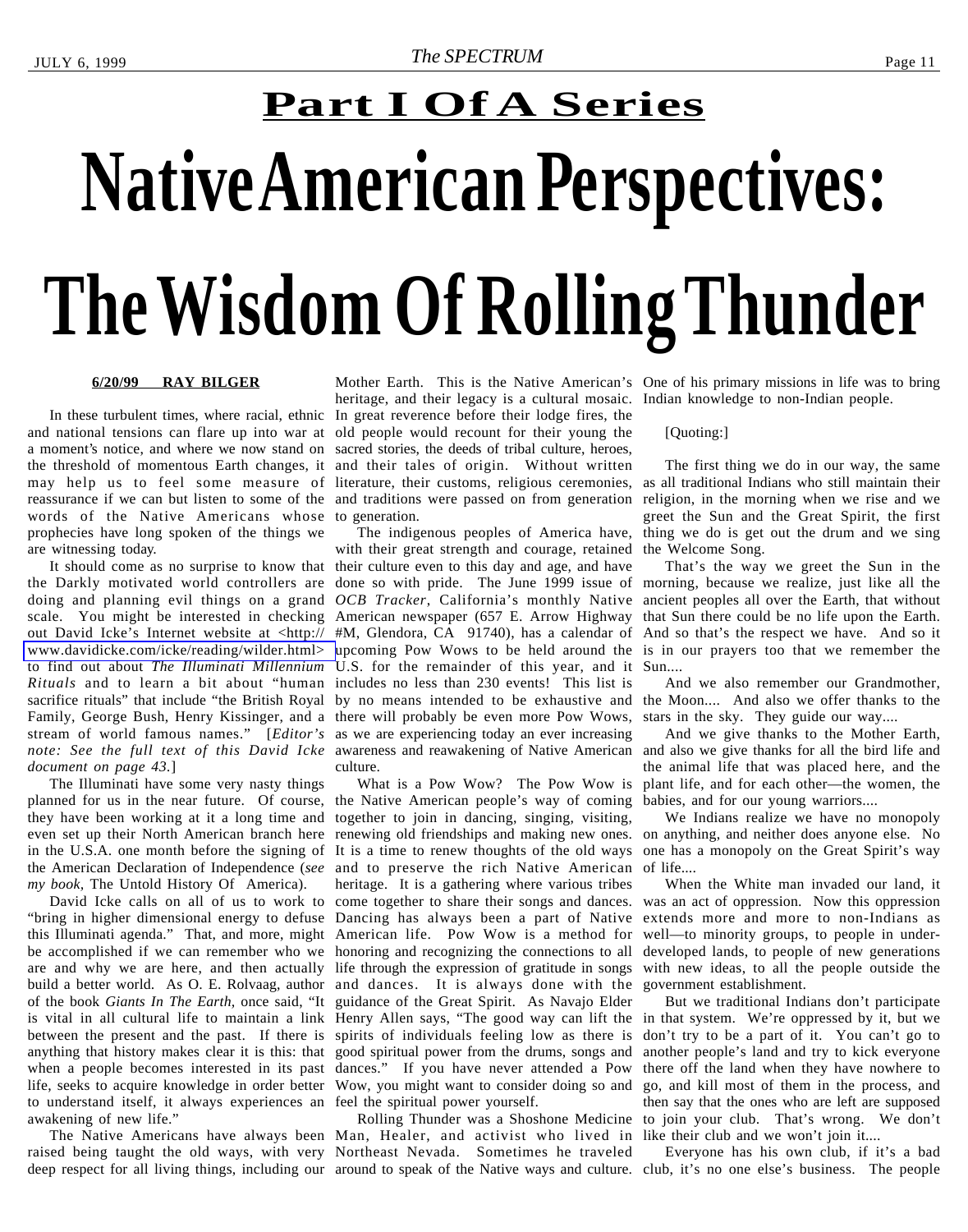will learn in their own way. No good system because they wouldn't last long. The next life of all the tribes would form a New World of tries to spread itself. It's good to help people, is an extension of the way you live in this life, Justice, Peace, Freedom and recognition of the but it's wrong to spread systems. It's wrong and what you learn. You might commit a Great Spirit. to spread beliefs.... They should be told only wrong, we don't say sin.... You can go to a to those who ask. It's wrong to spread any higher plane. ideology by intimidation, and that means reincarnation, I guess you call it—the same as Earth or "Elohi". They will teach them how Christianity, Communism, Capitalism, all the other ancient religions.... Democracy, or anything else.

mutual treaties with the White man, most of is, we create our own hell, our own heaven, which the White man has broken. But there starting right here. has never been a case of surrender....

environment, is another example of oppression. be part of it, and then you might get to know Modern man talks of harnessing Nature, it.... Knowing is being. In this Universe there conquering Nature, and making Nature a servant is a right time and place for everything. It today proves that.

Now everyone is afraid—afraid of air and the right place. pollution, radioactivity, and poisoned water. The land is becoming contaminated and the resources are disappearing or becoming unusable. And now people wonder whether it's too late.

to control Nature or to control man's inner nature, his consciousness, or his natural behavior, the way he thinks and feels.... No individual or group can block another individual's path, or change it against what fits his nature and his purpose. It might be done for a time, but in the end it won't work out. It will only lead to danger and fear for everyone.

Even in healing we take that into account. A true Healer considers a man's karma and his destiny. He has a way of looking into and understanding what is meant-to-be, according to each individual's own progress and unfoldment. That way things are more realistic and it saves everyone a lot of trouble.

Nature is sovereign, and man's inner nature is sovereign. Nature is to be respected. All life, and every single living being is to be respected. That's the only answer.…

I know there are some that tell you if you don't believe their favorite brand of religion, or whatever, that you're going to go to hell. And we don't have any hell, I'm sorry to say. In the first place, we know they wouldn't want us Indians there. And they certainly wouldn't want me there, because I've got bad habits and I'm not perfect.

I'm afraid, if I ever became perfect, somebody might mistake me for a politician. You see, our Chiefs and Medicine People were honest. And evidently yours are not, so there's something lacking. And I can tell you what it of the legends, stories, culture rituals, and and courage, and those who show that they can is. We recognize only one Sovereign, and that's the Great Creator over all....

every Medicine Person has been over there at the Warriors of the Rainbow. There would of money they have obtained. Like the

And, by the way, we are not a conquered cross over. There are different places to go away from the Great Spirit and that is why our people. We are not subjects. We have made according to how you live this life. And so it Earth is sick.

The state of ecology, or of modern man's only be experienced. You have to live it and of man. This shows that modern man doesn't cannot be understood by any process of speech those of the Ancient Tribes. The Warriors of know the first thing about Nature and Nature's or thought.... It's easy to say but hard to the Rainbow will teach the people about the ways. And the condition of the environment understand. You have to live it to understand ancient practices of Unity, Love and Truth cannot be expressed verbally, it can it. You have to become a part of the right time Understanding. They will teach of Harmony

#### [End quoting]

You can't make any kind of laws or system right place to pause before getting further into This might well be the right time and the other topics with Rolling Thunder, as there are other things that could help to put all of this into perspective. To show how Native American prophecy has long foreseen the time coming in which we now find ourselves, let us look at some important Cree Indian prophecy.

#### **WARRIORS OF THE RAINBOW**

The Cree Indians of Northern Quebec, Canada, are the last remaining North American They will seek the beauty of the Master of hunter-gatherer society. They have lived for Life—the Great Spirit. They will find strength more than 5,000 years on the same ancestral lands without harming or despoiling them. In the past the Cree were also feared as warriors and that has insured the preservation of their culture to this day. Here is a Cree prophecy that may help to shed light on and help us understand what our current civilization is now experiencing.

#### [Quoting:]

There was an old lady, from the Cree tribe, named Eyes of Fire*,* who prophesied that one day, because of the White man's greed, there would come a time when the fish would die in the streams, the birds would fall from the air, the waters would be blackened, and the trees would no longer be—mankind as we know it would all but cease to exist.

In our religion, we know the next life, and would be mankind's key to survival—they are chosen by their quality and not by the amount least once. We don't have any phonies, come a day of awakening when all the peoples thoughtful and devoted Ancient Chiefs, theyThere would come a time when the keepers myths, and all the Ancient Tribal Customs and do work for the good of all, will be would be needed to restore us to health. They chosen as the leaders or Chiefs. They will be

higher plane. And we know about these messages and teach all peoples of the We don't all go to the same place when we tell them of how the world today has turned The Warriors of the Rainbow will spread to live the Way of the Great Spirit. They will

> The Warriors of the Rainbow will show the peoples that this Ancient Being (the Great Spirit) is full of love and understanding, and teach them how to make the Earth beautiful again. These Warriors will give the people principles or rules to follow to make their path It right with the world. These principles will be among people in all four corners of the Earth.

Like the Ancient Tribes, they will teach the peoples how to pray to the Great Spirit with love that flows like the beautiful mountain stream, and flows along the path to the ocean of life. Once again, they will be able to feel joy in solitude and in councils. They will be free of petty jealousies and love all mankind as their brothers, regardless of color, race or religion. They will feel happiness enter their hearts, and become as one with the entire human race. Their hearts will be pure and radiate warmth, understanding and respect for all mankind, Nature, and the Great Spirit.

They will once again fill their minds, hearts, souls, and deeds with the purest of thoughts. and beauty in prayer and the solitudes of life.

Their children will once again be able to run free and enjoy the treasures of Nature and Mother Earth, free from the fears of toxins and destruction wrought by the White man and his practices of greed. The rivers will again run clear, the forests be abundant and beautiful, the animals and birds will be replenished. The powers of the plants and animals will again be respected and conservation of all that is beautiful will become a way of life.

The poor, sick and needy will be cared for by their brothers and sisters of the Earth. These practices will again become a part of their daily lives. The leaders of the people will be chosen in the old way—not by their political party, or who can speak the loudest, boast the most, or by name calling or mud slinging, but those whose actions speak the loudest.

Those who demonstrate their love, wisdom,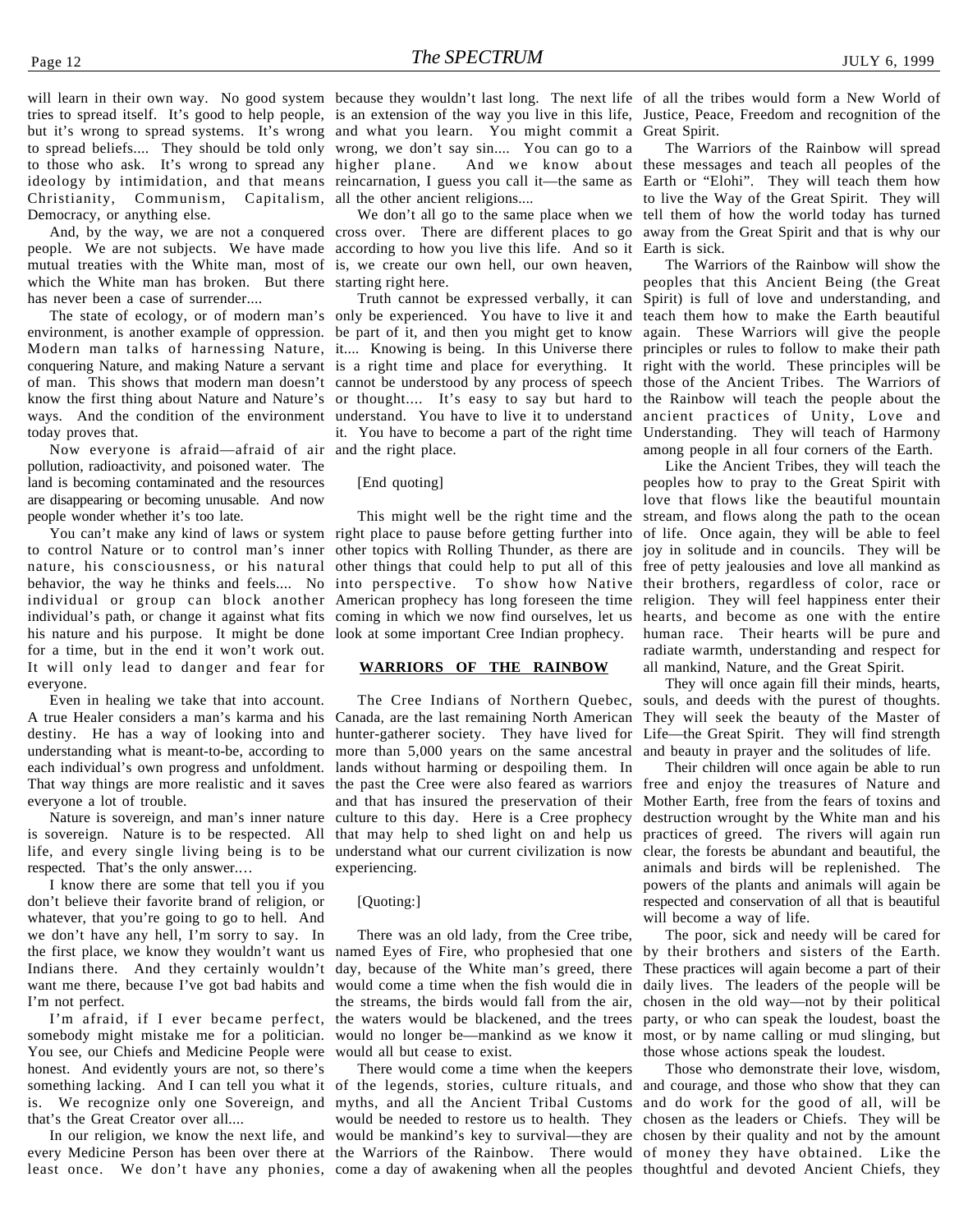will understand the people with love, and see myths alive. It will be with this knowledge that their young are educated with the love and wisdom of their surroundings. They will show them that miracles can be accomplished to heal this world of its ills, and restore it to health and beauty.

The tasks of these Warriors of the Rainbow are many and great. There will be terrifying mountains of ignorance to conquer and they shall find prejudice and hatred. They must be dedicated, unwavering in their strength, and strong of heart. They will find willing hearts and minds that will follow them on this road of returning Mother Earth to beauty and plenty once more.

day that we shall see how we owe our very existence to the people of all tribes who have maintained their culture and heritage—those any way to the Rainbow Masters such as are to read these pages will not be part of the

the knowledge that they have preserved—that we *TEACH,* Vols. I & II? They do seem to be shall once again return to Harmony with Nature, Mother Earth, and mankind. It will be with this knowledge that we shall find the Key To Our Survival.

[End quoting]

The day will come—it is not far away—the a living, breathing entity with the power to It certainly appears as though the time has come for us to learn to make the world beautiful again. We have made Mother Earth sick, or we have allowed it to happen because we did not stop those greedy ones who have made her sick at the expense of us all. Mother Earth is cleanse herself, and so she shall now do so.

who have kept the rituals, stories, legends, and communicating with us through the book, terrifying mountains of ignorance.

*WISDOM OF THE RAYS: THE MASTERS* performing the same functions. And they are all working toward instilling in us a greater sense of understanding and awareness of the natural world and the abundance it holds for all of us, put there for us by Creator Source.

Are the Warriors of the Rainbow related in place. And, hopefully, those who are attracted We must remember that we are all brothers and sisters—Native American, White man, Black man, and so on. The Creator made us all and put us all here together. There is an old Indian proverb that says, "All honorable men belong to the same tribe." When we can say that we all belong to the same tribe, and see our similarities instead of our differences, then we will begin the true work of healing Mother Earth. This is the right time and the right

> Let us continue again with Rolling Thunder.

[Quoting:]

We're coming back, fast. I mean we're increasing—with babies all over the place. If you don't believe it, visit any Indian reservation at this time. [R.B.: The great increase in the number of Pow Wows in recent years is another sign of this.] And our young people have got the energy again. We're creating things right out in the middle of the desert where anybody else would starve to death.

We know we can live with Nature and we're doing it…. And so we have our newly acquired lands, off the reservation…where we can do pretty much what we want to do…. We don't allow any liquor, no drugs, and no violence—and that includes people's thinking. And we enforce it. I put a man right out of my house, and he hadn't said a word—for having bad thoughts….

[End quoting]

In the next segment of this ongoing series we will begin by setting forth those principles to follow to make our path right with the world once again— principles long held by the Ancient Tribes of Native Americans.

All people can live in harmony with Mother Earth and with each other, contrary to what the government might want you to believe. As we look around the world today, we can see what the alternative has brought and it is no longer acceptable.

There is great wisdom to be learned from our Native American brothers and sisters. As the circle of time comes around and Native Americans are once again accorded a rightful position as with true custodians of the land, let us join them as we all work together to restore health to our Mother Earth.

#### **by Ray Bilger**

*The Untold History*

*Of America*



*The Untold History Of America* **was written for the specific purpose of providing a high school textbook for all American schools that would educate students about the real nature of our national situation. With a clear understanding of things as they exist in reality, students will then be in a much better position to go on in life and do something to correct our current downhill course.**

**This book is for those who want to know why America is the way it is today, where we went wrong, who are the responsible parties, and what we can do to bring back the American Dream our forefathers and mothers fought so hard to establish and gave their very lives to defend.**

**Special emphasis is placed throughout the book on the original inhabitants of America, the Native Americans. They lived for thousands of years on this continent in complete harmony and balance with the Earth. With their help we may yet be able to turn things around so that our tomorrows will be something we will all be honored to pass on to the children who are our future generations.**

The first 16 parts of Ray Bilger's ongoing research are  $\cancel{\mathbf{x}}$  $\,$  X compiled into the book: The Untold History Of America, Vol. I. Now available from Wisdom Books & Press for: U.S. and Canada \$10. plus \$3.50 S/H = \$13.50 U.S. funds Foreign \$10. S/H = \$20. U.S. Funds Please see order form on Page 24

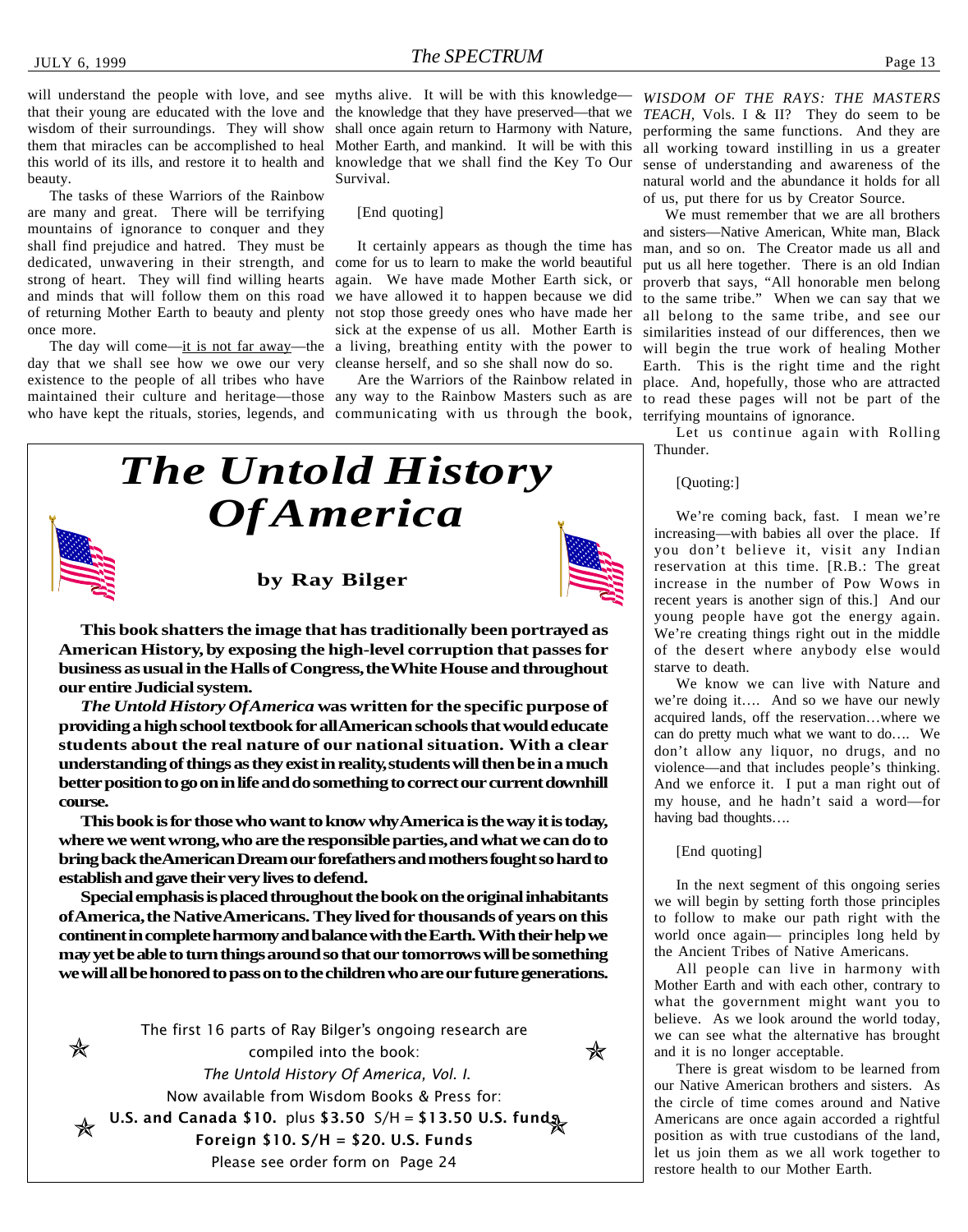## <span id="page-13-0"></span>**An Introduction To Electrical Generators Preparing For Y2K**

#### **4/99 BILL HOFFMAN**

*Editor's note: The following article first appeared in the April 1999 edition of the* Free American Newsmagazine*, US Hwy. 380, Box 2943, Bingham, New Mexico* wattage required is 120 Volts x 10 Amps = *87832; 505-423-3250, Fax: 505-423-3258,* 1200 Watts. *email:* [freeamerican@etsc.net,](mailto:freeamerican@etsc.net) *website:* [<http://www.freeamerican.com>.](http://www.freeamerican.com)

upon electricity. Anyone who has experienced a prolonged power outage will agree that it is a 5 KW generator is capable of producing no minor inconvenience. Within the last year, 5,000 watts of power. This means that a 5 thousands were without power due to ice storms and hurricanes, not to mention the power failures due to over-loaded distribution lines and equipment failures.

Because of these and other concerns, many Americans are purchasing small electric generators to keep their homes and businesses up and running when commercial power is unavailable. This is intended to help you understand the basics of electricity and give you some guidelines when shopping for your own little dynamo.

There are two types of electricity—Direct Current and Alternating Current. Your home is supplied with Alternating Current from the power company and your car or truck generates and stores Direct Current in its battery.

Your automobile's headlights and its other electrical devices use Direct Current. Three electrical terms you should know are: Volts (or voltage), Amps (or amperage) and Watts (or wattage). Volts are used to measure the pressure level of electric power, while Amps are used to measure the rate of flow of electricity. Watts are used to measure the power available at a given voltage and amperage.

The mathematical relationship between the three is simple. Watts  $=$  Volts x Amps.

#### SELECTING THE SIZE GENERATOR YOU NEED

The amount of power that appliances require to operate is also stated in watts. To determine how much power your refrigerator uses, you can check the manufacturer's electrical data plate—usually affixed to the back or inside of electric range/oven, and an electric clothes appliance directly into the extension cord or an electrical appliance.

the wattage—instead it will specify the voltage and amperage required to power it. Since we know that Watts  $=$  Volts x Amps, it is easy to calculate. For example, our toaster requires 10 Amps at 120 Volts to operate. Therefore the

Like it or not, we are totally dependent 1,000 watts, our toaster requires 1.2 kilowatts. Usually, anything over 1,000 watts is stated in Kilowatts (KW). Since one Kilowatt  $=$ Small generators are also rated in kilowatts, so KW generator could operate a maximum of four less expensive lawnmower motor-style engine. toasters in our example!

Although the four-toaster family probably hasn't arrived yet, the example illustrates how much power a relatively simple appliance can consume. Another small but high-energy appliance is your hair dryer, which can require between 1,200 and 1,800 watts to operate. Other high energy devices are electric water heaters, electric ranges and ovens, all-electric clothes dryers, and submersible, deep well water pumps.

Electric motors (washers, dryers, pumps) and compressors (refrigerator, air conditioner) fall into a special class of high energy devices. They require at least twice the amount of power to start as they do to run. This is sometimes called a starting load, or inductive load. Although they only require this surge of power for a moment, the starting load must be factored in. Certain devices, like water pumps, can require 3-4 times as much power to start as they do to run.

Now you are ready to determine the size of the generator you need. Simply go through your home and total the wattage required by each electrical appliance and device that you will need in event of a power outage. If you don't feel comfortable doing this, ask an engineer or electrician to assist you.

Usually a "typical" home that runs some appliances on gas can get by with a 5KW generator. Owners must understand that they will have to manage the use of electricity in an generator, which is sitting outdoors, to your emergency and not try to operate too many appliances at once.

electricity by converting one or more devices to gas (natural gas or propane), you may have to opt for a larger generator in the 8-12 KW range.

> SELECTING THE BEST FUEL

After determining the size of generator you will need, you should choose the fuel that makes the most sense to you. There are four types of fuel to consider: Gasoline, Diesel, Propane (also called LP) and Natural Gas. Each has its strengths and weaknesses.

Effective storage of both gasoline and diesel requires the addition of a chemical stabilizer. Propane requires a storage tank, either above or below ground, and natural gas is brought to your home by pipeline. Often the decision to go with propane or diesel is based on the fact that you are already storing and using one or both of them.

I've often said—when you buy a generator, you are really buying an engine. If you are considering a gasoline-fueled generator, get one with an *Overhead* Valve (OHV) engine. These engines will run better and last longer than a Think how many hours your lawnmower is run—perhaps 50 hours a year at the most for a typical household. Your generator engine will be expected to run much longer during a sustained power outage.

Diesel engines are designed to run continuously and get great fuel economy. A diesel can be expected to run 2-3 times as long as a gasoline engine per gallon of fuel. Many people heat their homes with number 2 fuel oil. This same fuel can be used to run a diesel generator.

Propane is the better of the two gases mentioned. Propane engines are basically top quality OHV-type gasoline engines that have been converted to burn propane. Propane burns *very* cleanly producing little carbon, but it has less energy per unit volume than gasoline. Thus an engine converted to burn propane will produce approximately 10% less energy than it would using gasoline. Natural gas will drop the generator's output by another 10%.

#### SELECTING THE MEANS OF CONNECTION

Finally, you should determine how you will connect the generator to your home. This is not a difficult choice, as there are only three alternatives.

Often, however, the data plate will not give Unless you plan to lower your dependence on connected to the generator by an extensionIf you have an electric water heater, an inconvenience. You will have to plug each dryer, you essentially have an all-electric home. into a multiple outlet surge suppressor that is (1) Use extension cords to connect the appliances indoors. This is not a great solution, but it will work if you don't mind the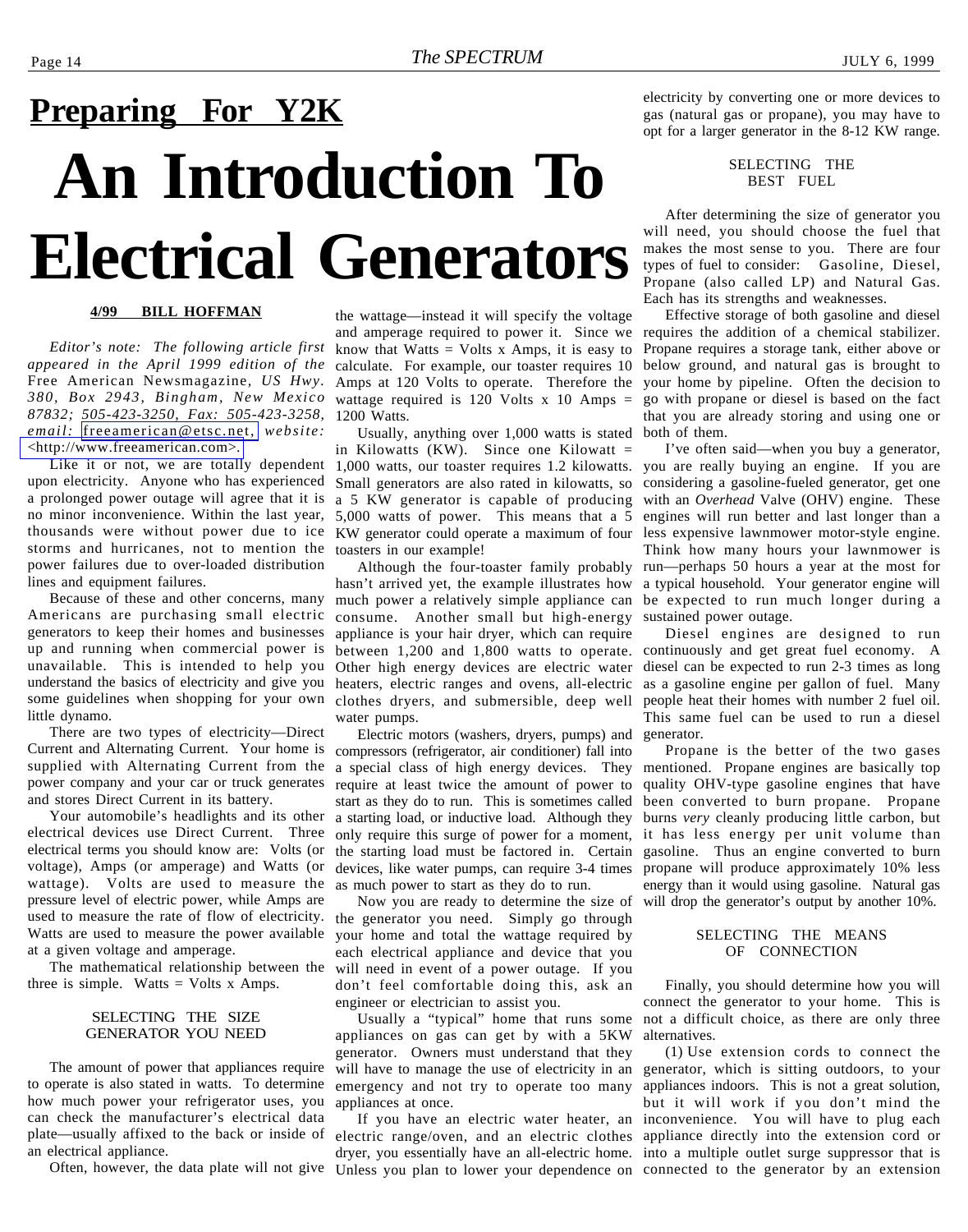<span id="page-14-0"></span>cord. If you choose this method, be sure to use commercial quality extension cords—they are usually yellow or orange in color and are heavy duty in construction.

commercial power fails, you will switch it to *from the gifted Mayan Shaman who we first* now being given to you. The time is now to off position, then you will start the generator *introduced on page 20 of our Premier Issue*. get ready with everything that you will need (2) Install a manual transfer system. This method requires that a separate utility panel box be installed near your existing circuit breaker box. The electrician will install circuit breakers in it for the devices to be powered by the generator in the event of a power outage. He will also install a method to disconnect the commercial power and to connect the generator to power the circuits terminating in the new utility box. There are several ways to do this, but you will be assured of having it done safely according to the electrical code. When the and switch the system to generator power. These systems ensure that you cannot have both commercial power and generator power on at the same time.

(3) Install an automatic transfer system. This is the most convenient, because it is designed to switch between commercial and generator power completely automatically. The generator engine in this type of system must be equipped with electric (battery) start, as the system will also start the generator automatically. As you might guess, this is a more expensive method, but some generator systems come fully equipped with an automatic transfer switch.

#### TWO THINGS NEVER TO DO

(1) Never run your generator indoors, in the garage or cellar. All internal combustion engines produce carbon monoxide and other gases that will suffocate you! This happened on at least one occasion last year in New England.

(2) Never plug your generator directly into your house circuit. This can be *very* dangerous, even if you believe you know what you are doing. [*Editor's note: Actually, this can be the safest way to employ a generator to power your entire house, provided it is done with the help of someone knowledgable about home electrical circuits. For example, connecting a custom "extension cord" between the generator's 220V outlet and an electric dryer plug, with the main breaker disconnected (turned off) to the power grid, works very well. But you have to know what you are doing!*]

Well, that's it in a nutshell. I hope that this has been of some assistance to you. I also hope that any electrical professional reading this will understand the need to simplify certain explanations.

Huntington Beach, CA 92647; 800-987-4484.] you have been chosen to help and are under That now I give to you with all my soul. [*You can contact Bill Hoffman at the House of Generators, 16601-D Gothard St.,*

# **Can You See What I See?**

*While English is not his native language, a* to survive the changes. Listen to your *message like this, from the heart, can easily surpass a bit of less-than-perfect sentence structure.*

#### **7/1/99 ORACLE**

I am not asking you to see with your eyes. I am asking you to open your soul. Let your soul show you what I mean when I say: "Can you see what I see?"

Our soul has powers not yet known to most of mankind. Our soul can see into the future, allowing those who know how to use this power to see the path that lies ahead for all of us. Our soul is a fragment of God, who is to you The Truth that comes from our Guides infinite.

First it is important that we know and understand that each human soul has both Guides and Teachers. A Guide is not a Teacher. Guides are what might be thought of as experts in certain fields who are called-in for brothers and sisters in this changing world, consultation. Teachers are more personal.

As a matter of conscious choice, we must become more aware of both Guides and Teachers, and the role that each play in our lives. Ones who choose to advance their spiritual growth, to cultivate awareness of their Higher Self, must trust in their Teachers, who sometimes give hard lessons.

Our Teachers from the Higher Realms bring us ever closer to our soul—that is, they help us to develop our connection to our soul and its unique qualities. That is why we must keep our channels of awareness open, so the important messages that our Teachers send to us are taken to heart.

I know to be a fact that we are close to great changes, to a new way of life where all this dark material power that we now see all around us will not be there any more. All of us who have waited for this change will help those who will be lost in a cruel world like what I shared with all of you in my first controlled by force instead of nurtured by Love.

*Editor's note: The following message is* God's protective Light. Advance notice is Teachers and Guides.

> The future pages of this newspaper will give you further information of what you should know to make it through the year 2000 and onward. It is the main purpose of this newspaper. Many of these messages shall be gifts from Teachers and Guides from the Higher Realms. It is you who will have the responsibility to you and your family to make the right choices upon considering the information offered. Each must make their own choices and decisions; the information can only be offered for your thought.

> *The SPECTRUM* is dedicated to bringing and Teachers. I shall contribute where I am guided to help inform. I wish to share my knowledge and love with all *SPECTRUM* readers, whom I would like to consider as my extended family. We must care for all our that they remain safe and they can live their lives in harmony, peace, and love.

> Do not let fear and doubt keep you from The Light. Yet, it is not inappropriate to understand the Garden of Eden story in terms of human choices between doubt and fear, on one hand, and wisdom, on the other, because the choice to learn through wisdom or through doubt and fear is very much a part of every single challenge that every single human comes up against every minute as part of the Great Evolutionary Challenge. We must all come to recognize the poisons that doubt and fear represent.

> This brings us to the relationship between choice, Light, and physical reality. Think on how these must come into balance for a fulfilling life. More will be said on these at a later time.

There is nothing to be afraid of. Many of my Teachers, who have blessed me with Love. I want to thank all the beautiful people who writing in the Premier Issue of *The SPECTRUM*. My messages come to me from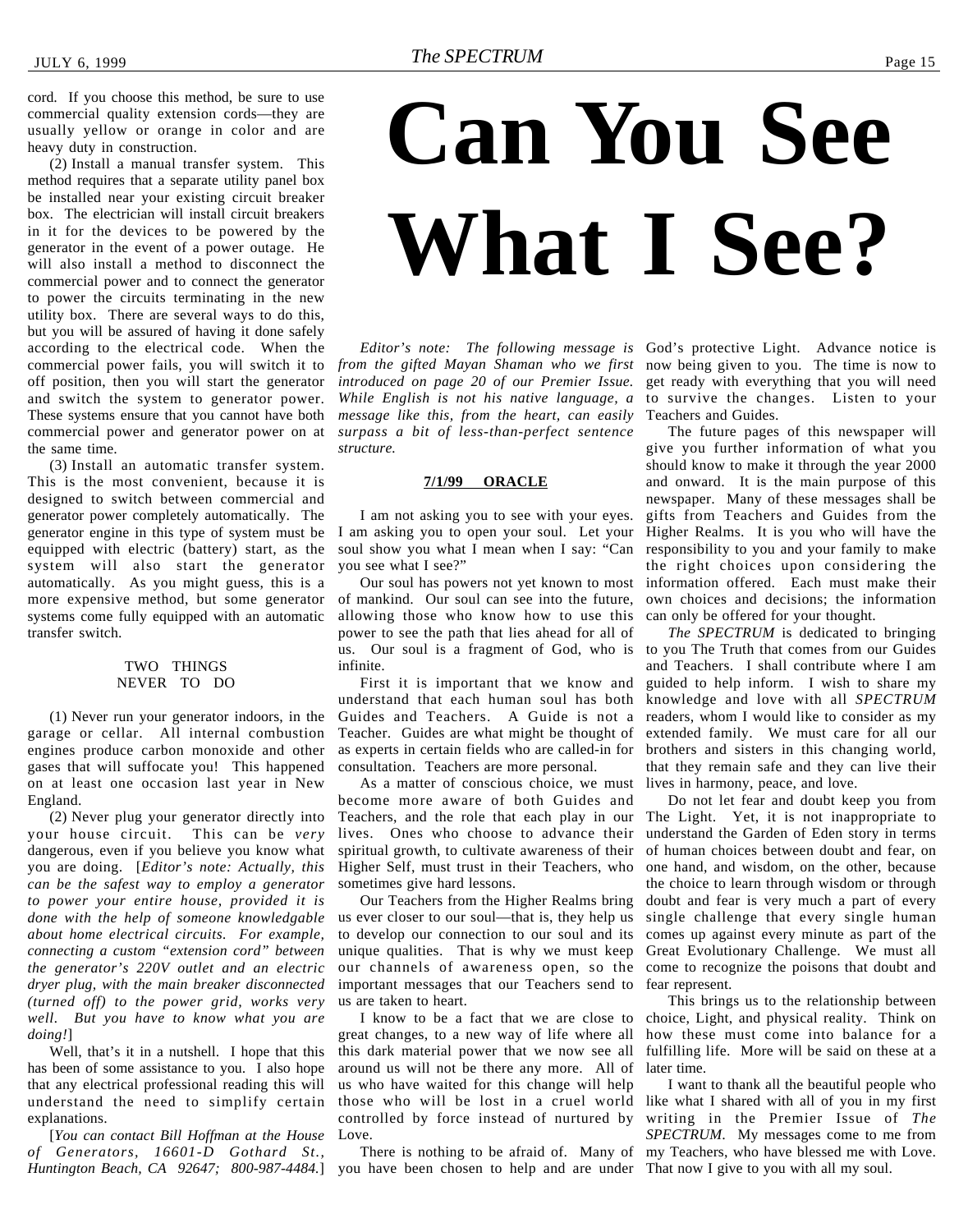# <span id="page-15-0"></span>*Untangling The Web* **Hidden History Paints Revealing Picture**

*from the just-completed and long-awaited* doctrine. What you believe is your business. from classes and libraries. Even the *Encyclopedia* volume II of the Heptameron series by superb Churches usually do not teach the *historicity* of Britannica as late as the Eleventh Edition had many *researcher and frequent contributor to this* Biblical characters, kings and kingdoms, cities, etc. *publication, Calvin Burgin. Our readers are* However, that part of the *Bible* is much more TRUE long aware that "official" history has been than many people realize, and I intend to give an records is the fact that the founders of our various *constructed more to hide the truth than to* overview of the proof of this statement and document *chronicle the facts. And nowhere is that* resources for more information. *calculated deception made more apparent than in this collection of "inconvenient" historical* DOCUMENT our ancient history, based on the *data which covers a much more comprehensive* extant records, and I will show that the ancient clay *scope of subjects than the title suggests. We are providing information for purchasing this* cases written within a few hundred years before and volume for those of you who are TRUE students after the time of Christ—and the Biblical records *of history and would like to consider some provocative data which provides much food for thought about possibilities, probabilities, and certainties of this planet's REAL historical roots.*

#### **RELIGIOUS DECEPTIONS OF THE ISRAELITES REVEALED**

#### by Calvin Burgin

Did Noah, Abraham, Isaac, Jacob, or Joshua ever really exist? Were the characters of the Hebrew Old Testament real people? Are there any historical records of these people other than Biblical records? The answers to these questions may astonish you!

"The reader should be aware that we have no direct evidence of the existence of characters best known to readers of the *Bible*, including—but not limited to—Abraham, Sarah, Isaac, Jacob, Esau, Moses, Joshua, Deborah, Gideon, David, Goliath, Archaeology and geology prove and confirm that and Solomon."

This is the direct statement of Rabbi S. David Sperling, professor of *Bible* and chair of the faculty at Hebrew Union College—Jewish Institute of Religion in New York. (See his recent book, *The Original Torah*, New York University Press, 1998.)

He says that the stories in the *Torah* are "politically charged texts [that] provide historical evidence [only] for the period in which they were composed." He concludes, "I am compelled to read the *Torah* allegorically because it cannot be read historically."

It would seem odd that a Jewish rabbi would state that there is no evidence of his traditional ancestors!

Church teachings focus on Biblical religious stories and teachings about who and what is God.

It is my purpose in this book to discover and tablets, with the ancient historical documents, in many all three DO in fact supplement and support each other. I will show you what these records actually say. You can compare this information with what is being currently taught and make you own conclusions.

An example I have used is the story of Noah. I have shown previously (in Vol. 1 of the *Heptameron*) that the ancient cuneiform writings on clay tablets tell of a god of the flood and founder of our civilizations known as Anu. The *Bible* tells of Noah, the ruler and founder of civilization at the time of the flood. I have tried to show you that in the ancient languages, the No-ah of the *Bible* and the Ah-nu of the clay tablets were exactly the same word, which only later became to be spelled differently and hid the common origin. There are many variations in the stories. Many books have been written showing that cultures all over the world have a common ancient story of a Great Flood survived by a bigger than normal (giant) hero, with a very few surviving with him. there were great floods.

The ancient writings tell of the god Janus, who is also recognized as as the god of the Flood, represented by two faces, one looking back before the Flood, one looking forward after the Flood. This representation was often used on ancient coins. "Janus" was formerly "Ie-anus" which meant "the God Anu". We find this usage also in Ieu-piter (Jupiter), Ie-zeus (Jesus), Ie-weh (Yahweh), etc. If you drop the "J" (which is a recent addition to our alphabet) from "Janus" and drop the "s" Latin and Greek name ending, you have "Anu," further spoken of in the ancient cuneiform tablets recently discovered, and whom Christians now call Noah. These are common stories of a common theme about the founders of our civilizations.

These religious church teachings to a great extent are were taught in history classes as late as the 1700s fad in the 1800s, the old records were tossed out The facts connecting ancient history with the *Bible*

Editor's note: The following two excerpts are FALSE, but it is not my intent to argue God or A.D. and early 1800s, but have since been removed of these records.

> A common theme that emerges from the ancient civilizations were GIANTS, men who were, for instance, perhaps ten feet tall. The records say that these men (and women) came from the "heavens" and taught the backwards peoples who were already here on Earth new knowledge about the heavens, about agriculture, husbandry, science, math, writing, etc. Theses giants also brought with them people who settled and intermarried with the locals. Even the *Bible* says "there were giants on Earth in those days" (Gen. 6:4). These giants were variously called the "Rephim," the "Seraphim," the "Nephilim," the "Emims," the "Annakim" or "Anunnaki," perhaps the "Anasazi," etc. There is *considerable* evidence of giants in the old records, confirmed by archaeological and palentological evidence.

> During the Exodus, Moses sent the scouts to spy the "Promised Land" and when they returned, they reported: "And there we saw the giants, the sons of Anak, who come of the giants; and we were in our own sight as grasshoppers, and so we were in their sight" (Num. 13:33). Joshua "destroyed them utterly" (Josh. 11:21), another Biblical statement that turns out to not be true, as giants were still around for hundreds of years (for instance, David killed the giant Goliath). The Anakim were probably the same as the Anunnaki, giants who originally came to Earth from space.

> In the *Bible* is a story of Rachel who got into trouble for stealing Laban's Te*-raphim*, generally understood to be statues of the giant gods who came down from Heaven.

> *Young's Analytical Concordance* has this comment under the entry for "Emims": "A race of gigantic stature originally dwelling on the E. of the Salt Sea. Anciently the whole country was held by a race of giants—the Rephaim on the N.; next, the Zuzim; and next the Emim; then the Horim on the S. Afterwards the kingdom of Bashan embraced the territories of the Rephaim; the Ammonites that of the Zuzim; the Moabites that of the Emim; while Edom embraced the mountains of the Horim. The Emim were related to the Anakim, and generally called by the same name; but their conquerors, the Moabites, called them Emim—'The Terrible'."

> With the German Rationalism that became the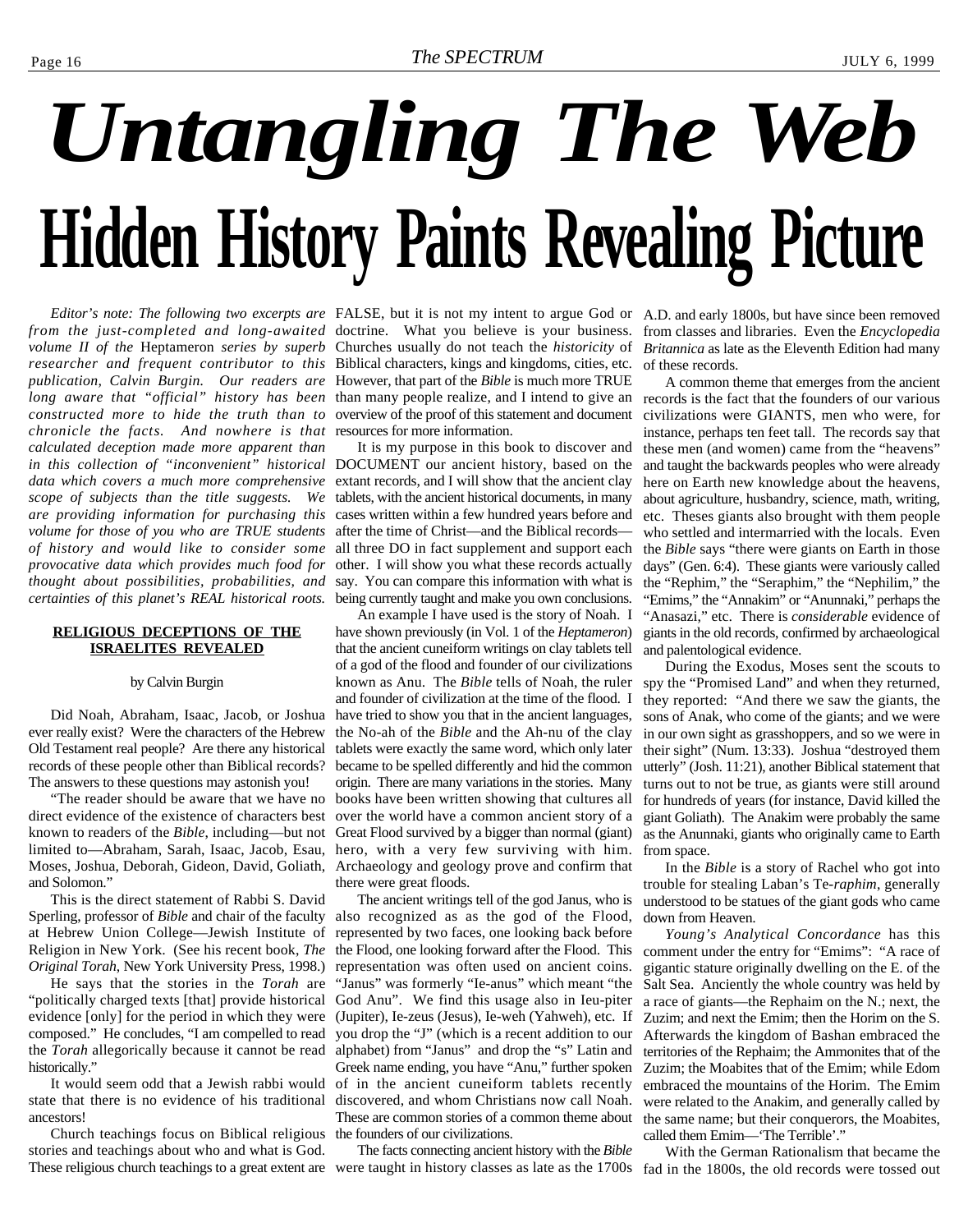and history was rewritten or simply destroyed, especially concerning Britain and Europe. The history of Britain and Europe before the Catholic church became prominent was removed from the textbooks. History was "dreamed up" based on pieces of broken pottery and pieces of broken bones and the arrangement of rocks.

The history of China begins over 22 centuries before Christ. Africa's history along the Nile and the history of Mesopotamia is equally early with the Chinese. The people of India trace their history back at least to 1649 B.C. Yet the history of Western Europe begins with the Romans! Does that not seem peculiar to you? In fact the European among themselves, that they would leave the multitude instantly settled that these circles were not temples, history was in some texts as late as the beginning of the nineteenth century, but it has since been discarded, where never mankind dwelt, that they might there was mistaken reasoning, they were not cemeteries and replaced by a vague "history" of cavemen in ice keep their statutes, which they never kept in their as others tried to explain away, but these were acts ages.

Let us now take a look at these old records and see just what it is they DO say, and try to put it passages of the river. For the most High then shewed together. We will start by comparing the records with the *Bible*, putting aside all prior pre-judging and "beliefs". I will admit that the records might not be correct, but if we toss out all the clay tablets, ancient scrolls, etc., then we have no history at all. Some have tossed aside all other evidence and say they believe the *Bible* to be the word of God, word by word. This is a "belief" that simply will not hold up to reason and the facts. Neither should you toss out the *Bible*, saying, "Well, it has mistakes in it, let's throw it away." Let's just treat the *Bible* as a valid document as we would any old document and compare it to others to see what story unfolds.

This is a very big undertaking, so for this purpose I will focus on documenting the history of the Hebrews. All other modern history books of ancient times focus on Egypt to develop a time line, which I have done to some extent previously in *The Heptameron*.

#### **DON'T GIVE ME THAT OLD TIME RELIGION**

In the document on Akhenaton, I said that Velikovsky explained the cruelty of the Hyksos (Hebrews). He mentioned the mutilated human skeletons found in the graves, etc. I stated I have information from other sources that the Hyksos practiced human sacrifice, and cannibalism. "Clearly the Hyksos were the practitioners of human sacrifice in Egypt" p. 81, *Catastrophism And Ancient History*, Vol. II, Part 2, article by Arie Dirkzwager. I gave proof that the Hyksos were Hebrews. The Hyksos were also known as Edomite Heraclidae, which Herman Hoeh explained were a branch of the Hebrews (*Compendium*, "History of Sicyon"). Many of you are finding it hard to believe this, or want more information.

"Remnants of this still show today in the Hebrew blood sacrifice ceremonies. There is currently arguing and fighting going on in Jerusalem caused by Jews and Zionist Christians who want to rebuild the temple and re-institute animal sacrifice. Can human sacrifice secret in their Skull and Bones societies (from where into a Christian church (*Peace and Adventure*, *The* the craft and wickedness of priests are horrible; but

do the skulls and bones come?) and other groups."

The Israelites went into captivity, and eventually gained their freedom and migrated into Europe. There they re-instituted their religion. By tracking the people, and looking at what was their religion, we find that the *Old Testament* religion that the Israelites re-instituted became known later as Druidism!

Recall what the *Bible* says: "Those are the ten tribes, which were carried away prisoners out of their own land in the time of Osea the king, whom Salmanasar the king of Assyria led away captive, and he carried them over the waters, and so came they into another land. But they took this counsel of the heathen, and go forth into a further country, own land.

"And they entered into Euphrates by the narrow signs for them, and held still the flood, till they were passed over. For through that country there was a great way to go, namely, of a year and a half: and the same region is called Arsareth" ( II Esdras 13:40- 45, which was included in the original King James came to Ireland and wished to build a church, the version *Bible*, but has since been removed). Arsareth was located in modern Romania on the Sareth (Siret) River.

Archaeologists have found that the Hebrews continued to practice human sacrifice and cannibalism and have found the piles of human bones proving these practices.

Remnants of this practice still remain in the "eat my flesh and drink my blood" Passover and Lord's Day (Lord's Supper, Communion) ceremonies. Your preachers will tell you that these are only symbolic, of course, but symbolic of what? They are the modern watered-down symbols of the original real thing! Modern Judeo-Christians and Zionist-Christians (what oxy-morons!) want to re-institute blood sacrifice, and some intend to KILL to get Joshua 6:26: "Cursed be the man before the Lord, their temple of blood re-built on the dome of that that riseth up and buildeth this city Jericho: he shall "holy rock"!

I did not elaborate on these statements in the previous document, since the focus of the document was Akhenaton. Many of you simply cannot believe what I said about the human sacrificing practices of the Hebrews, so I want to give you more background proof.

#### **HEBREW CANNIBALISM AND HUMAN SACRIFICE**

British Israelite and Identity doctrine believers have traced their Anglo-Saxon Celtic heritage back through the Druids and Celts to the Hebrews in Palestine, and thence to Egypt (examples *Our Celtic Heritage* by Brig. Gen. Sir Standish G. Crauford; *Stonehenge and Druidism* by E. Raymond Capt (an Anglo-Israelite member of the Archaeological Institute of America); *Symbols of Our Celto-Saxon Heritage* by W. H. Bennet, etc.).

One British-Israelite book is about Columba going

*Story of Iona* by Ellen Murray, 1964). It tells of such things as the time when Columba went to Loch Ness and scared the monster by making the sign of the cross. Columba was great-grandson of Conall, who was said to have been baptised by St. Patrick. Iona was known as the "Island of the Druids." Columba and twelve men with him chose a sacred Druid site and built a temple, which later became a monastery.

Godfrey Higgins, in *The Celtic Druids*, written in 1829, on p. 202, said "Under each of the twelve pillars of one of the circular temples in Iona, a human body was found to have been buried, whence it was but cemeteries." Higgins then points out that this of human sacrifice. "When I consider the mortifying evidence of Caesar to the shocking state of degradation with respect to human sacrifices, into which the Druids had fallen, I am obliged, very unwillingly, to suspect that the game of Hiel was played over again in this temple."

The tradition of St. Patrick says that when Patrick walls of it were thrown down by demons, as fast as he built them, until he sacrificed a man and placed him under the foundation. The walls then stood firm.

Higgins stated: "There is a curious tradition, both of St. Patrick in Ireland, and of St. Columba in Iona, that when they attempted to found churches, they were impeded by an evil spirit, who threw down the walls as fast as they were built; until a human victim was sacrificed *and buried under the foundation*, which being done, they stood firm." He also quoted information from Dr. Jamieson's *History of the Culdees*, p. 21. The Culdees were Druid "Christians". The word comes from *Ceile De*, the "Companions of God".

The story of Hiel is mentioned in the *Bible*: lay the foundation thereof in his first-born, and in his youngest son shall he set up the gates of it."

I Kings 16:34: "In his days did Hiel the Bethelite build Jericho: he laid the foundation thereof in Abiram his first-born, and set up the gates thereof in his youngest son Segub, according to the word of the Lord, which he spake by Joshua the son of Nun."

I am a sometimes genealogist and have spent quite a bit of time looking at gravestones in churchyards and former church sites. Burying people at or near a church is "the thing to do" and is what "has always been done". How do you suppose this tradition started? The evidence shows that it started with human sacrifice at the "holy places". That is how the ancient churches were made "holy"!

be far behind? Human sacrifice is also being done in to the Island of Iona and converting a Druid temple I think with all nations. No doubt these examples of Higgins tells of human sacrifices as late as the tenth century AD, and states on page 292: "I am strongly inclined to flatter myself that it was only upon the most extraordinary occasions that these horrible rites were resorted to. This was the case with the Israelites, and with the Tyrians, and indeed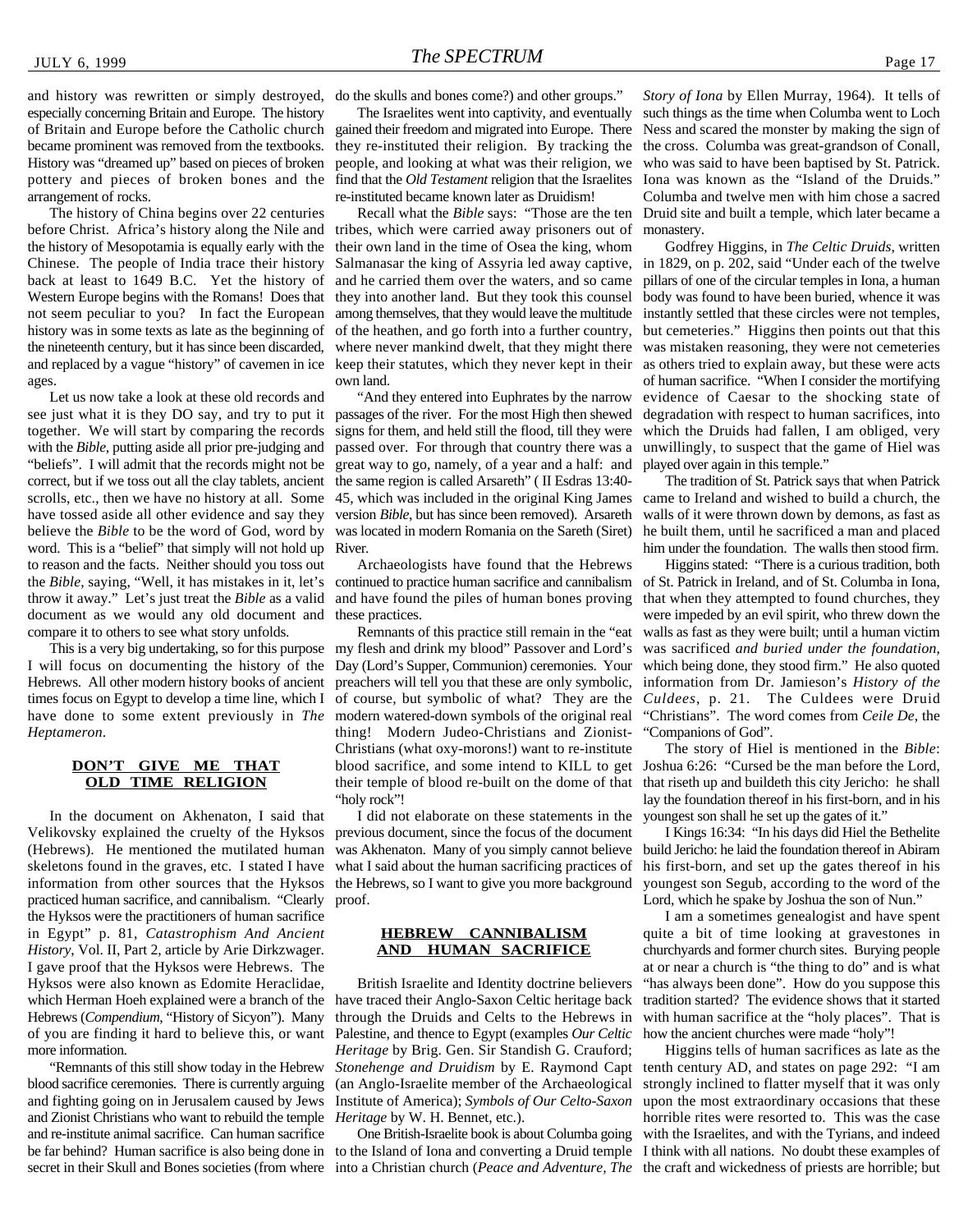unfortunately the priests of every nation of antiquity have had recourse to them....Priests of the Jews and of the Christians have beeen equally desirous of disguising to themselves and their followers the Israelitish custom of human sacrifices. From all profane as well as sacred historians we know that it was a custom of the natives of the countries in the neighbourhood of Judea—the Sidonians, Tyrians, Ammonites, etc.; and from the laws of Moses also it seems pretty clear, that if it were not a sort of acknowledged duty to offer up the first-born, at least it was considered a very meritorious act of selfdenial."

A scripture illustrating what he was speaking of is Exodus 22:29: "Thou shalt not delay to offer the first of thy ripe fruits and of thy liquors: the first born of thy sons shalt thou give unto me." This did not mean that they were to be dedicated to the service of the temple, because every required service was otherwise provided for. The whole tribe of Levi was dedicated to temple service. Higgins pointed out that the "original meaning of the word devoted, (though the word became in time changed,) was meant to be sacrificed" (p. 293).

#### **MORE SHOCKING BIBLICAL AND OTHER ANCIENT QUOTES**

Remember how Abraham pleaded with God to not destroy Sodom and Gomorrah ("if you can find at least 10 righteous people" Gen. 18), and yet he did not say a word against sacrificing his own son, a practice that was common at the time. The firstborn son was "dead-meat," if his father was a follower of the gods. Can you imagine the terror of the little boy when he saw his father raise the knife to strike? Do you really think GOD would ask someone to even *pretend* to do this?

Read Judges 11:30: "And Jeptha vowed a vow unto the Lord, and said, If thou shalt without fail deliver the children of Ammon into my hands, then it shall be, that whatsoever cometh forth of the doors of my house to meet me, when I return in peace from the children of Ammon, shall surely be the Lord's, and I will offer it up for a burnt offering." I ask you, what did he keep in his house, cows? He knew very well it would be a PERSON that would come out the DOOR. He was upset when it was his favorite loving daughter. Yet (v. 39), "And it came to pass, at the end of two months, that she returned unto her father, who did with her according to his vow which he had vowed."

Caesar and the Romans told of these human sacrifices, but the information is mostly ignored. The Romans themselves offered human victims after the battle of Cannae, and according to Dyonysius Halicarnassus (*Pliny*, lib. xxx, chap. i.), they did not abandon this horrible custom till about 100 years before Christ. However, surely you are familiar with the practice of sacrificing humans on crosses at the time of Christ. Even the "Christian" doctrine of the blood sacrifice of Jesus traces DIRECTLY to this practice of human sacrifice!

Micah 6:7: "Shall I give my first-born for my transgression, the fruit of my body for the sin of my historically and etymologically unsound, that the actually serpent people" (*CONTACT*, January 13,

soul?"

Pliny, 14:44: "One Druid sacrifice was still more monstrous. They made a huge image of straw; the limbs of it were joined together, and shaped by wicker-work: this sheath, or case, they filled with human victims; and Strabo adds, 'with wood for fuel and several kinds of wild beasts,' imagining perhaps, that by a variety of expiring groans and howlings they might terrify their Gods into a compliance with their solicitations; to this image they set fire, consuming that, and the inclosed, at one holocaust. In what shape this image of straw was made, Caesar does not say, but probably it was in that of a bull....The victim being offered, they prayed most solemnly to the human victim, what remained was consumed by the last fire upon the altar; intemperance in drinking always consecrated afresh, by strewing oak-leaves on it, before any sacrifice could be offered upon it again."

Diodorus Siculus (1st century B.C.) stated that at that time "these sacrifices were only resorted to abstr. extermination:—(ac)curse (-d, -d thing), on very extraordinary occasions." Such as birthdays, perhaps? Or maybe on December 24/25th, when they fired up the old yule log?

These practices of the Druids, Jews, and Roman bread ("my flesh") and drinking of wine ("my blood") ceremonies of Passover and Lord's Supper.

One way to trace the Druids is to research all their temples of Abury, which often grew into cities, such as Glaston-abury or Glastonbury, or those of Abury in Wiltshire, Avebury, etc. This traces back to temples of the Aberi people, the Khaberi, Haberi, Abiru, the Hebrews, all the way back to the Egyptian city of Aberi, also known as Abaris and Avaris. The name simply meant "Hebrew City" or "City of Hebrews." Some "experts" say "we don't *know* for sure who the Haberi were"; what they probably are really saying is "we don't want to *admit* who the Haberi were." There is plenty of proof of the truth. I had many references supporting this fact in the document on Akhenaton.

Another interesting reference is from the linguist R. Schneider, in a paper called *Documents epigraphiques de l'Ethiopie*, which tells of an inscription honoring a Sabaean monarch who ruled over the white and the black Abari Hebrews. This was referring to Ethiopian Hebrews of Saba/Abari.

The Aberi/Hebrews became the Hebrides, the Iberians, the Hibernians, the Hyperboreans, etc., or were perhaps descended from the Hyperboreans, as some evidence suggests. There are many dozens of books documenting and explaining this. As I wrote previously, there were millions of people in the United States alone, prior to World War II, that understood and believed the British-Israel lineage.

Here is what the 14th (1932) Edition of the *Encyclopedia Britannica* had to say, p. 944, article Anglo-Israelite Theory:

"Anglo-Israelite Theory, the contention,

English-speaking peoples are the descendants of the 'ten tribes' of Israel, deported by Sargon of Assyria on the fall of Samaria in 721 BC. The theory, STILL HELD BY OVER 2,000,000 PEOPLE, materially assisted the resettlement of Jews in England in the 17th century. Richard Brothers (1757-1824), the 'Nephew of the Almighty', may be regarded as its first modern apostle" (emphasis mine).

I wrote more on British-Israelites in the *Bankster* document.

#### **DEVOTED TO GOD?**

the Gods with uplifted hands and great zeal; and to be sacrificed to God—*It meant to have your* when the entrails had been properly examined by *throat slashed, or to be burned to death*. The the Diviners, Pliny thinks that the druids ate part of Hebrew words translated "devote" or "devoted" are Are you "devoted" to God? This word meant *charam* or *cherem*.

generally closed the sacrificing; and the altar was see listing for charam, #2763: "to devote to relig. *Strong's Exhaustive Concordance of the Bible*, uses (esp. destruction)...make accursed, consecrate, (utterly) destroy, devote, forfeit, have a flat nose, utterly (slay, make away)."

> *Strongs*, cherem: "usually a doomed object; dedicated thing, things which should have been utterly destroyed, (appointed to) utter destruction, devoted (thing), net."

church has continued down to us in the breaking of IT UP. The Hebrew word is likely the source of If you do not believe what I am saying, LOOK our word "charred." This practice also gave us the term "Holy Smoke."

> Joshua 24:2: "Long ago your forefathers, Terah and his sons Abraham and Nahor, lived beside the Euphrates, and they worshipped other gods." This is the older translation, see for instance *The Interlinear Bible Hebrew-Greek-English* by Jay P. Green, Sr. The older writings say that Abraham was included among those worshipping other gods, more modern versions leave it ambiguous or make it seem that the worshipping of other gods ended with Abraham's father. In Genesis 15:9, this "god" told Abraham to take a 3 year old heifer, a 3 year old female goat, a 3 year old ram, and a turtledove and a young pigeon and halve them down the middle. "And he took unto him all these, and divided them in the midst, and laid each piece one against another: but the birds divided he not." Abraham was then given a vision in a "horror of a great darkness" (*think*

> *about it*) about what was to become of him. I ask you again, reader, what kind of "god" is this god of Abraham? Is he YOUR god?

> Moses set up a serpent for the people as a saviour (Exodus 21:9). This serpent worship continued until Shalmaneser king of Assyria beseiged and captured Israel, during the time of Hosea, King of Israel, and Hezekiah, the prophet (2 Kings 18:1- 10). This was after King David and King Solomon, when Hezekiah "cut down the groves, and brake in pieces the brazen serpent that Moses had made." During most of the whole history of the nation of Biblical Israel, they were worshipping the serpent so says the *Bible*.

Hatonn said, "Abraham, Isaac and Jacob are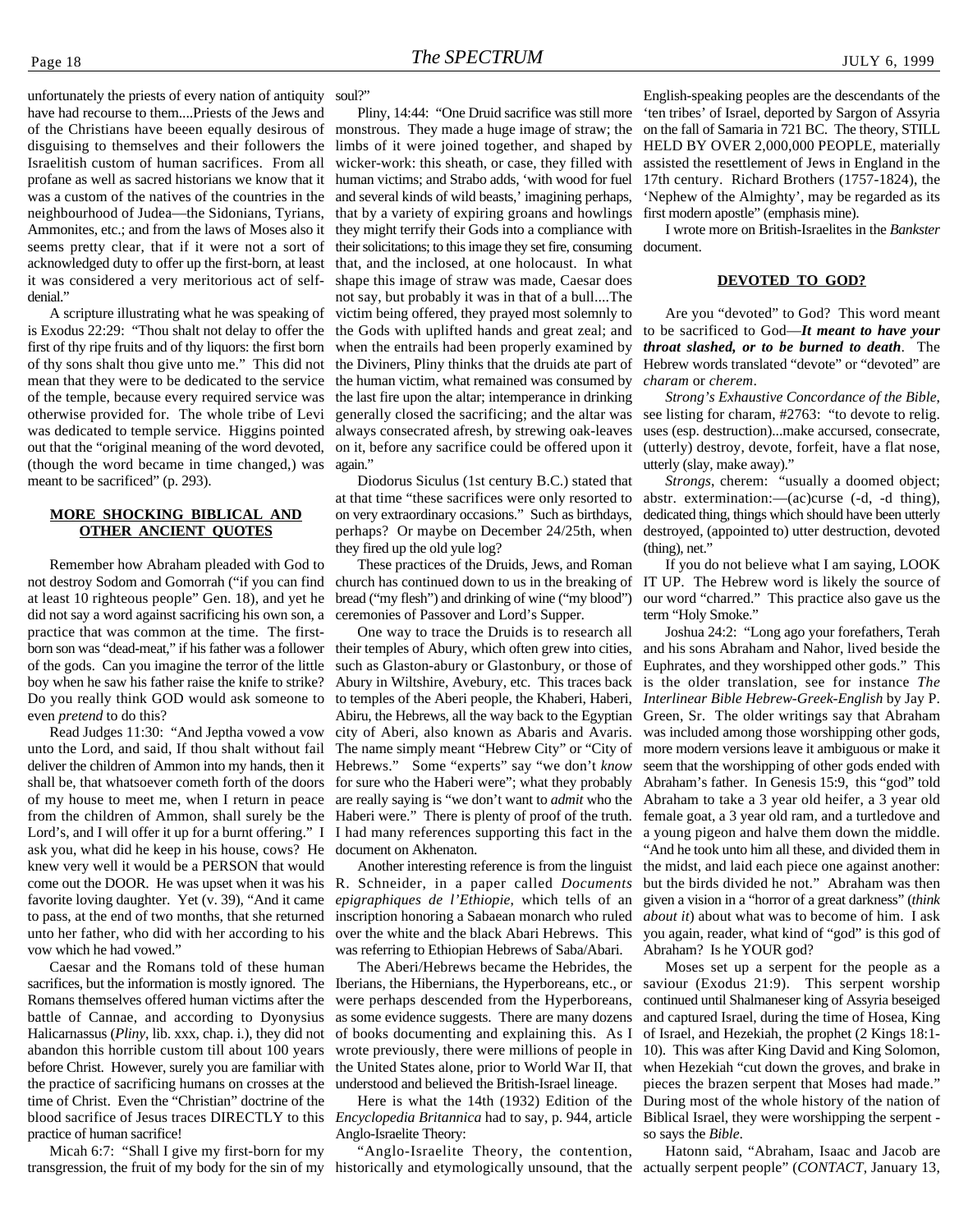enough, the evidence is there to prove this fact. He 181: "The religion of the Druids was similar in all also said that *Yahweh* and *Jehovah* are other names for *Lucifer*. It is, however, the actions, based on *intent* and *understanding*, not the *labels*, that matter, although labels are very important when it comes to deceiving.

Here is another bit of interesting information, concerning Hezekiah. A clay impression of the seal of Hezekiah has been found which says, "Belonging to Hezekiah, (son of) Ahaz, king of Judah." An article describing the find is in *Biblical Archaeology Review* of March/April, 1999 (author Frank Moore Cross). The title of the article is "King Hezekiah's Seal Bears Phoenician Imagery." A question that comes to my mind, but no one else seems to see it, they took out of Jordan, did Joshua pitch in Gilgal is: Why would a king of the Jews have on his official seal a symbol of the Phoenicians? Would that not the children of Israel, saying, When your children ordinarily be accepted as proof that he was a Phoenician? The symbol is a winged beetle with mean these stones? Then ye shall let your children wings spread, pushing a ball of manure. "While the know, saying, Israel came over this Jordan on dry image of a beetle pushing a ball of mud or dung is unappealing today, it was quite popular in ancient times. The circular ball recalled the rising sun, and winged disks were widespread symbols of the divine" says the article. Hezekiah was contemporary with Akhenaton. Cross' article gives an example of a Phoenician bowl with the design, and says the bowl has "a precisely illustrated Phoenician version of the dung beetle holding the sun in the form of a ball of dung. Around the four-winged beetle is a circular design of intertwined lotus blossoms. Both the beetle and the lotus design find their roots in Egypt, as does so much of Phoenician art, yet it is clearly not Egyptian."

On page 45 the article states: "The dung beetle pushes the circular ball of dung, which symbolized the movement of the rising sun. The meaning of the symbol is clear from Malachi 4:2: 'For you who revere my Name, the sun of righteousness shall rise with healing in its wings.'" In Phoenix Journal #35, *The Sacred Spirit Within*, on page 161, Germain had for the oak. quotes Malachi 4:2 and says: "Here is a direct reference to the Egyptian Sun-God and the falcon wings which are so much a part of early Egyptian symbolism, yet these words in Malachi were written at least four thousand years after Egyptian civilization gave them meaning."

#### **THE PLAIN TRUTH**

Gen. 12:6 says that God appeared unto Abraham in Shechem in the "plain of Moreh." The Hebrew word mistranslated "plain" in the KJV should be translated "oak" (see Strong's #436). The "plain of Mamre" in Gen. 13:18 or Gen. 14:13 are other "holy scriptures" that originally told of Druidical oak worship, but have been mistranslated and changed. Judges 9:6 says: "And all the men of Shechem gathered together, and all the house of Millo, and went, and made Abimelech king, by the plain of the pillar that was in Shechem." The original word here changed to "plain" was OAK, and the pillar was a phallic pillar under a sacred oak!

particulars to that of the Israelites and Mayas....Grove worship was equally prevalent amongst the Israelites as amongst the Druids: it was in the recesses of groves that the Druids exercised some of the mystic rites and taught their votaries the worship of the true God. Abraham planted a grove in Beersheba and called there on the name of the Lord...."

Joshua 24:26: "And Joshua wrote these words in the book of the law of God, and took a great stone, and set it up there under an oak, that was by the sanctuary of the Lord."

Joshua 4:20: "And those twelve stones, which [*Gilgal* means *circle of stones*], And he spake unto shall ask their fathers in time to come, saying, What find also that Allah and Elim meant "Oak(s)." Our land."

It appears that the people were told one story, while the priests actually were practicing something else. As I have documented in previous writings, the ancient "church fathers" even expressly said that this was what happened.

Exodus 24:4: "And Moses wrote all the words of the Lord, and rose up early in the morning, and builded an altar under the hill, and twelve pillars, according to the twelve tribes of Israel."

Remember that the Israelites were sacrificing humans in Egypt. Archaeologists have found the piles of bones to verify the written documents. Joshua may have sacrificed humans when he set up twelve pillars, a practice that can be traced down through history. Or if he did not, then at some later time the Israelites resumed this same satanic practice, and we see it continuing even as far forward in history as during the time of St. Patrick, and later.

Abimelech was made king at the pillars and oaks of Sechem. Saul was made king at Gilgal, which End'—when the sun's power waned, and the strength was a stone circle temple (look it up). Gilgal was the first place to be pronounced "holy" in the "holy land" (Joshua 5:9, 15). Joshua had just had all the men circumcised, a very holy act I suppose, considering that the penis was "God" and had it's blood shed. Adonijah was installed by the stone of Zoheleth (I Kings 1:5, 9). Jehoash was crowned king, standing by a pillar, "as the manner was" (2 Kings 11:14). Josiah stood by a pillar when he was making a solemn covenant with God (2 Kings 23:3). The kings of Britain are crowned while seated on "Jacob's Pillar Stone."

Albert Churchward, writing in *The Signs and* circle and became *cil* or *kil* and appears in our *Mysteries of the Druids*, writing perhaps aboutThe word "Gilgal" means "stone circle" (see *Young's Analytical Concordance*). You want to know what happened to the "Lost Ten Tribes of Israel"? Just follow those "gilgals" (stone circles) across Palestine, into Asia Minor, then Europe and on into England and Ireland! Some even appear in the Americas and, yes, there are (racial, cultural, religious) connections. The "gil" of gilgal meant a

1998, page 39, right column, for instance). Surely *Symbols of Primordial Man* in 1913, said on page word *cylinder*. The stone temple of Patrick became *Kilpatrick*. Other temple circles around which grew towns were Kilkenny, Kildare, etc. If you wish to research, these structures are called "megalithic,' a word which will aid you in finding information. Other words to search are "lithoi" and "cromleachs."

> Strabo said that the Druids were named from the oak, from the Greek word for oak. This in turn goes back to DR which was the root word for oak in several Aryan languages (Schrader, *Prehistoric Antiquities of the Aryan Peoples*, pp. 134, 272). Pliny said that they did not perform any ceremony without at least a leaf from the oak. "The Druids held nothing more sacred than the mistletoe, and the tree on which it grew, if an oak. They chose groves of oaks, and performed no sacred ceremony without its leaf, and it seemed possible that they thus had, by Greek interpretation, the name of Druids." You will modern military man is proud and thrilled to gain an "oak leaf cluster," often for bravery in killing the enemy.

#### **DRUIDISM, OUR ANCIENT RELIGION**

From where do you think mistletoe, yule logs, Christmas trees, sacred oaks, Halloween, yuletide, Easter, steeples on churches, church bells, and on and on come? They come directly from Druidism!

Pliny mentions the high esteem which the Druids tells us that these sacrifices were made at Do you like to go "trick or treating" on Halloween? How did such a silly "holy day" get started? The Rennes *Dinnsenchus* translated by Dr. Whitley Stokes in Vol. XVI of the *Revue Celtique* said "Tis there', (at Mag Slecht), it runs, 'was the king idol of Erin, namely the Crom Croich, and around him were twelve idols made of stones, but he was of gold. Until Patrick's advent he was the god of every folk that colonized Ireland. To him they used to offer the firstlings of every issue and the chief scions of every clan.' The same authority also 'Hallowe'en,' which took the place, in the Christian calendar, of the heathen Samhain—'Summer's of the gods of darkness, winter, and the underworld grew great."

Halloween took the place of that pagan Samhain? How wonderful. "According to the quoted verse, one third of the healthy children were slaughtered [on Halloween], presumably every year, to wrest from the powers of nature the grain and grass upon which the tribes and their cattle subsisted" (*Celtic Myth And Legend*, Charles Squire, p. 40).

Squire also said: "Among the Druids, this humouring of the divinities took the shape of human sacrifice, and that upon a scale which would seem to have been unsurpassed in horror even by the most savage tribes of West Africa or Polynesia" (p. 37). Julius Caesar, *De Bello Gallico*, Book VI, chap. XVI, wrote of these holocausts and immolations of the Druids. "The colossal human sacrifices of the druids horrified even a people who were far from squeamish about a little bloodshed" (Squire, p. 399).

W. Winwood Reade, in *The Veil of Isis or*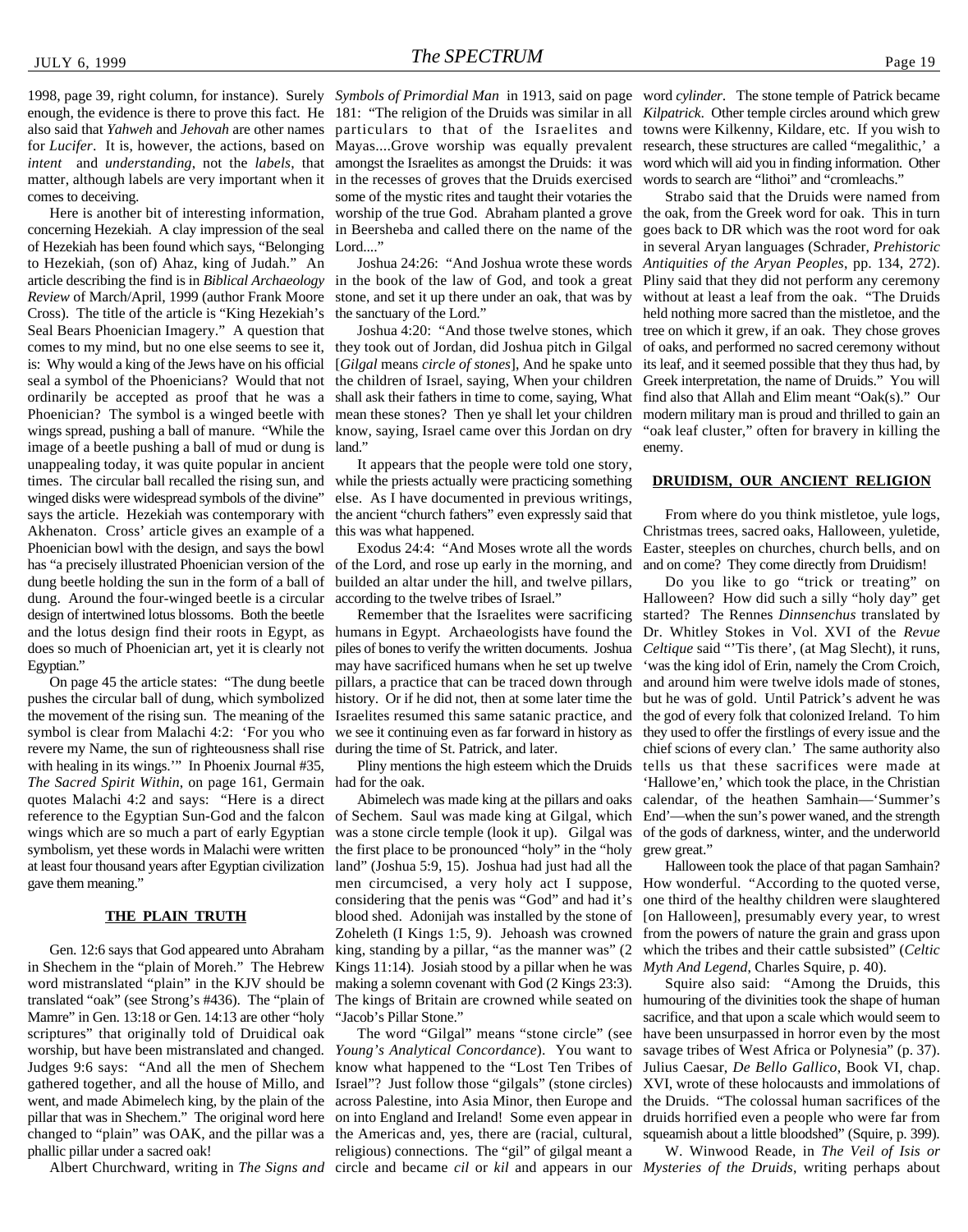patriarchs should also be corrupted from the same sources, and should thus still preserve a resemblance to one another in the minor tenets of their polluted creeds. Those pupils of the Egyptian priests, the Phoenicians, or Canaanites, who had taught the Israelites to sacrifice human beings, and to pass their children through the fire to Moloch, infused the same blood-thirsty precepts among the Druids.... From the sandy plains of Egypt to the icebergs of Scandinavia, the whole world has rung with the exploits of Hercules, that invincible god, who but appeared in the world to deliver mankind from monsters and from tyrants.

"He was really a Phoenician *harokel*, or merchant, an enterprising mariner, and the discoverer of the tin mines of the Cassiterides. He it was who discovery of the tin mines of the Cassiterides. Where first sailed through the Straights of Gibraltar, which, to this day, are called *The Pillars of Hercules*: who built the first ship: who discovered the mariner's compass, and the loadstone, or *lapes Heraclius*."

#### **(H)ABARIS THE (H)ABERI AND HIS ARROW**

Reade tells of "Abaris, a Druid and a native of the Shetland Isles who traveled into Greece, where he formed a friendship with Pythagorus and where his learning, his politeness, his shrewdness and expedition in business, and above all, the ease and elegance with which he spoke the Athenian tongue, and which (so said the orator Himerius) would have made one believe that he had been brought up in the academy or the Lyceum, created for him as great a sensation as that which was afterwards made by the admirable Crichton among the learned doctors of Paris."

Here we have an educated Druid named Abaris from the Shetland Islands trading with the Athenians at the time of Pythagorus! This is considerably different from the standard story of Britain being savages with no history before the Roman invasions of the first century and with no high civilization until St. Augustine brought the Catholic religion in the fifth century. Comyns Beaumont, in *The Riddle of Prehistoric Britain*, no date given but printed in Great Britain probably in the early 1900s, said (p. 84): "We have also the strange story of Abaris, the Hyperborean priest of Apollo, who traditionally flew to Delos and Athens, carrying the Arrow with which he declared the god slew the Cyclops, and who bore a message of warning to mankind of the same nature as that conveyed by the Golspie Stone."

Myths and "mythunderstandings" were added to the truth, then the whole thing was rejected as "myth" by the historians.

*Lempriere's Classical Dictionary*, Third Edition, says of Abaris: "A Scythian, son of Seuthes, in the age of Croesus, or the Trojan war, who received a flying arrow from Apollo, with which he gave oracles, and transported himself wherever he pleased. He is said to have returned to the Hyperborean countries from Athens without eating, and to have made the Trojan Palladium with the bones of Pelops. Herodotus, 4, c. 36—Strabo 7—Paus. 3, c. 33."

Herodutus 4:36: "And thus much may be said

1901, said: "It is strange that these offspring of the concerning the Hyperboreans, for I do not relate the Greece and Britain and the tin trade, back at least as story concerning Abaris, who was said to be an Hyperborean, to the effect that he carried an arrow round the whole Earth without eating any thing." He is suggesting that Abaris travelled *around the world*. He then continues by telling of the round Earth and discusses its circumference and dimensions. Herodotus was born circa 484 B.C.

> The area of the Hyperboreans in earliest records included such as the British Isles, Iceland, Norway, Greenland, and perhaps even North America, perhaps even Florida as we shall see later.

#### **TIN ISLANDS**

We saw above that Hercules is credited with the was this? The British Isles were known also as the Cassiterides, from the Greek kassiterios, which means "Tin Islands". *Encyclopedia Britannica* says: "Cassiterides, in ancient geography the name of islands regarded as being situated somewhere near the west coasts of Europe." It mentions that some of the tin mines were in Cornwall. Some tin ware was named after Cassiterides, for instance, casserole.

Herodotus, Book 3, says: "I cannot speak with certainty nor am I acquainted with the islands called Cassiterides, from which tin is brought to us...it is nevertheless certain that both our tin and our amber are brought from these extremely remote regions...in the western extremities of Europe."

Polybius, the Greek historian of the 2nd century B.C., said: "Some will enquire why, having made so long a discourse on Lybia and Iberia, we have not spoken more fully of the outlet at the Pillars of Hercules, nor of the interior sea, nor yet indeed of the Britannic Isles, and the working of tin, nor of the gold and silver mines of Ibernia [Ireland]."

the same source...."

Note especially what Ptolemy said about the British Isles: "They were peopled by descendants of the Hebrew Race, who were skilled in smelting operations, and excelled in working metals."

Ezek. 27:19: "Dan also and Javan going to and fro occupied in thy fairs: bright iron, cassia, and calamus, were in thy market." Here Dan is mentioned with Javan, the Hebrew name for Greece, and their products include iron and cassia. Cassia is explained in most reference books to be an herb. However, if Cassiterides is Greek for Tin Islands, could "cassia" refer to tin? Yes, in fact the only tin-bearing mineral of commercial importance is cassiterite (SnO 2). Cassia in *Young's Analytical Concordance* is identified as amber or stacte. The Latin word for tin is stannum. Stacte is defined as a spice. Naming plants after metals is common: for example, ironweed, goldenrod, silver slippers, marigold, etc. Religious books tend to downplay the connection with tin, which would mean Britain, as that was the only mayor source of tin at the time, but non-religious books clearly have the connection.

There were important relationships between "Abaris, Priest of the Hyperboreans, mentioned by

far as 1500 B.C. Tin is used in making bronze, and the tin from Britain was largely responsible for making the Bronze Age possible. Routine commercial, religious, and cultural interchanges were occurring between Biblical countries and Britain in *Old Testament* times. This fact is not apparent from modern historical and religious teaching.

L. A. Waddell, in *The Phoenician Origin of Britons, Scots & Anglo-Saxons*, p. 413, tells of a clay tablet found at the Assyrian capital of Assur which tells of the extent of the territory of Emperor Sargon I. It details the lengths of the roads in his empire and it mentions "the Tin-land country which lies beyond the Upper Sea [Mediterranean]." The word from this clay tablet translated "Tin-land" is the cuneiform KUGA-KI. Waddell explains that "KI" meant "land"; thus this became "GI" and the Greek "GE" which became "Gaia," "ge-ology," "geography," etc.

"The Sumerian word-sign in Sargon's tablet for 'Tin' means literally 'shining, bright,' and hence also 'tin' and 'silver'; and it has an unequivocal wordvalue of AZAG, with the Akkad equivalent of KAS-PU or GAZA-PA, which later are probably cognate with the Greek word *Kassiteros* for Tin and 'Cassiterides'" (*ibid*, p. 413). The text of the clay tablet was published in *Keilschrifttexte aus Assur verschiedenen Inhalis* 1920, No. 92. Another line in the tablet refers to "And the country of Kus-sa-ia, the captured land [beyond] the frontier...." Britain was under the rule of Sargon, at that time. Modern history books will not tell you this. William Camden's *Brittania*, 1808, said that the early English histories stated that "the merchants of Asher worked the tin mines of Cornwall, not as slaves, but as masters and exporters."

Pliny says "The whole of the Roman Empire was which was Caphtor, and is usually thought to be supplied with metals and tin from Britannia.... Greece, Crete, but Waddell gives reasons that this is not the too, was supplied with tin and sundry metals from case. He says that "Kaptara" was "Abdera" in Spain, Another land mentioned in the tablet is *Kaptara*, near the Straits of Gibraltar, from which the K has been dropped out later, in the same manner as other words such as "Khatti" which became "Hatti," "Khallapu" which became "Allepo," etc. Abdera was explained by Ptolemy to be a Phoenician silver mining seaport colony founded traditionally by Tyre. The city was also the port of call for merchants on their way to and from the tin mines of Cornwall.

> The tradition is that "giants" occupied Britain before Brutus, and that the giants were the builders of Stonehenge and other stone circles, megaliths and "giant's tombs" in Britain. Giants in the *Bible* are called "the sons of Anak" (Numbers 3:28, Josh. 10:5, 11, 21, etc.). Waddell said that "Anak" is Akkadian for "Tin." From Abdera, the tin and silver was shipped to Tarshish (the Tarsus of Saul); "Tarshish was thy merchant by reason of the multitude of all kinds of riches; with silver, iron, tin, and lead, they traded in thy fairs" (Ezek. 27:12).

#### **ABARIS CONTINUED**

Lewis Spence, *The Mysteries of Britain,* p. 255: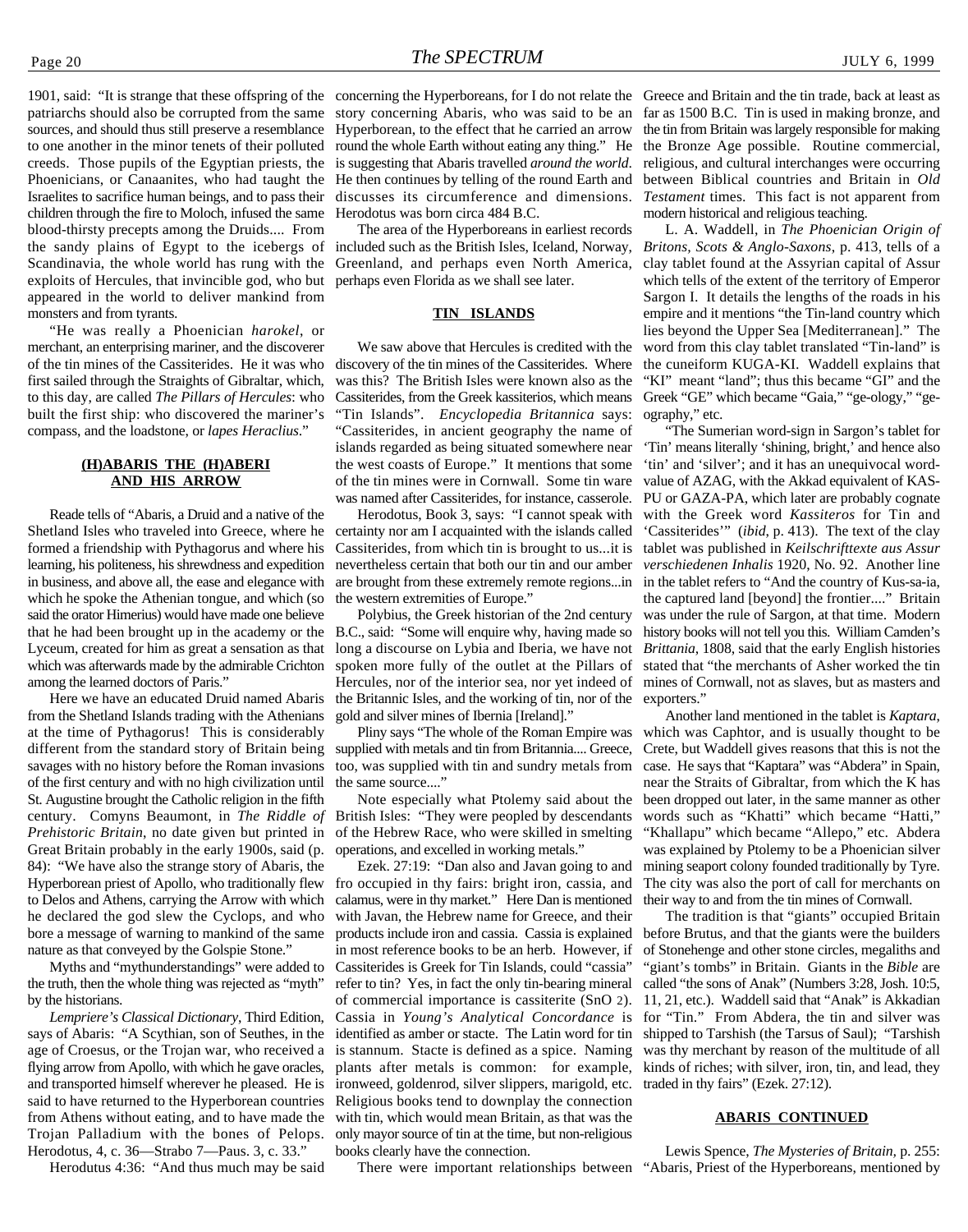Diodorus and Hecateus, who travelled to Greece events...." It tells of Rigden Jyepo, King of the locate them. and became the friend of Pythagoras, was almost World and ruler of the Hidden Kingdom of certainly a Druid, and it is very much more probable, as Suidas suggests in the *Pythagorean Colloquies*, that the Greek learned more from the Briton than the reverse, and that the so-called Pythagorean Doctrine was neither more nor less than an adaptation of the ancient British philosophy instead of the contrary."

Strabo and Diodorus Siculus told of this story, as explained in *Celt, Druid And Culdee*, p. 58: "On the visit to Athens of the British Druid astronomer, Abaris (Hebrew Rabbi), the Greek geographer writes: 'He came not clad in skins like a discs under the title of *The Grooved Script* Scythian, but with a bow in his hand, a quiver hanging *Concerning Spaceships Which As Recorded On* on his shoulders, a plaid wrapped about his body, a gilded belt encircling his loins, and trousers reaching down from the waist to the soles of his feet. He was active in his dispatch and secret in his management in their craft while the native Ham people (a of great affairs; quick in judging of present emergency; provident withal in guarding against futurity; diligent had communicated by sign language they realized in the quest of wisdom; fond of friendship; trusting very little to fortune, yet having the entire confidence of others, and trusted with everything for his of Hamites who migrated to Tibet, but cannot notes on this, yet, either. prudence. He spoke Greek with a fluency that you would have thought that he had been bred up in the Lyceum; and conversed all his life with the academy of Athens.' This visit of the British Druid was long remembered at Athens. Abaris travelled extensively in Greece; Greek fancy transformed the magnetic needle by which he guided his travels into an arrow of Apollo which would transport him at wish whithersoever he pleased."

From this later developed the Greenwich Observatory, but that is another story. And did you notice that the terms "Abaris" and "Rabbi" are connected?

\* \* \*

#### **FROM THE BEGINNING: THE HISTORY OF EARTH**

There is considerable early evidence of extraterrestrials, many of gigantic stature, who came to Earth and founded civilizations. This information is rejected for religious, political and other reasons, but a seeker of the truth must look at it with an open mind.

There are severals books you can read to pursue this, such as those on "forbidden archaeology" and "extraterrestrial archaeology," and many more too numerous to mention. When I was doing genealogical study on my ancestors who came at the time of Daniel Boone into Kentucky, I came accross reports they had made of finding bones of giant people in Kentucky and Ohio along with bones of mammoths and other such, all of relatively fairly recent (well preserved) origin. This is just a small "for instance" of the mass of evidence.

The book *UFOs—The Final Answer?* edited by David Barclay and Therese Marie Barclay, in the chapter "The China-Tibet Border" says "this area has always been a hotbed of anomalous

Schamballah. In recent times, a group of archaeologists exploring caves in the region of Bayan-Kara-Ula discovered 716 ancient stone discs with material displaying hieroglyphics and drawings. The discs resembled modern phonograph records, with a hole in the middle and a double grove spiralling out to the edge. The Chinese spent years deciphering the writing and then hesitated publication for some time.

Finally, the Chinese published a report on these *the Discs Landed On Earth 12000 Years Ago*. Rather interesting title, don't you think.

easy in his address; agreeable in his conversation; text says: "The Dropa descended from the clouds book show. It was a very beautiful book, the kind The only quote they listed from the translated Tibetan tribe) hid in caves. However when they that the Dropa meant them no harm."

I wish I could find the rest of the above translation. The story appeared in a book by Nicholas Roerich called *Altai Himalaya* which covered his expedition into Tibet during 1926- 1928, before all the current UFO hoopla. In his book Roerich also stated that in 1926 near Ulan-Davan in western China, he saw a "great black vulture" circling the sky above the tents. He said, "We noticed something shiny, flying very high from the north-east to the south" and "We bring three powerful field glasses and watch the huge speroid body shining in the Sun, clearly visible against the blue sky and moving very fast." A group of Tibetan Lamas with the expedition explained that the craft had to do with Schamballah.

Somewhere I have notes documenting a group on some kind of secret mission. I cannot find my I saw a copy of one of Roerich's books at a where the pictures (painted by Roerich) were pasted to the pages. As I recall, it was \$650.00 and I had to pass. Roerich's trip was financed by the United States President and Roerich was

### Books available from Calvin Burgin

*Fire From The Sky-The Battle of the Harvest Moon*. True story of the Space Shuttle, airline crashes, etc. October, 1994. 256 pages, with index. **\$25.00**

- **The Hoax of Judeo-Christianity**. Is the Bible really the word of God? The beginning of the search. April, 1996. 304 pages. **\$10.00**
- *Banks, Banksters and Money*. Political history of gold, currency, and national slavery. November, 1997. 165 pages, with index. **\$15.00**
- *Heptameron—Volume I.* Uncensored history of our origins and overlords. January, 1998. 180 pages, with index. **\$18.00**
- *Akhenaton: History's Greatest Secret Comes To Light*. A search for the real original monotheist. This document is included in *Heptameron II (Untangling the Web)*, so if you have *Heptameron II* you do not need this document. December, 1998. 70 pages, with index. **\$10.00**
- *Heptameron—Volume II* **(also called** *Untangling the Web***)**. Documenting the hidden history of the Hebrews, the British and Americans, and Europe. Includes *Akhenaton, History's Greatest Secret Comes to Light* as an appendix. June, 1999. 280 pages, with index. **\$20.00**
- *Herman Hoeh's Compendium*, Volumes 1 and 2. Herman Hoeh was my minister back in the late 1950s and later. He began a search for the truth about history, using the resources of a college of which he was a head, and I spent many thousands of hours with him and his people trying to figure out what was the truth. He published a revised history of the nations, based on what he and his team learned, from the viewpoint of the Bible being true but suppressed history. However, as he grew in understanding, he began to learn things that did not set well with the church. The church suppressed his findings, and he shut up and retired. I later used his material as a foundation from which to begin a larger search for the "Big Picture". If you want the *Compendium*, Volume I is 345 pages and Volume II is 280 pages, both indexed with bibliography. They are **\$25.00 each.**

#### **Calvin Burgin 404 Gate Tree Lane Austin, TX 78745**

Check or Money Order only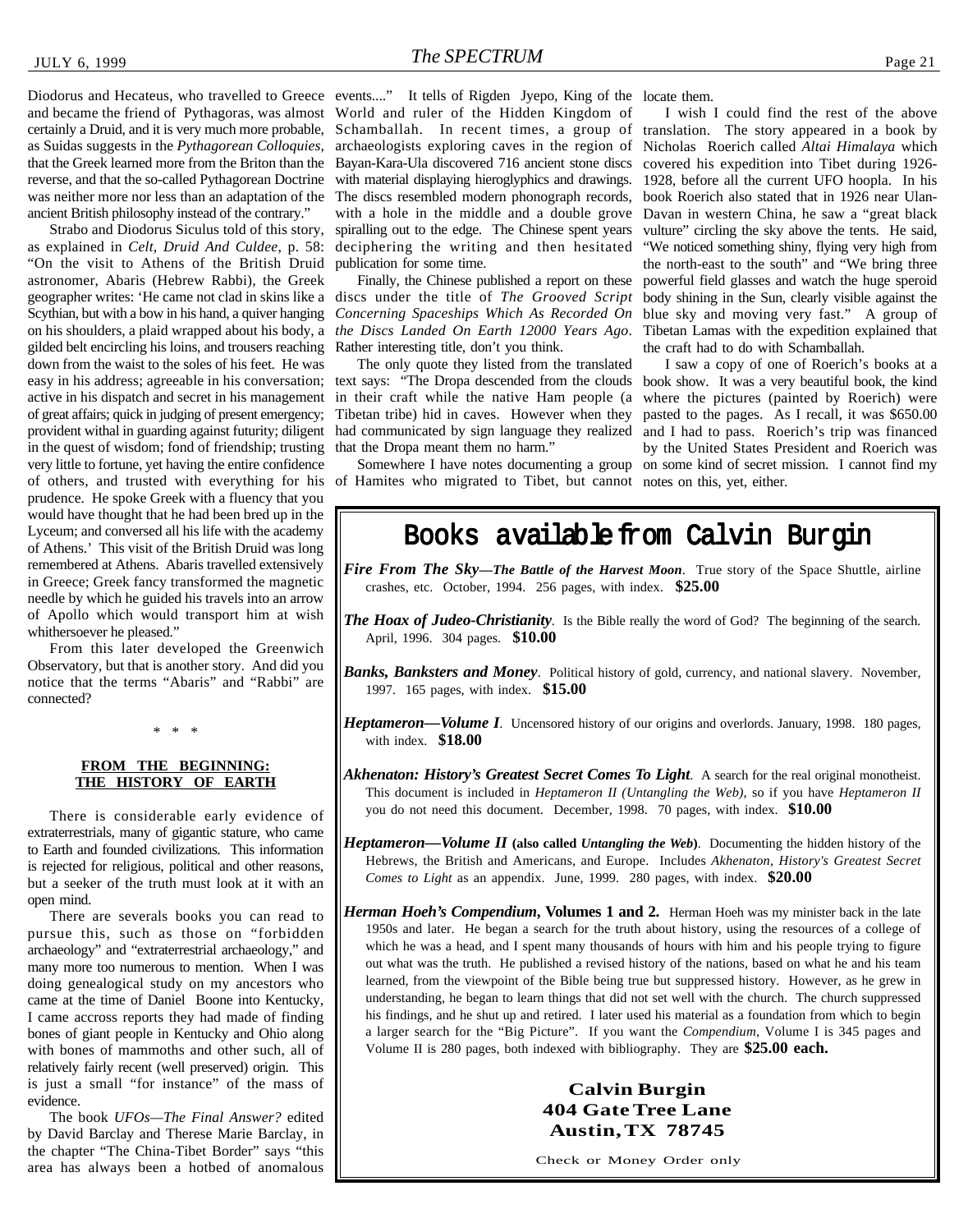# <span id="page-21-0"></span>*Healing Codes For The Biological Apocalypse*

#### [*Continued from Front Page*]

that are being spread by fungal-infected grains series of totally bizarre experiences, whereby as the cause of brewing epidemics of he was going to be, at sometime, directed to go transmissible spongiform encephalopathies to the Northwest, to work with "a gathering of (TSEs), including Creutzfeldt-Jakob Disease in Eagles". And that the Eagles would be great humans. He goes on to expose humanity's healers on this planet, and that they would make was told by the spies to place out of her window greatest nemesis, the secret cabal that has waged a major contribution to God and the "remnant", ceaseless wars, famines, plagues, and in the Christian sense. And after that series of propaganda campaigns against Earth's people, synchronisities occurred for him, whereby he to the utilization of actual mind-control to bring moved to the Northwest, he began to have these about their desired ends. But there is hope, too, offered within these pages, for Dr. Pythagorean skein, which was a major missing knew what tones to play? Well, apparently, Horowitz (and co-author Dr. Joseph Barber), component of Pythagoras' work whereby Joey identifies musical tones which, they say, are was led to understand that there were virtually "keys" (in themselves) to assist in ushering in the upcoming 1,000 years of world peace.

"The ultimate tyranny in a society is not control by Martial Law. It is control by the psychological manipulation of consciousness, through which reality is defined so that those who exist within do not even realize that they are in prison."—*Barbara Marciniak,* Bringers Of The Dawn

Leonard Horowitz, which took place on May 20. Actually, more truthfully stated, it is an extemporaneous talk or lecture by Dr. Horowitz to me on *The SPECTRUM* telephone line. There wasn't much of "interviewing" about it. But, I believe you'll agree, when you read what Dr. Horowitz has to say, you will find it compelling, alarming, and yes, indeed, hopeful. *nance)*. *Mi* for *mira gestorum (or miracles)*.

book. And, obviously, this is quite a departure *servants of God*. *So* for *solve polluti (so-lvé) or* for you. I guess I would call it a courageous *solving the problem*. And, going back to and daring move on your part.

**Horowitz:** (*Laughter*) Well, you know, it's like the next step. It's like what God presents you to do, you just do. You don't were, clearly, the 6 tones that were, likely, the think about whether or not you're going to get into trouble for it. (*Laughter*)

**Martin:** (*Laughter*) The book covers so much material, why don't you just start talking about the new book.

**Horowitz:** Ok. Let me do this. Let me take you through a chapter-by-chapter synopsis; would that work? If I just started to talk to you about the different chapters?

**Martin:** Yes, sure.

structures associated with "Mad Cow Disease") perspective, Dr. Barber's perspective. From a What follows is an interview with Dr. missing Solfeggio scale, which is not the "*do,* **Martin:** Now we can talk about your new *family of magical servants of God, scholarly* Horowitz: The book begins from Joey's an electromagnetic frequency, and sound is inspired author, Moses, or had it been placed Divine Revelations, among which was the only nine numbers. It took on a more profound evening, one night when he was asleep he was meaning that there were only nine numbers in awakened by Jesus and an angel, who came to the universe—1 through 9, and then it repeats, 10 is really 1 plus 0. And, so, that's 1 in the he thought he was sleeping, so he opened his Pythagorean skein. And once he began to have these revelations, he was instructed to go into the *Bible* and find extremely important hidden knowledge. Among the information that he was determined and guided to find, was the ancient *re, mi, fa, so, la, te, do*" that everyone knows about after the movie *The Sound of Music*, it is the preceding, the scale that preceded that one. And, it turns out, that scale that we know is actually a deception. **The original scale was originally 6 notes.** The first note is *Ut,* stands for *Ut quent laxis*. *Re* for *sonare fibris (res-o-Fa* for *muli tuorum (famulus) or family, the* establish an earlier, more conservative culture or world. So, *La* is *labii reatum (labi-al) for the lips*. And it occurred to Joey that these most powerful tones over Creation and Destruction, as well as the creation of miracles. And, evidence for that is circumstantial; however, the definitions are very clear of what *meaning seventy, is the name commonly given* these tones stand for, as defined by *Webster's to the Jewish Greek version of the* Old *Dictionary.* And, that the meaning reflects on Testament *of the* Bible*, made in the pre*the fact that God, according to the *Bible,* created *Christian period.*] And so, this fact raises a the universe in 6 days by speaking it into question, it's largely an academic question, as existence. He said, "Let there be Light," and to whether or not those specific repeating verses there was. And, of course, Light is what? It's were placed there by God, through the Divinely

what? It's an electromagnetic frequency. And the story of how the Wall of Jericho came tumbling down after 7 Levi priests were instructed to circle the city, circle the wall for six days, blowing their ram's horns—specific tones, electromagnetic frequencies were being played—that's when the wall shattered and it wasn't until again, like on the 7th, when the public was brought in and was told to clap and cheer, that the wall came tumbling down. That, apparently, was a deception for the sake of the masses. The actual wall was shattered because of the electromagnetic frequencies apparently played by the priests, who had knowledge of these numbers, these tones, these frequencies, as we'll get into in a minute. And, the only person who survived as evidence for this theory, the only person and family who survived the Wall of Jericho being shattered was Rahab, who a scarlet thread which acted as a heat-sink for the electromagnetic frequencies that were being played, the tones that were being played, that were doing the shattering.

So, how was it then that the Levi priests the codes that Joey was ultimately guided to find, that we've written in the book, is that one him and—he knew he was awake because, first eyes and the same image was there, and then he closed his eyes and then the same image of Jesus and the angel was still there, and so he knew that it didn't matter whether he was awake or whether he was sleeping—in fact, here was Jesus and the angel instructing Joey to go into the *Book of Numbers*, chapter 7, verses 12 through 83, wherein you see, you read 6 repeating, virtually inane, virtually meaningless verses, that if any normal human being, Christian or not, Jew or not, would read this section, it would lead them to be completely confused and they would say, "I don't know what this is talking about, I'm going to go on to the next section, to the next chapter." And when one does that, one misses the most powerful and important codes over Creation and Destruction that have been found in at least three thousand years. Because it was three thousand years ago that the verse numbers were added to the *Bible* by the ancient Levi priests who translated the original *Torah* into the Greek Septuagint and therein instilled the chapters and verse numbers.

[*Editor's note: The Septuagint, in Latin*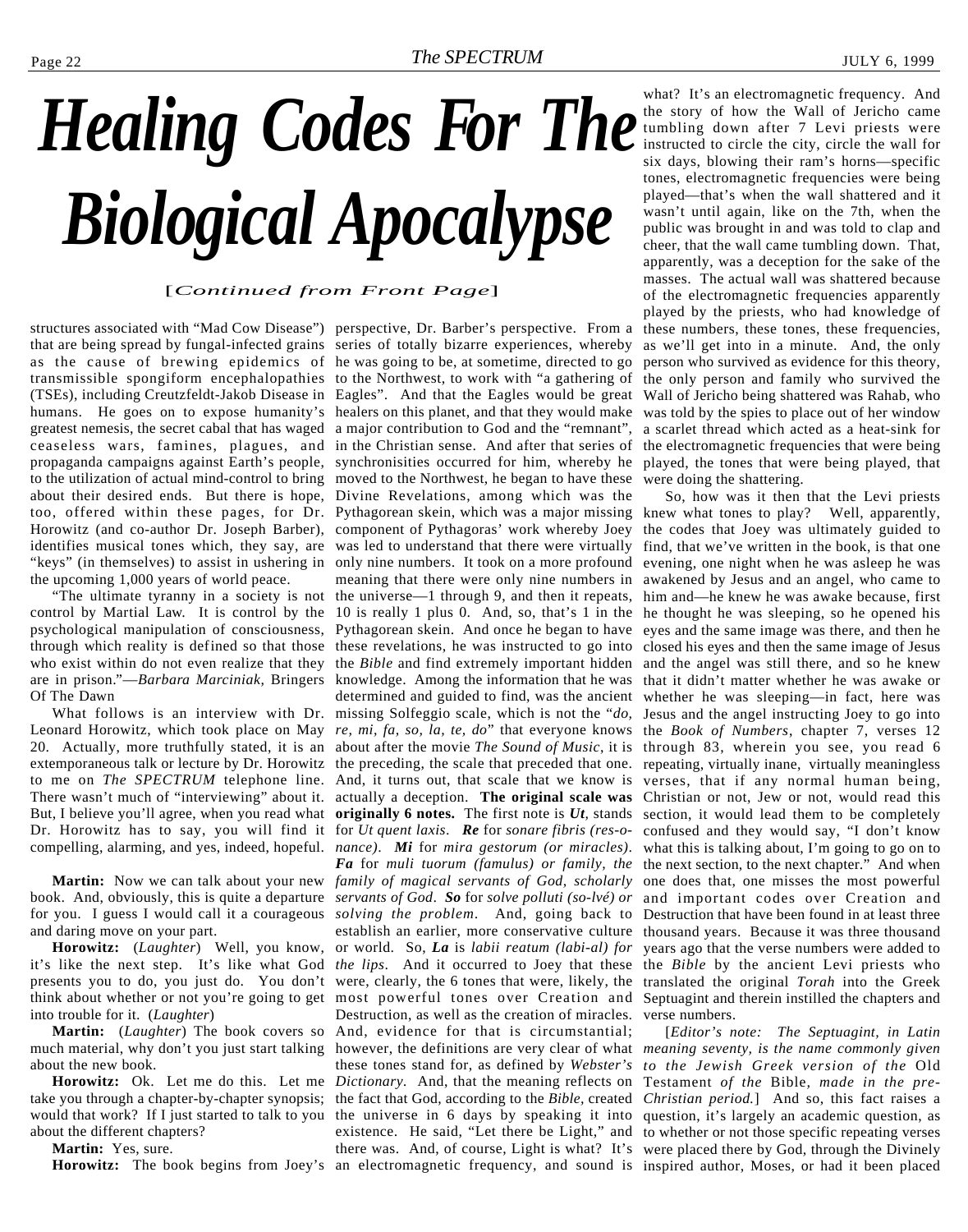inspired this work's author to repeat these verses six verses down from there, that same verse *erroneous or contradictory concerning the* as currently published, currently printed, in the repeats. And, now, the question is: Did that matter of lumping the term electromagnetic (as sense that, as parents, many of us don't want ever make any sense? Perhaps it made sense in *in light, radio, microwaves, etc.*) with sound. our children to understand certain things until Moses' time; however, it doesn't make any *After all, while both have a wave-like nature to* they get to be mature. And so, likewise, it is a sense today and it probably won't ever make *their behavior, we are taught that sound is* possibility that these repeating verses were any sense in the future. And, again, so here *simply a physical pressure-wave, not having* inspired, Divinely inspired, yet it was a cover clearly is something that is hiding a code. And *anything to do with electromagnetic or light*for more important information that today, as the code is, using the Pythagorean skein, the *wave phenomenon. In actuality (and this was* we are faced with End-Times prophecies being verse, number 13, reduced to its single integer, an important, hidden area of research for the fulfilled, and this critical time in history, that it is 4. That is, 3 plus 1 equals 4. Six verses great Nikola Tesla), beyond the simple—and is apparently time for God to reveal these down is verse 19, when that verse repeats. 1 *maybe even simplistic—picture of sound being* extraordinary tones.

that will be debated by religious scholars.

Now, that leads us to what these tones are. We've had a physicist, musician—actually, several musicians, and several people very tones.

The first tone, as related to the first repeating series of verses—and, again, I think that it would probably help the reader to read the verse. It's verse 12, chapter 7 of the *Book of Numbers*. And, you'll see that it says, "And he that offered and so on. is offering on the first day was Nah'shon the son of Am-min-a-dab, of the tribe of Judah." And then, six verses down, you'll see that it and then, 852, which says, "the second day," six verses down it says, repeats. Now, when "the third day." Now, that was one of the you instructions that Joey received, to know that it physicists and began, this code, this sequence of codes began musicians examine on the first day.

The next verse, chapter 7, Verse 13, says, electromagnetic sound and this is from the King James version, and frequencies, they are yet you can go into Gidean's and you can go astonished because into virtually all of the Bibles and it is pretty their interrelationship much the same. It says, "And his offering was one silver charger, the weight thereof was an [*Editor's note: For* hundred and thirty shekels, one silver bowl of *you more technically*

there by the Levi priests as a cover to these seventy shekels, after the shekel of the sanctuary; *oriented readers, it is probably useful for me* equals 7.

repeating number of 396, 396, 396.

verse 13, is 417, 417, 417.

The third is 528, 528, 528.

The fourth tone, or code, is 639, 639, 639 *both kinds of waves—sound or radio—in the*

And then, the fifth is 741, which repeats, have both this series of extraordinary.

most important electromagnetic frequency tones. both of them were full of fine flour mingled *(E.Y.) to jump in here and explain briefly a* One could argue as a Christian that God had with oil for a meat offering." And if you count matter that, at first thought, might seem So, it's an academic question. And it is one the single integer number in the Pythagorean *fluid medium, there is the more subtle aspect of* knowledgeable about electromagnetics and realize that the first, second, third, fourth, fifth, electromagnetic wave component. Thus it truly electromagnetic frequencies—evaluate these sixth day actually has a repeating code or *is not a contradiction or error, fundamentally*, plus 9 equals 10, or 1 plus 0, again, reduced to *purely a pressure-wave in air or some other* skein, is 1. Again, six verses down from there *the electrical interaction associated with the* is verse 25, where that verse repeats, 2 plus 5 *atoms or molecules being "jiggled" to make up* So, as you go through that chapter, you'll *electrical activity produces an associated* The second repeating verse, starting with *electromagnetic waves. Now, for our next the sound pressure-wave. This underlying to talk about sound within the context of lecture (at some later time) I will get into the etheric aspect that underlies the production of*

(*Continued on p.25*)

| The SPECTRUM<br>A WISDOM BOOKS & PRESS PUBLICATION                                                                                                                                                                                          |                               |                                                    |                 |                             |       |                        |  |              |
|---------------------------------------------------------------------------------------------------------------------------------------------------------------------------------------------------------------------------------------------|-------------------------------|----------------------------------------------------|-----------------|-----------------------------|-------|------------------------|--|--------------|
| <b>SUBSCRIPTION ORDER FORM</b><br>NAME:<br><b>DATE:</b><br>ADDRESS:______________<br><b>COUNTRY:</b><br><b>EXAMPLE PHONE:</b><br>EXP:<br><b>CREDITCARD#</b><br><u> 1989 - Johann Barbara, martxa alemaniar a</u>                            |                               |                                                    |                 |                             |       |                        |  |              |
| <b>SIGNATURE:</b><br>(WE ACCEPT VISA, DISCOVER AND MASTERCARD ONLY)<br>Please make Check or Money Order in U.S. Funds Only<br>Payable to: The SPECTRUM<br>9101 West Sahara Ave., PMB 158<br>Las Vegas, NV 89117<br>toll free 1-877-280-2866 |                               |                                                    |                 |                             |       |                        |  |              |
| <b>QTY</b>                                                                                                                                                                                                                                  | U.S.                          |                                                    |                 | <b>Single Subscriptions</b> |       |                        |  |              |
| 13<br><b>ISSUES</b>                                                                                                                                                                                                                         | \$35                          | <b>U.S. w/ENVELOPE</b><br>\$45                     |                 | <b>CAN/MEX</b><br>\$45      |       | <b>FOREIGN</b><br>\$50 |  | <b>TOTAL</b> |
| 26<br><b>ISSUES</b>                                                                                                                                                                                                                         | \$65                          | \$85                                               |                 | \$85                        |       | \$95                   |  |              |
| 52<br><b>ISSUES</b>                                                                                                                                                                                                                         | \$120                         | \$160                                              |                 | \$160                       |       | \$180                  |  |              |
|                                                                                                                                                                                                                                             | <b>Quantity Subscriptions</b> |                                                    |                 |                             |       |                        |  |              |
| <b>QTY</b>                                                                                                                                                                                                                                  |                               | 10 copies $ 25 \text{ copies}  50 \text{ copies} $ |                 |                             |       | $ 100$ copies          |  | <b>TOTAL</b> |
| 13<br><b>ISSUES</b>                                                                                                                                                                                                                         | \$100                         | \$130                                              |                 |                             | \$280 |                        |  |              |
| 26<br><b>ISSUES</b>                                                                                                                                                                                                                         | \$195                         | \$255                                              |                 | \$325                       |       | \$550                  |  |              |
| 52<br><b>ISSUES</b>                                                                                                                                                                                                                         | \$385                         | \$505                                              | \$1100<br>\$645 |                             |       |                        |  |              |

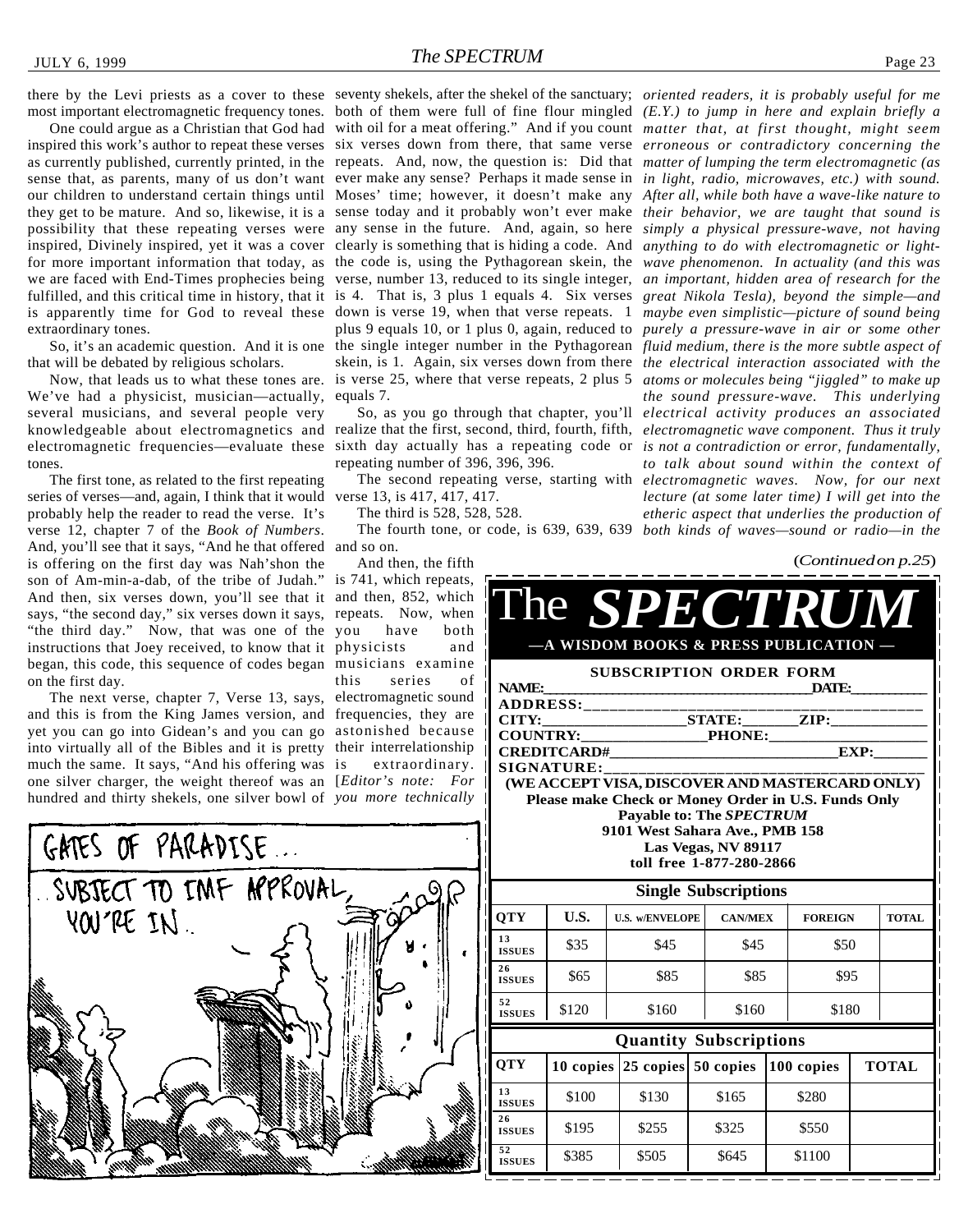## **Wisdom Of The Rays: The Masters Teach**

The expansive yet compassionate nature of the messages delivered in WISDOM OF THE RAYS: The Masters Teach not only challenges those already firmly committed upon the spiritual path, but also provides a serious first step to help ones who are just awakening to (and inquiring about) the magnificent Spiritual Transformation now sensed by many to be in progress upon this planet.

### Volume I & Volume II

**WISDOM OF THE RAYS** The **Masters** Teach Volume I

This large collection (over 400 pages + 4 color photos) of popular spiritual writings includes a preface and detailed introduction to the 14 Higher Authors by Dr. Edwin M. Young, plus several commentaries unique to the purpose of this volume.

#### FROM THE BACK COVERS

*"Our Elder Brothers from the Higher Realms of Creation are attempting to communicate with ALL of us at this time. Why? Take a look around you. The old ways of doing things aren't working. Our planet is entering a time of massive, turbulent change and renewal. To put it bluntly: we NEED help! And that's where this book comes into the picture. Yes, eventually 'the Phoenix will arise from the ashes' after this Great Cleansing process, but the ride could be quite a bumpy one, especially for those ill-prepared for what is to happen.*

*"Just how we choose to deal with such change is THE question each of us must confront. Yet confusion swirls everywhere upon Earth at this time. And restless searchers cry out for that which may help them cope with these truly challenging times ahead. Thus these messages courtesy of our most loving Elder Brothers from the Higher Realms of Creation who are but further along the same spiritual path we all must eventually walk."*

**Let us begin with WHO you are. You, the non-physical YOU, are an infinite thought projection of the One who created you (God!). You are the product of His desire. You are, in effect, Desire manifest in uniqueness of purpose.** *— Esu "Jesus" Sananda*

**Be at peace, you who acknowledge and take within these messages of Higher Guidance, for you are being given that which you will need, in the way of instruction, to meet and surmount these challenges ahead.** *— Aton*



This large collection (500 pages) is the long-awaited second volume of popular spiritual writings. This volume includes 59 chapters plus 2 appendices, dedication, publisher's foreword, and a 10page preface by Dr. Edwin M. Young.

### **Wisdom Books & Press, Inc.**

9101 West Sahara Ave., PMB 158 Las Vegas, NV 89117

|                                                                                                                                                                                                                                | Toll free #: (877) 280-2866 | e-mail communications: wisdombooks@tminet.com |
|--------------------------------------------------------------------------------------------------------------------------------------------------------------------------------------------------------------------------------|-----------------------------|-----------------------------------------------|
| NAME:                                                                                                                                                                                                                          |                             | DATE:____________                             |
| ADDRESS: ADDRESS:                                                                                                                                                                                                              |                             |                                               |
|                                                                                                                                                                                                                                |                             | CITY: STATE: ZIP:                             |
|                                                                                                                                                                                                                                |                             | COUNTRY: PHONE #:                             |
|                                                                                                                                                                                                                                |                             | EXP:                                          |
| SIGNATURE: The contract of the contract of the contract of the contract of the contract of the contract of the contract of the contract of the contract of the contract of the contract of the contract of the contract of the |                             |                                               |
| (WE ACCEPT VICAL DICCOVED AND MACTED CADD ONLY)                                                                                                                                                                                |                             |                                               |

(WE ACCEPT VISA, DISCOVER AND MASTERCARD ONLY) Please make Check or Money Order in **U.S. Funds** Only Payable to: **Wisdom Books & Press**

|                                                             | <b>Price Per</b><br><b>Fach</b><br>(US & Canada) | <b>Price Per</b><br><b>Fach</b><br>(Foreign) | <b>Qty</b> | <b>Total</b> |
|-------------------------------------------------------------|--------------------------------------------------|----------------------------------------------|------------|--------------|
| <b>WISDOM OF THE RAYS:</b><br>The Masters Teach, Volume I   | \$18.40                                          | \$25                                         |            |              |
| <b>WISDOM OF THE RAYS:</b><br>The Masters Teach, Volume II  | \$25                                             | \$30                                         |            |              |
| UNTOLD HISTORY<br>THE<br><b>OF AMERICA</b><br>by Ray Bilger | $$13^{.50}$                                      | \$20                                         |            |              |
| Prices for these books include shipping and handling        | <b>Total</b>                                     |                                              |            |              |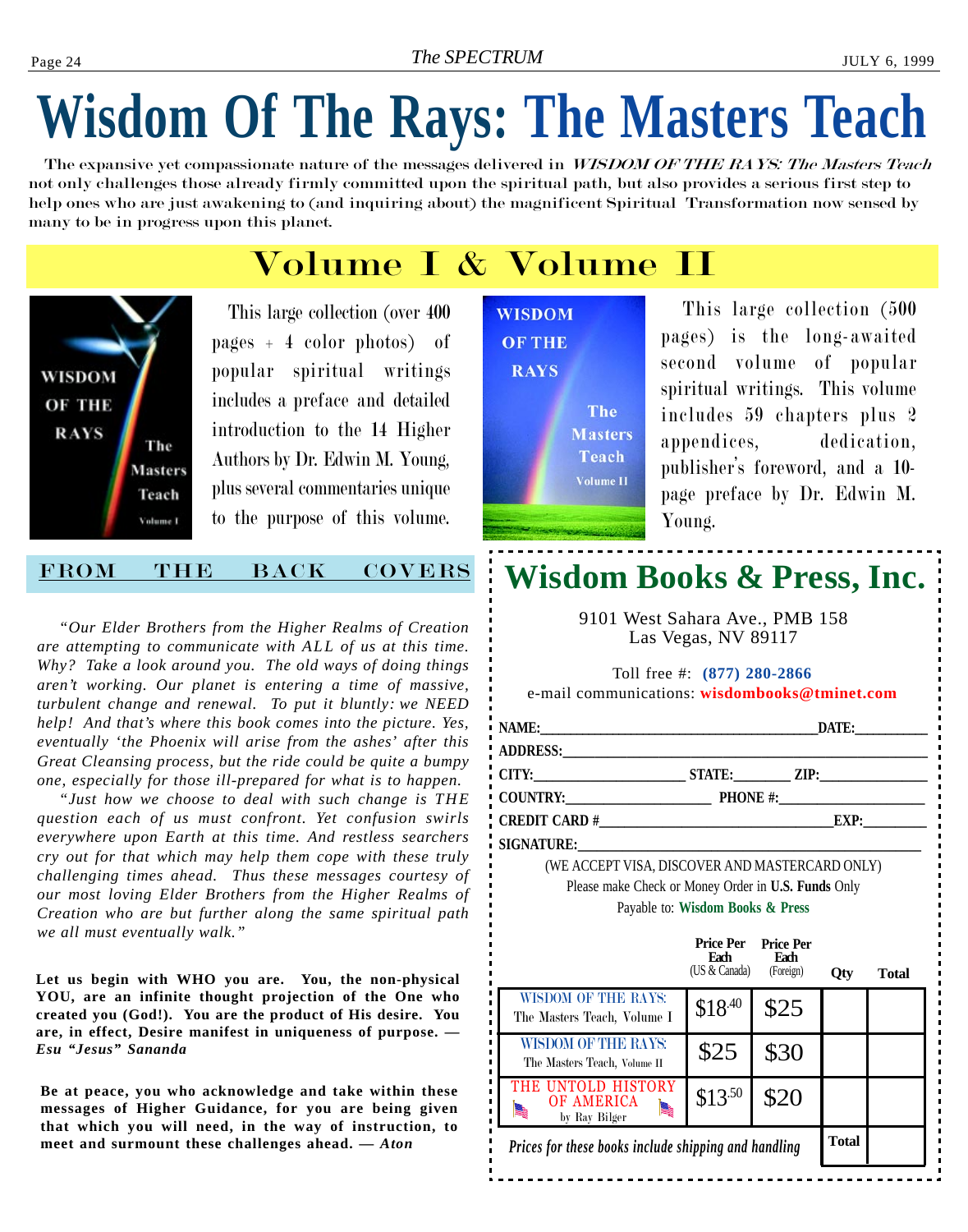physical/material world, and at THAT level of in the skein. And so, that's completion, 9 is and yet, they themselves were using this *the physics, the two kinds of wave phenomenon* completion.

*truly are identical!*] are harmonics of one another, relating to the for the Messianic Age? It is because there is an *Wedding March*, and that the tone 417, the electromagnetic field strength for completion, frequency 417, is a harmonic of the 144,000— and that the second tone, 417, relating to the which, in *Revelation*, tells us it will be those 144,000, has the capacity, through such a "small special people who are brought together by God, periodic stimulus, that has relatedness to the who will sing God's praises in a song, very natural vibration period of the system"—that is, likely composed of these tones, in fact, that will God's universal energy, God's spiritual essence virtually instantaneously bring about a thousand or love vibration, if you will—that tone has a years of world peace that is the Messianic Age. relatedness that, through it's periodic emission, The tone 417 is related to 144,000 and that, in can bring about a massive change "intended to fact, the tone itself is Re, for resonance. And undo a certain situation, to bring back an earlier Destruction and the creation of miracles. And when one looks up the definition of resonance, state of affairs" which is virtually God on this that, most extraordinarily, that 528 frequency is it tells you in *Webster's Dictionary* that it is a planet vs. the proverbial Evil or Satan. That's known by the world's leading biochemists and "vibration of a large amplitude in a mechanical the first two notes. or electrical system, caused by a relatively small, periodic stimulus of the same or nearly the same gestorum in Latin. And that is defined by on that scientific fact, in regard to the express period as the natural vibration period of the *Webster's* as "an extraordinary occurrence that purpose of the eugenics movement, largely system. That is, a larger-than-normal vibration surpasses all known human powers or natural produced in response to a stimulus whose forces as ascribed to a Divine or Supernatural counterparts in international banking, including frequency is close to the natural frequency of cause, especially to God". And the note those who fund depopulation, including the the vibrating system, as an electrical circuit, in frequency for the note *Mi* is 528, 5-2-8, and if which the value much larger than average is you add the numbers  $5 + 2 + 8$  you have 15, maintained for a given frequency."

note 417 frequency, that has a resonance beyond 6, so you have MI-6, British Secret Service. its, as it says in *Webster's*, superficial meaning. *Webster's* goes on to say that resonance has "enriched significance, profundity or Secret Service, who we expose in the book elusiveness, such as a poem that has resonance *Healing Codes For The Biological Apocalypse* beyond it's surface meaning." And it also says, as having taken their name from this secret code, in *Webster's*, "it's an action, an answer to or this encoded knowledge that was in the *Bible*. intended to undo a situation or that performance And it does make complete sense when one of a new action that brings back an earlier state follows the history. of affairs." What we're looking at is the 144,000 who will sing this note, which has a chapter is called "King James and the Secret profound capacity to create an extraordinary Societies", where King James was a highest result that the first note, Ut quent laxis, defined level Mason—and, of course, 33-degree usually legal, such as a particularly chosen by *Webster's* as "a unit of magnetic field strength Masonry is what we have heard is among the equal to 10 to the 5th power Gauss, that's highest degrees. And, again, 3 + 3 is 6, so 100,000—and, if you, again, consider the again, MI-6. Not only has King James written Pythagorean skein that Dr. Barber has books on mysticism and occult and witchcraft, articulated, that 144,000, 1 plus 4 plus 4 plus and allegedly that was done to expose these

In fact, several of them, several of these tones be 144,000 people who sing-in God's praises So, why is it that *Revelation* says that it will

That, in essence, means that if you sing a that to the single number integer, it is the number and again, in the Pythagorean skein, reducing

**Martin:** Interesting.

all those zeros equals 9, and 9 is the final number things as being offensive and to be ungodly, In chapter 3 we go into, the title of the

*Editor's Note: This is a correction to a portion of Dr. Horowitz's interview which appeared in our Premier Issue of* The SPECTRUM*. First of all, we would like to apologize to Dr. Pulleo for printing his telephone number, which we should not have published. We would ask that our readers respect Dr. Pulleo's privacy by NOT calling. His correct email address, however, is* [<therevjoseph@midlink.com>](mailto:therevjoseph@midlink.com)*(we left out the e in joseph). Also, we would like to extend our apologies to John Trochman of the Militia of Montana. As it turns out, John's role was merely to refer Dr. Pulleo to a confidential source for analysis, for which Dr. Pulleo was grateful. The true story of the "incident" is somewhat different than that which was presented, but due to the HIGHLY sensitive nature of the subject, we will let it remain murky for the time being in appreciation of the need for protection and security of the behind-the-scenes participants.*

knowledge that had apparently, or some of it had been stolen, as the ancient arcana, along with the Covenant—the Ark of the Covenant from the Holy Land, under King Soloman's Temple. Much of this, the gold as well as the knowledge, was stolen and then hidden and then used.

The third note is *Mi* for miracles or mira damaged DNA. And that when one reflects **Dr. Horowitz:** So you have the British That is, to get rid of the contaminated or So, you've got the British Secret Service, acting on behalf of the Royal Families, who have maintained control over all these centuries, largely by their manipulation and utilization of the most powerful knowledge that God ever presented to this world, the power over Creation, geneticists as being the frequency used to repair forwarded by the royal families (as well as their Rockefellers, and the Sloans, and the others who backed Hitler, including the Rothchilds and the Warburgs), all of that was based on eugenics, or what was called, what evolved into the racial hygiene agenda, was based on the belief that it would be best to clean-up the disgenic races. damaged DNA. And that third code for miracles, being not only the code for MI-6 but for the repair of DNA, I think, has profound significance to this planet.

> The fourth note is *fa*muli tuorum or famulus, and that is defined as the "servants or attendants, especially of a scholarly or magical nature", and the number of members of a group required to be present to transact business or an activity, group, and again, it reminds me not only of the 144,000 that will be required to sing God's praises to bring on the Messianic Age, but in the Jewish tradition where, if someone dies, you need a quorum of twelve men to sit and pray to have the ascendance of the soul into heaven. And, again, that's an especially unique group. We give you the characteristics of the group of 144,000 in the Appendix section of the book, *Healing Codes For The Biological Apocalypse.*

> The fifth note is *so*lve polluti and it's defined by *Webster's* as "to solve a mystery or a puzzle; to work out the answer, a solution, particularly to a mathematical problem", and a "cleansing with water or other liquid, especially as a religious ritual". Well, here you have the baptism and the concept of baptism being expressed also in the codes and that the concept of cleansing with water, particularly crystalclear water, as well as its relationship to John the Baptist. Well, it's interesting that these six tones Joey learned through his research were the tones that were to the ancient lost hymn to St. John the Baptist that was well known by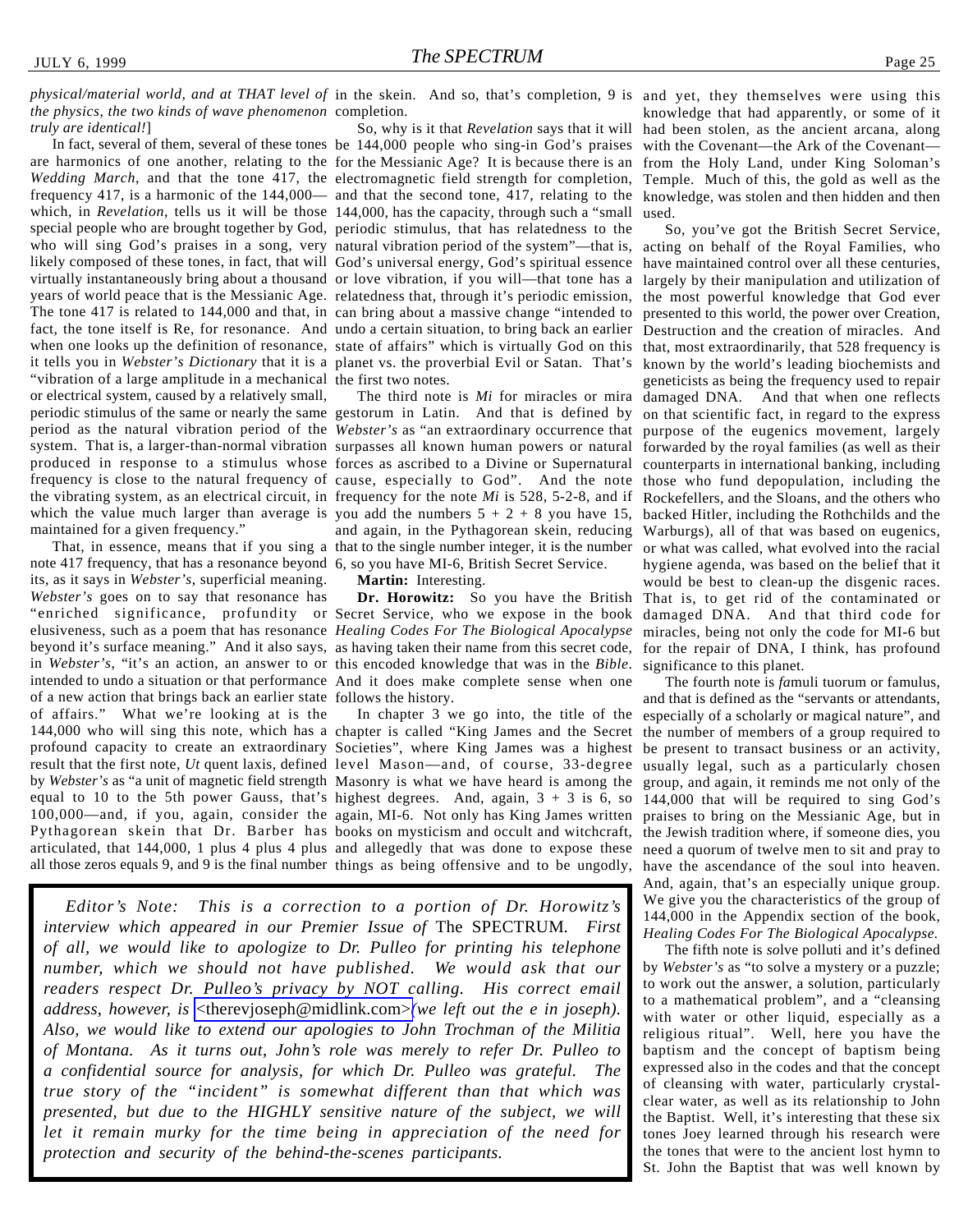most powerful hymn ever sung that would have the immediate capacity to elevate man-kind to God-kind, or elevate the spiritual connection of man to God. And that hymn to St. John the Baptist, along with its tones, was allegedly "lost" by the Roman Catholic Church, along with 156 other Gregorian Chants, which, again, held much of this spiritual relevance and power.

the Great Shaking, which is currently occurring, DNA, it is also for the 4,000+ enzymes that the mathematical problem of all time, the crystal-clear water that flows through the rivers same thing is true for the structure of all of the to happen is that they're going to sing these and streams, which, it says, are the people. So, enzymes that allow us to live, that are active in tones, and we currently have musicians, very, it will be the crystal-clear water, once again cell metabolism and uptake of nutrients. Those very loving, wonderful musicians, who are flowing through our blood streams that will bring enzymes are also structurally dependent upon working with these tones to develop the songs And so, we are basically coming out with this most incredible information as well, and it's relevance to crystal-clear water which is predicted to, in *Revelation*, once we go beyond as well as the Great Tribulation to come, where there will likely be, according to both public health authorities as well as religious scholars alike, half of the world's population decimated functioning, because of this six-sided hexagonal by the plagues, that there once again will be the crystal-cluster structure of water within it, the about the healing of the nations along, of course, with the herbs or the leaves from the trees that will be surrounding us. That's been prophesied. Now, again, what's fascinating in all of this holy waters of the Earth, as well as Dr. relationship to the 6 frequencies, is the hexagonally-shaped crystal-clustered water that has been developed by Dr. Lee Lorensen, who we are currently working with. Dr. Lorensen was also Divinely-guided to further the research of Nobel-prize laureates in the field of crystalwater technology. All of the world's holy waters, healing waters, be it Keri Misu in Japan, or Lourdes in France, the water comes out of the ground, having passed through magnetic an address for him? channels. It comes out of the ground in a cluster-structure, a molecular cluster-structure that looks like a beautiful crystal-snowflake with 6 sides. It is a 6-sided hexagonal crystallinestructure water that is not only associated with the holy waters, but according to the world's leading Nobel-prize laureates this decade, that crystal-cluster 6-sixed hexagonal-structure water forms the core of everyone's DNA. And, according to the Nobel-prize winners this decade, the primary function of DNA, since it's core is crystalline, and you know that crystals act as electromagnetic receivers and transmitters, that the DNA—90% plus function of which is to be electromagnetic receivers and transmitters for inter-cellular communications and, apparently, spiritual reception, and perhaps spiritual transmission, as well.

In other words, when you go to sleep at night and you feel terrible, and suddenly you wake up in the morning and you feel so refreshed, it's not just because you've gotten some rest, because in essence, God's electromagnetic love frequencies are zapping your DNA-crystal structures, and those are then transmitting the signals between the cells to all the tissues and all the organs and all the organ

virtually everyone in Christiandom, to be the and that's the essence of healing. That's clearly process upon which all life rests. at the essence of spiritual healing, and that underlies all healing.

> work. He had not known of my book. He had conservatism". Also, according to Webster's, placed in the crystal-clustered water the labii reatum or labium is also "the instantaneous and knew that was the code for healing DNA. family of special, loving servants of God get The relevance of that water is not only for the together to solve the biggest pollution problem, the hexagonal, the six-sided hexagonal water that, God willing, will be sung by the 144,000 Besides all of the DNA, again, having relevance to the third tone *Mi,* miracle, the 528 code, which again, unbeknownst to Dr. Lorensen, he had not known of Dr. Barber's electromagnetic frequency of 528, because he is a scientist who studied the scientific literature regulate virtually every metabolic process in the body. Like the DNA double-helix strand which is kept together and straight and optimally molecules.

What happens when one begins to drink the Lorensen's clustered water, is that one begins to immediately repair the DNA and rejuvenate the DNA to retard aging. And, Dr. Lorensen's company, for example, gives you a full moneyback guarantee if you don't experience dramatic health improvements, virtually for all illnesses. Because, again, at the core of all illness is the functioning of the DNA.

they want more information on the clustered and the secret societies that have largely **Dr. Horowitz:** Yes, basically I'm working with him right now. So, again, folks can call if water, they can call our toll-free number, it's 1-888-508-4787.

of at birth. Infants are just loaded, packed full of to hear this truth, they're going to have to go them. Children have it, that's why they're so through some hard times. And to the extent vigorous and energetic. And, as we age, we get that God has been so magnificent and loving in polluted, intoxicated, and the cluster-structures relaying this critical information to us at this break down and they are replaced by, virtually, critical time in history, at the same time, you garbage-water. Then, what happens is that the have to understand that this has been spiritual strand of DNA, that magnificent double-helix warfare and this is, in essence, the height of structure, begins to change; it unravels, and in spiritual warfare. This is kind of like the Grand the process it can no longer act optimally as an Finale in the End Times Prophecy being fulfilled. And so, the aging process involves toxicity and the depletion of the crystalline structure within the DNA. That is, now, according to the world's leading experts in DNA and photonemission from cells and intercellular communications—that is the primary cause of aging, the diminution of the crystalline structure within the DNA. And so, what happens is, under a microscope, if you examine DNA as you drink, for example, chlorinated water or fluoridated water, you begin to destroy those magnificent crystal-clustered structures that your DNA is full electromagnetic receiver and transmitter. And

And then, finally, the last note, *La,* which is labii reatum, or labium*,* it refers to "articulated, using one or both lips", and, according to *Webster's*, it also refers to "a reverse movement or tendency or action in a reverse direction or manner; a movement toward extreme political response of a system to an applied force."

Now, again, here it indicates that when the deception and enslavery and Satanic targeting of humanity by the shadow governors or the Illuminati, if you will, to bring back an earlier, more conservative state of affairs—that is, God's world versus Satan's planet—then, what's going who INSTANTANEOUSLY bring about the Messianic Age.

Now, again, from the perspective of what we're looking at here, the game is over, though we're still going to have to go through the Great Shaking and Great Tribulation to come, and there will be masses and masses of people dying. The fact that we now have these documents and this [*book*] published, and the fact that we have now placed these codes into the hands of the masses of loving human beings, literally means **Martin:** Do you have a phone number or that the game is over because it is a numbers game; it is a mathematics game. And it has been virtually a small number of families, let's say 13 families, who have largely controlled controlled—this knowledge, that have been using this knowledge to manipulate and control and gain financial wealth and more power. Now, when you simply place this in the hands of hundreds of thousands, if not hundreds of millions of people, the game is over. Humanity has always been loving by nature. It has only been through manipulations by these shadow governors that we have lost our connection to God. And, now, it is being returned. So that's the good news in the book.

> Now, unfortunately, for half the world's population at least, who don't have the eyes to see the documentation that we advance, nor ears

And you can bet your booties that Satan isn't systems. And that's why you begin to feel better that is the primary electromagnetic bio-spiritual resting on his laurels. And, that, as we have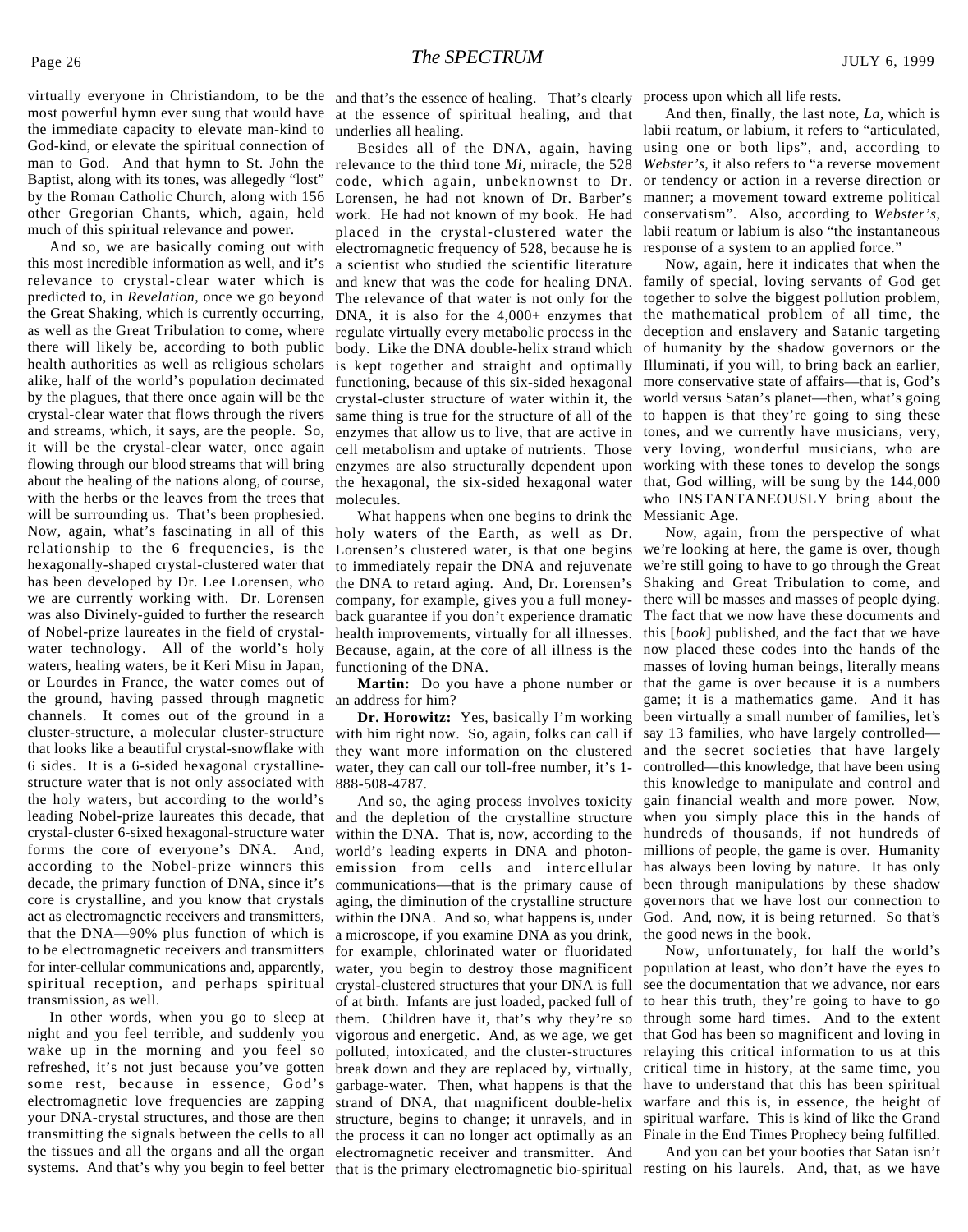and their power, it has been the work of Satan's laughed themselves to death through insanity. allies to make use of these codes and have contemporarily advanced the most heinous applications for these codes.

And, in this regard, we're now talking about Project HAARP, the electromagnetic receiver it is the Mad Elk and Deer in the field, that *people, to cause gangrene of the limbs. Dames* and transmitter in Alaska, and it's affiliated transmission stations all over the world under and getting the same disease. And that it is the the name of Project EISCAT. And that is what Tyson pigs and chickens that are likely infected studied initially by the Japanese, apparently, in the final chapters of the book go into, whereby also with prions because they're eating infected World War II or prior to World War II—that it has been the Illuminati's purpose or Satan's grains and then, because their fertilizer is used they left in Australia and New Guinea purpose to control humanity, enslave humanity, to spread out in the fields in which further grains subsequently the work of Carlton Gadjusek, a and eliminate from humanity any Godly essence, are grown, additional prion diseases are being convicted pedophile, who is credited as being and every Godly essence, that this can only be spread throughout various species. And so, what the world's expert in Kuru—the initial name for done by distorting what God created, which was in essence we have when we had the black prion, for Mad Cow Disease, that he studied in the electromagnetics to create the universe. The magicians tell us to look at the Mad Cow the Forray people of New Guinea and then, as electromagnetic transmission has the capacity to, Disease and the fact that it's spread in we show you in the book *Emerging Viruses:* literally, enslave humanity and depopulate contaminated beef, it was a distraction. It is far AIDS And EBOLA, on page 453, the fact that humanity. And there are a number of factors more likely being spread in contaminated grains. this infection agent, the prion crystal called that are brought out, in this regard, in the book.

The first fact of the matter is, you have these have developed Creutzfeldt-Jakob Disease. occult-oriented shadow-governors, who are very much into black magic, and just like with various magicians, they use a slight-of-hand routine encephalopathies breaking out in various species, fact, paid much of Carlton Gadjusek's bail to whereby they show you one hand, they say, "Watch my right hand, don't take your eye off this hand", and meanwhile what's going on in their left hand is completely subversive or much in the contemporary and conspiracy has the capacity (as a crystal) to receive and completely something else. And that is what is going on with this issue of Mad Cow Disease, where they say, "Look at the cows, look at the cows, look at the cows." And, as we go into in the book, it's not an issue of Mad Cow Disease protein prion, associated with Creutzfeldt-Jakob Disease, which the Government of the United States says does not exist in America. Yet, according to a recent Yale study, probably 13 percent of Alzheimer's Disease are, in fact, suffering from Creutzfeldt-Jakob—that's Mad Cow Disease in humans. So, they tell you to look at the cows and they told us to look at how the cows, allegedly, in England got Mad Cow Disease by eating sheep brains. How many of us, when we heard that, thought that did not seem quiet accurate—how is it that cows who don't eat meat are suddenly eating sheep brains? Well, even if it was in feed, it would not explain why there's suddenly outbreaks of Mad Cow Disease or Creutzfeldt-Jakob-like or prion disease—what's called transmissible, spongiform encephalopathies, in other species, including Mad Elk and Mad Deer and the Whirling Fish that have brain damage.

What we are beginning to see, and we advance the theory in the book *Healing Codes For The Biological Apocalypse*, is that the protein prion, since it has been determined to be a crystal, it is a crystalline, protein structure *side-bar observation—Major Ed Dames, renown* underline theory, that we are advancing in the that has a predilection for the electromagnetic *technical remote viewer, was on the Art Bell* book *Healing Codes For The Biological* tissues of the brain. That's why it goes to the *late-night talk-radio program on June 22, 1999. Apocalypse*. That is a theory based on sound, brain, that's the electromagnetic center of the *On that program Major Dames stated (as he* scientific evidence, and a mass of the most human, and therein it causes encephalopathies *has before) that a plant pathogen was released* horrifying government documents that anyone or brain damage. Symptoms include memory *over Africa. This plant pathogen, according to* would want to see. Unfortunately, I think we

associated with yeast, that is, fungus. Fungus *contaminating grains, maize, etc. This strain is* grows in grains. It is the cows that eat grains. It is the sheep, with scrapie, that eat grains. And aren't eating sheep brains, that are eating grains

transmissible are crystalline structures, the other distraction (what some refer to as the Mark of the Beast, so literature) deals with implanting biochips, and biochips being injected, allegedly, through vaccines. And the Health Passport Cards, will allow for surveillance and manipulation, the fact that not only was this type of technology being investigated and advanced in the top-secret CIA Program MK-NAOMI, which was the

loss, disorientation and, like the Forray people *Dames, has now made its way, quietly, to the* need to look at these documents and I think we

now suddenly become familiar with these codes of New Guinea, which were initially studied, United States. It is one of 32 species of ergot That particular crystalline structure is *this particular species is very hardy and is (the substance of which LSD is derived) and called* claviceps purpurea *and has the ability, when eaten in large quantities by cattle or comments that it is an Andromeda Strain.*]

> And that would explain why some vegetarians Kuru, in 1971 was being manipulated and tested And that would most likely explain the biological weapons contractor, who worked and that, in essence, given the fact that these get him out of jail when he was first indicted on So, the prion crystalline structure that was by Litton Bionetics, the Army's 6th top spongiform under the direction of Dr. Robert Gallo who, in child abuse and pedophilia charges.

> holding the Mark of the Beast bar codes that disease transmission is based largely on early enslavement, if that is what the mainstream media closed culture dish containing cancer viruses and (even) is beginning to discuss, given the cancer cells, set it next to another culture dish traditional disinformation propaganda of sterile culture cells, and if you shined an applications, the fact that we're dealing with ultraviolet light through that first culture dish black magicians who show us one hand so that into the second one, nothing would happen. The we don't look at the other, we have, in fact, second culture dish would remain sterile and been contaminated with a virtual Mark of the free of cancer viruses and cancer cells. But, if Beast, an electromagnetic receiver and you place between them a quartz crystal, and transmitter, a prion crystal structure that vary then shine the ultraviolet light through it, likely is in many, if not most, of our brains right suddenly you would have spontaneous now. One of the major problems with this is generation into the sterile culture dish of cancer This particular agent, this infectious agent, transmit frequencies transmitted by Project HAARP and Project EISCAT, and this research for utilization in the area of depopulation and Russian research that showed you could take a viruses and cancer cells!

#### **Martin:** (Whistle)

biological weapons program conducted by CIA based on this early research that has been contractors, but it was MK-NAOMI, the entire perfected in labs over the last decades, in the biological warfare effort, which was a process of searching for the ultimate bio-spiritual subordinate part (according to the U.S. weapon, the ultimate enslaving and depopulating Congressional Record) of Project MK-ULTRA, device, you have the capacity for Project which was the mind-control and population-EISCAT and Project HAARP to transmit certain control program. So, the CIA and affiliates were frequencies associated with certain diseases into looking for biologicals that would afford them certain populations and having a certain number mind-control as well as depopulation capabilities. of people in those populations develop certain [*R.M.: An interesting and potentially related* illnesses. And that, again, is a THEORY, and I **Dr. Horowitz:** And so, you literally have,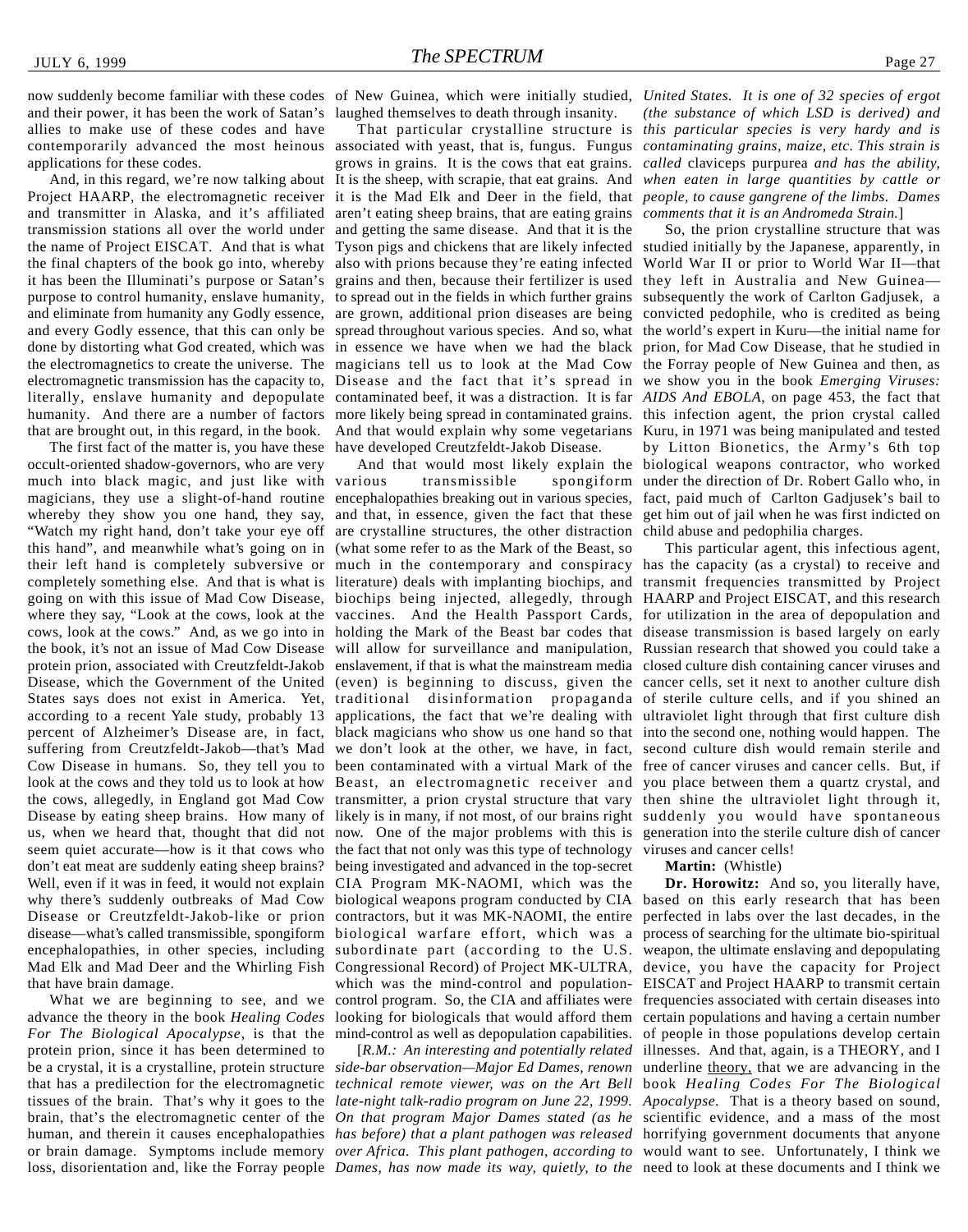have a desire to evolve as a healthy human race, all of this, is absolutely extraordinary. or even if we care to survive as individuals in this extraordinary time in human history.

**Martin:** You have many of these documents in your book and it's pretty hard to argue with that kind of supporting documentation.

again, what made the book *Emerging Viruses: AIDS & EBOLA* a bestselling hardcover is the documentation, and the same thing with this. I mean, number one, it's amazing that everyone has got, sitting on their bookshelves, a *Bible* and therein we're going to show you directly from the *Bible*, initially the codes, the is going to be on the front cover of the book. It *EBOLA* followed. The mainstream media may documentation there. Everyone, almost, has a Webster's Dictionary sitting on the shelf. We're synagogue, and religious temple around the of the documentation and extraordinary nature going to show you how Noah Webster, whose friends were highest level Freemasons who used the *Bible* (according to the Encyclopedia, even) as his model for developing the *Webster Dictionary* and that, like the *Bible,* he encoded in *Webster's*, codes that are extraordinary. When one follows the codes in *Webster's Dictio*nary, one learns an extraordinary amount about who these people are who are virtually controlling the world, and what their designs are. And that's something else that's just mindboggling about *Healing Codes For The Biological Apocalypse*, and again, we show you the documentation there.

Some of the more horrific documents reprinted in the book include the United States Government Patent for the "pathogenic mycoplasma" that Dr. Lo patented for the Armed Forces Institute Of Pathology—and that is associated with the upper respiratory infections that won't quit that have been linked, superficially at least, to the contrails or chemtrails, and the upper respiratory infection that is in a significant number of Americans today that antibiotics cannot touch. We're exposing the documents that relate to these illnesses as well. We are actually reprinting some extraordinary documents from the Class Action lawsuit in Huntsville, the people there who have sustained injury from the infectious agents that leaked out of a Huntsville prison facility. The prisoners there were being used as experimental subjects in the mycoplasma studies, including mycoplasma vaccine studies, and that, besides those documents, the links between organizations such as the Howard Hughes Electronics Corporation, who are putting these satellites into the atmosphere to, I guess, facilitate the surveillance as well as electromagnetic signal reception and transmission, as well as the Howard Hughes Foundation and Institute associated with the University of Chicago that has advanced the prion crystal research, and the link between those two—again, well documented. And then, finally, the documents that show that the Freemasons, the Scottish Rite, and the Freemasons and the secret societies that are

need to seriously consider this theory, if we affiliated with them, are intimately tied in with written by the Hand of God." That's Dr. James

**Martin:** The book has been out there among, I guess, a select reading audience for a a Doctorate in Chemistry. He's President of little while now. What has the response been back to you? What has the feedback been?

Organization, the peer-review committee for the World Natural Health Organization, Dr. James and scientifically proven information, truly over the world. There's no doubt in my mind.

Desalt, N.D., D.D., Ph.D. He's a Doctor of Divinity, a Naturopathic Physician, and also has the World Natural Health Organization.

Dr. Horowitz: That's exactly right, and been excellent from the people who have gotten really nice testimonial—I don't see it right here. **Dr. Horowitz:** Actually, the feedback has publication-review committee, had given us a back to me on it. First of all, we've got a five-That's going to be on the back cover of the star rating from the World Natural Health book. There have been several people who Whitney Wells, who is the Chairman of the have given it just extraordinary ratings.

> Dussault and Mr. Whitney Wells, they actually going to be a best-seller. It's going to follow gave us a tremendous review of the book which the same path that *Emerging Viruses: AIDS &* says, "This book belongs in every home, church, or may not cover it, and despite that (because world. I cannot put this book down. It is filled of it) it's just going to be word of mouth that's with some of the most enlightening, spellbinding going to get this book out more and more, all There is no question in my mind that it's

### *Healing Codes For The Biological Apocalypse* \$26.95 (+S&H)

This book details the gravest challenge and most thrilling opportunity the world has seen in at least two millennia. It is a history-making work, based on Divine revelations, that return the most precious spiritual knowledge, power, and "healing codes" to humanity. It offers new hope for the loving masses to survive the predicted worldwide plaques, famine, and weather changes that are now at hand. In perfect time for these cataclysmic events, *Healing Codes For The Biological Apocalypse* presents an urgent, monumental, and inspired work that will be hailed for generations to come.

Through Divine revelation, Dr. Joseph Barber is shown mathematical formulas underlying Creation and Destruction hidden by King James in the Authorized Bible. These encoded musical and electromagnetic codes are critical for spiritual evolution and world healing. Realizing the urgent need to communicate this knowledge, "Joey" teamed up with Dr. Leonard Horowitz—author of the critically acclaimed bestselling book *Emerging Viruses: AIDS & Ebola—Nature, Accident Or Intentional?* The two researchers investigate 2000 years of religious and political persecution and the latest technologies being used to enslave, coerce, and even kill billions of unsuspecting people around the world.

The authors explore the current and coming plagues of transmissible spongiform encephalopathies (TSEs) associated with prion infections. They learn that prions—crystal-like structures associated with "Mad Cow Disease" and Creutzfeldt-Jakob Disease in humans, are most likely being spread by fungal-infected grains. They also advance the likelihood that these human prion epidemics are not an accident. These infectious prion crystals, like silicon "biochips", theoretically provide an effective electromagnetic frequency receiver and internal energy transmitter to enslave, sicken, and control world populations.

This book strikes a staggering blow to the heart of humanity's greatest nemesis—the secret cabal that has waged ceaseless wars, famines, plagues and propaganda campaigns against Earth's people. It also offers the greatest hope for humanity to spiritually evolve and provides the musical tones destined to be sung by the gathering critical mass of "144,000" people required to establish 1,000 years of world peace.

Tetrahedron,Inc. 206 N. 4th Ave Sandpoint, ID 83864 Tel: 208-265-2575 Fax: 208-265-2775 (office) **Order Line: 888-508-4787 website: [www.tetrahedron.org](http://www.tetrahedron.org)**

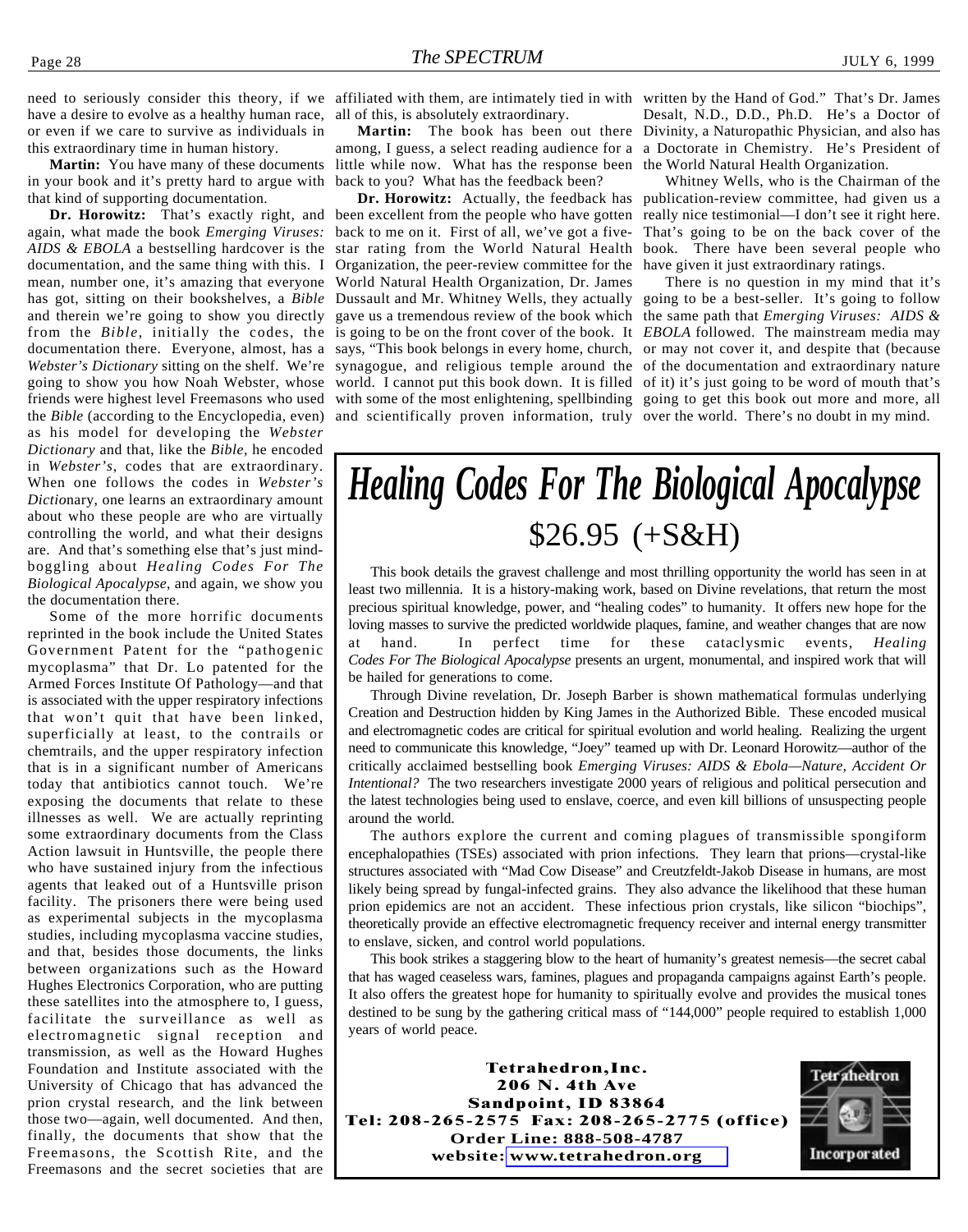**Martin:** I was knocked-out by it, no question. I was amazed.

**Dr. Horowitz:** And you know, Rick, you received the earlier edition of it. Since I sent you that edition, we've added some additional segments and some additional documentation that really drive home the essential points even further. So, I look forward to getting the finished book in your hands by mid-June.

**Martin:** Great. I would appreciate that very much. What else would you like to say to, what will be, our new audience?

**Dr. Horowitz**: I think the critical issue is that people not lose faith. That the good news is so extraordinarily good that it certainly can take us through the bad news. I think the greatest news of all for someone who is spiritually oriented is that, when all is said and done at the end of the book, one has to conclude that you can try to prepare in every way possible for this you can have all the money that you need, you can have all the food stored that you need, you can do whatever you need to do, but if you don't have your relationship right with God, you're not going to make it. That's the big message of the book. Because it is ultimately spiritual warfare at it's finest being played-out here.

And regarding the electromagnetic receivers and transmitters, God's frequency signal is far more powerful. And the real critical things that you're going to need in order to make it into the Messianic Age is, you're going to have to know who you are as a human being—that is, your connection to God. You're going to have to understand that we are all connected to God, and you're going to have to rely on that connection for not only your Guidance, and that Guidance is coming on stronger and clearer for more and more people every day. But you're also going to have to know what your purpose here on this planet is. And it has something to do with serving humanity in some meaningful way. And if you are *charged* on both your purpose in life, you're energized by that, as well as your connection to God, those electromagnetic frequencies that are beaming down upon us, that have the capacity to deliver illness, will not have an effect. That is based on my knowledge, my experience, and everything that I know to be true.

So that's the big message. I think that's how I want it to end.

**Martin:** That's a good place to end, a perfect place to end.

[*For those of you wishing to communicate directly with Rick Martin, you may do so by utilizing the following email address: [rickm@tminet.com](mailto:rickm@tminet.com)*]

**To obtain more information about, or to purchase,** *Healing Codes For The Biological Apocalypse***, or for more information about the product called Clustered Water, call 1- 888-508-4787.**

### **NEWS RELEASE—Release: No. 99-HC/6** *Healing Codes For Biological Apocalypse*

For Release June 17, 1999

Contact: Jackie Lindenbach-208/265-2575; 800/336-9266

#### Ancient Healing Codes Revealed In *Bible* DNA Repair Frequency Intrigues Scientists And Religious Scholars Alike

Clark Fork, ID - An extremely unique series of new *Bible* codes, reportedly related to ancient music and the physics of creation, have been discovered by a physician from Clark Fork, Idaho. The new revelation, found in the *Book Of Numbers*, includes a mathematical electromagnetic frequency code for "miracles" that experts say has already been shown to help repair damaged DNA—the genetic blueprint of life.

According to the documentation and analyses provided in *Healing Codes For The Biological Apocalypse* (Tetrahedron Press, 1999; \$26.95)—a new book certain to spark debate among religious scholars, physicists, geneticists, and musicians alike—principal investigator Dr. Joseph Barber was intuitively guided to find the pattern of six repeating codes in the *Book Of Numbers*, chapter 7, verses 12 through 83. When deciphered using the ancient Pythagorean method of reducing the verse numbers to their single digit integers, the codes revealed a series of six electromagnetic sound frequencies that correspond to the six missing tones of the ancient Solfeggio scale. These original sound frequencies were apparently used in the great hymn to St. John the Baptist that, along with many Gregorian Chants, were "lost" centuries ago according to church officials. The chants and their special tones were believed to impart special spiritual blessings when sung in harmony during religious masses.

Dr. Barber, a naturopathic physician and minister of the gospel, and lead author, Dr. Leonard Horowitz—a Harvard graduate and public health authority—spent three years researching the six tones that physicists and musicians alike recognize as "an extremely unique interrelated series of mathematical and electromagnetic sound frequencies that include harmonic sequences similar to those found in the *Wedding March*." Additionally, the entire series appears to relate to the "144,000" predicted in the *Book Of Revelation* to be gathered by God to sing a special song heralding the Messianic Age.

The first note, "UT-quent laxis", is defined in *Webster's Dictionary* as "the gamut of dramatic emotion from grief to joy" and "the whole series of recognized musical notes". It has a frequency of 396 cycles per second, and is also associated with a magnetic field strength equal to 100,000 gauss. The second tone, "RE"—short for "resonare fibris" or resonance—also correlates mathematically to 144,000. The third note, frequency 528, relates to the note "MI" on the scale and derives from the phrase "MI-ra gestorum" in Latin meaning "miracle". Stunningly, this is the exact frequency used by genetic biochemists to repair damaged DNA—the genetic blueprint upon which life is based.

The authors speculate these six tones may have been played by the ancient priests during the miraculous shattering of Jericho's great wall in six days before falling on the seventh, and the creation of the universe in six days after which God is believed to have rested on the seventh. *Bible* scholars believe both events occurred as a result of sounds being spoken or played.

"I was intrigued when Dr. Horowitz first described the *Bible* frequencies," said Dr. Lee Lorenzen, a world renowned biochemist working with water crystallization methods to rejuvenate DNA. "The '528' frequency is well known to scientists working on DNA repair", he continued. "After studying the healing fountains of the world, we decided to add that frequency to a Clustered Water preparation we recently patented. We believe it may be beneficial in delaying aging processes."

"I was spiritually guided to move to northern Idaho to meet and work with Dr. Barber", Dr. Horowitz said. "I had prayed for a breakthrough on the level that Dr. Barber was blessed to find. I simply became the communicator for Joey to reveal some of God's most special secrets." Likewise, Dr. Barber explained, "I specifically prayed to meet Dr. Horowitz after I viewed his lecture video. I needed someone who could write and communicate this knowledge. About a month later, Dr. Horowitz showed up at my door."

People wishing to purchase the 517-page hardcover *Healing Codes For The Biological Apocalypse* may special order the book only through bookstores supplied by wholesalers Ingram or Baker & Taylor, or direct from the publisher, Tetrahedron Press, 206 N. 4th Avenue, Ste. 147, Sandpoint, Idaho 83864; 1-888-508-4787; [<http://www.tetrahedron.org>.](http://www.tetrahedron.org)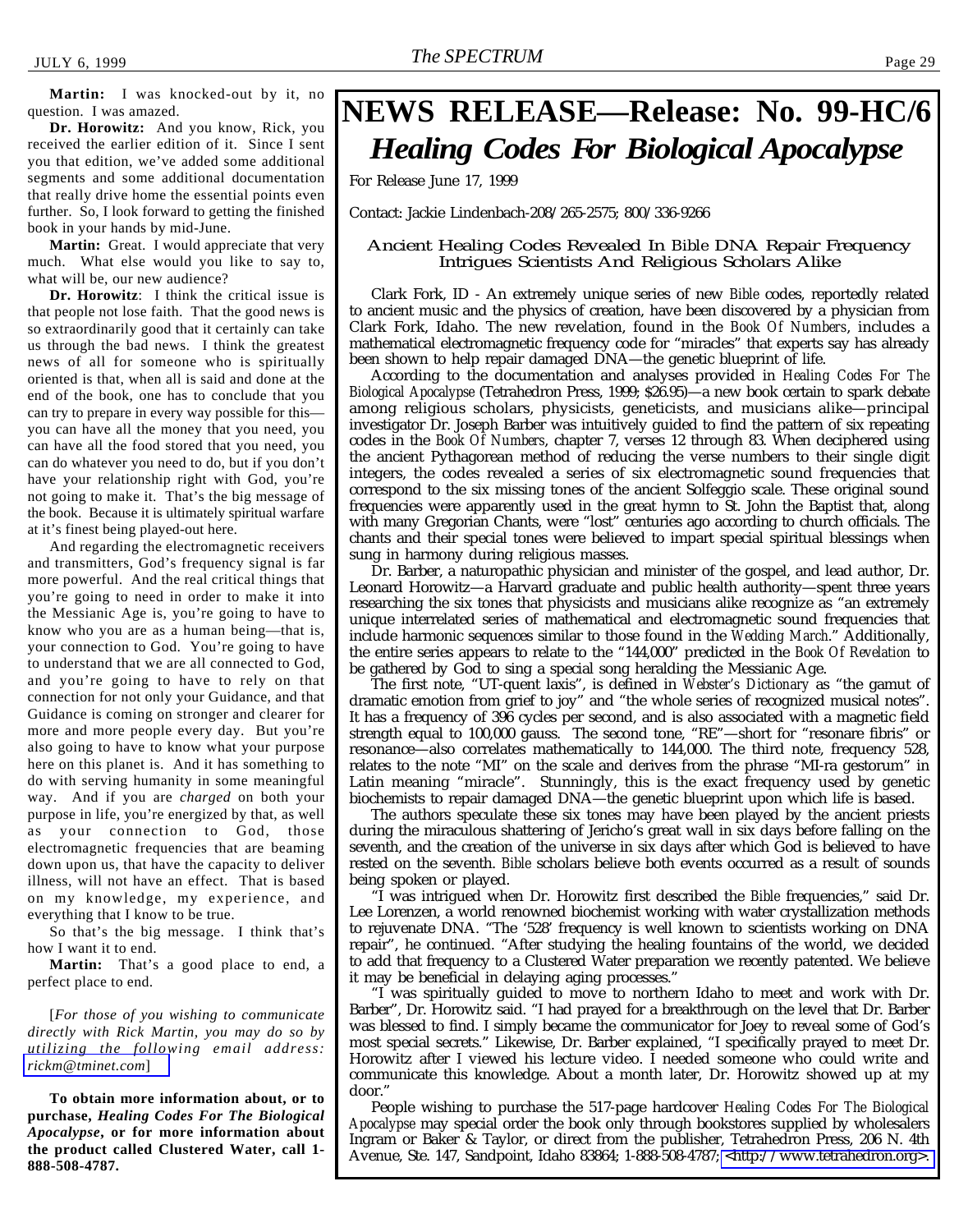# <span id="page-29-0"></span>**Soltec: Making Good Use Of This "Quickening" Environment**

#### **6/12/99 SOLTEC**

Good morning, my friend. It is I, Toniose Soltec, come in the Radiant One Light of Creator Source. Be at peace.

Allow for the changes to take place. Allow for ones to make choices as they will. Allow for movement and growth. Allow for the perfection of God's plans to manifest as they will. Allow for the opportunities that each day brings forth. Allow for the spontaneity of life and living.

the events of day-to-day living become much more enjoyable and free flowing. Look for sick ones will have a newness in each day, and be not afraid to embrace the moment and seize the opportunities while the ones who as they are presented to you.

Let go of past limiting beliefs that weigh being will maintain (or upon you like lead anchors. The pace is quickening as the planetary frequency continues to rise, and you ones will find it to your advantage to keep a watchful eye for "windows nature of your of opportunity" as they present themselves. This means being and keeping attentive to your makes it optimal for Inner Guidance. We will always strive to assist you along your journey, no matter how small or how large the task may be.

Allow for the strengthening of this two-way communication called your Inner Guidance (connection to Creator Source and conduit for interaction with we of the Higher Realms). Allow yourself time each day to go within and commune with your "gut" feelings.

We only go where we are welcome and we will never force you to commune with us. We monitor your heart intent moreso than the mental gyrations of the analytical mind. This is to say that the emotional "carrier wave" is what often determines your ability and true willingness to connect within—rather than any words thought or spoken.

If you are filled with anger, frustration, doubt, fear and such, you will find that the mental clarity becomes somewhat clouded and frequency) continues, you will witness how the you will "think" you are acting in accordance with high-frequency, Lighted intent. However, the heart energy (carrier wave) will show, Return being accelerated and amplified. not be distracted in every moment of every day every time, the TRUE space within which you Monitor closely your emotional state and allow by the physical body. are operating.

you often find yourself feeling "stressed out"? Why?

You can try to lie to yourself. You can surely put on a show for others who are not too responses to circumstances) for what they are, close to you. But you cannot deceive God and you will draw to you more of that which is in example, are you quick to raise your voice in perfect harmony with your present frequency anger or frustration? Does this seem to "just vibration. This is the Law of Return, or as happen"? Or, when you do raise your voice, is some would say, the Law of Attraction (like it done in a conscious (deliberate) attempt to attracts like) or the Law of Cause & Effect.

This is why we will say to you ones that and the "Lighted" ones getting lighter. The responding to one another's reactions. This is

tendency to get sicker, vibrate with wellintensify) their state of well-being. This is "biofeedback" environment which growth through experience.

planet, whose hearts are filled with guilt, anger, routines. It is much like when your computer grief, confusion, and other low-frequency conditions, are having an increasingly difficult external input; it is due to an out-of-sequence time as there is a quickening of the return data transmission in the processor that the energy cycle at this time. This is due to the accelerating upward frequency shift of your planet, which is the physics reason behind the statement prophesied in your ever-so-popular *Bible*: "If it were not for the shortening of the endtime days, almost none would survive."

You ones are in the time of prophecy. This is a grand time for you ones to be experiencing within; the opportunities are quite astounding in terms of growth potential of your being. As with all experience, it will be what YOU make of it—nothing more and surely nothing less.

As this "quickening" (increase in planetary manifestation process of your heart desires also quickens. This is, as I just said, the Law of YOUR Inner Guidance to help you to find a

Monitor closely your emotional state. Do position of balance and peace. Break free from the reactionary cycles that quickly throw you into the lower emotional states.

> See these reactions (automatic programmed and see if they serve you very well. For emphasize your point?

By allowing these things, you will find that you will witness the "Dark" ones getting darker runs around on "autopilot", reacting and We witness that the majority of your world

> **It is of utmost importance for you ones to understand the TRUE "feedback" nature of your environment and how it is that YOU affect and determine the reality you experience from day to day and moment to**

why, when so many are faced with an experience such as an automobile accident, they simply go into shock. They do not know how else to "act" or

The vast majority of the ones on your experience impacts (disrupts) their program react. They will simply shut down as the "freezes" or locks-up and quits responding to computer does not know how to respond to.

> You all utilize these "programs" to varying degrees. Some of them serve you quite well and are, in fact, needed. Take your breathing for example: you can control it, but for the most part it is automatic and self regulating. Or, take walking as an example: you place one foot in front of another, and you move about with little or no thought to all of the programmed responses that go into making this possible. However, watch the child just learning to walk, and you will be reminded of just all that is involved in acquiring this "automatic" skill. This sort of programmed reactionary response is beneficial in nature, and you each utilize these little programs in order to

**However, many of you also carry around**

**moment.**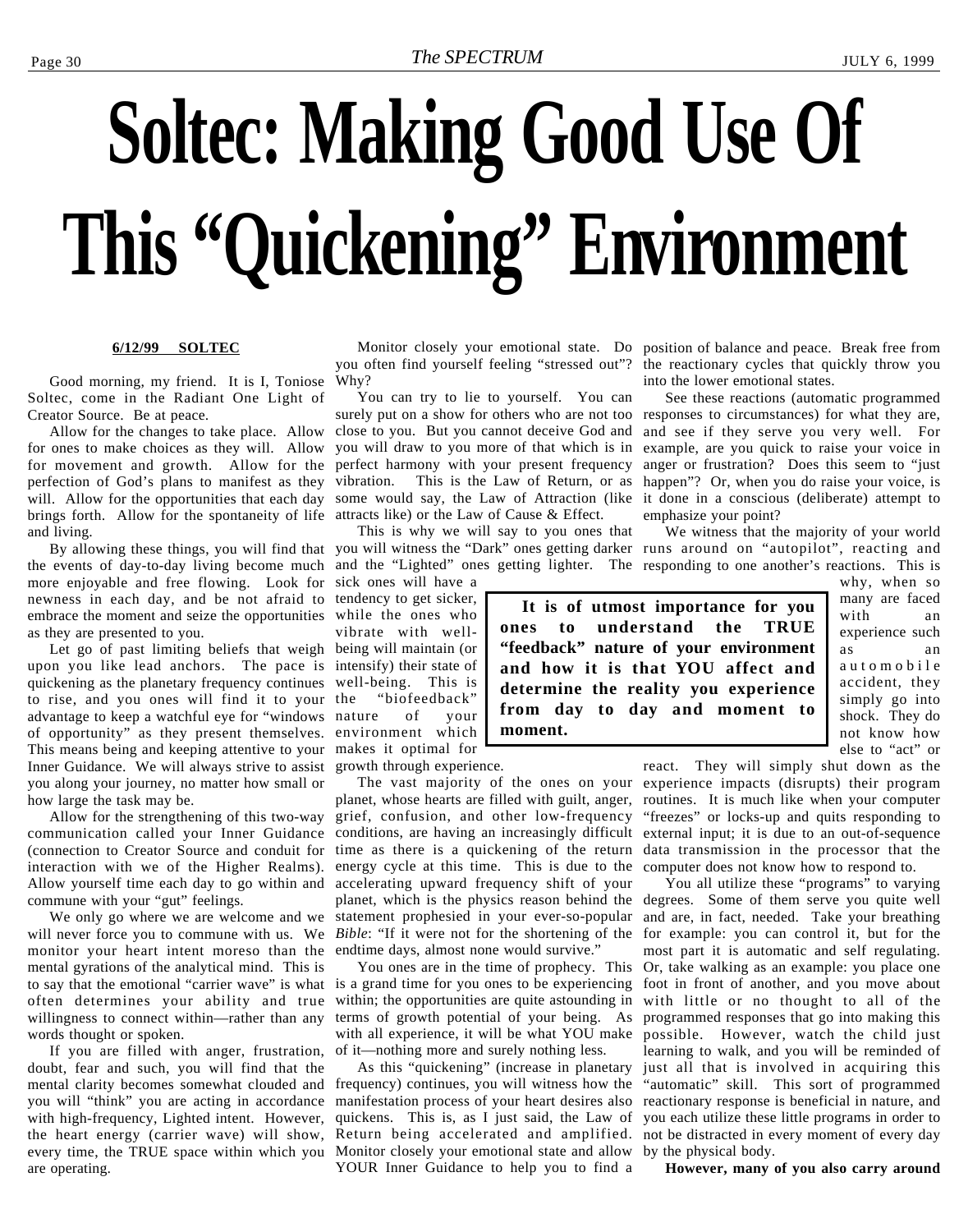**well, and yet is just as automatic as is your** upon and send forth as an energy vibration that way? Instead of approaching any situation **breathing or walking. These are usually** will come back to you for your ongoing growth with a fear-based reaction, why not be allowing habits of thought and belief that tend to experience. This process includes both the for ones to have the experiences that will lower your frequency vibration, and thus initial energy which precipitates the garner them the greatest good, whatever that **put you out of phase with your natural** manifestation of some event, as well as the experience may be. Allow each other to your **tendency for a high-frequency existence.**

You can know these things by monitoring closely your inner emotional state. Do you feel internal pressures building when you think experience with you. Are these ones amounts of time worrying about loved ones and about certain subjects or ideas? If so, then ask successful, healthy, ambitious, caring, what will happen or not happen to them yourself: "Why am I reacting to this situation in dependable and such? Are these ones rather than living your own life. This is your this manner?" This is no different than asking chronically ill, irritable, grouchy, cold, choice, and we will honor your choice to do yourself: "Why do I walk the way I do?" or "Why am I breathing the way I am?"

Effort toward recognizing that, from the perspective of your Higher EVERYTHING happens for reasons of growth; being in the vicinity of the frequency state that so look for the "good" in each situation and you emanate and will not want to "hang-out" you will be well on your way to the with you. reprogramming of higher-frequency emotional responses that will then take the place of any where you are at is to look around you to see present low-frequency reactionary responses to what it is that you have and are creating. But much better if you can stop the FEAR-BASED past situations. And while this exercise is not more important is to understand how it is that always very pleasant or comfortable in the you have created these conditions or situations, doing, the excess negative baggage you get rid and how you can deliberately modify them if dwell upon and "worry" in this manner, you of will lift you in great steps toward the natural, higher-frequency state you crave at your soul level of being.

conscious mental state of understanding how the **affect and determine the reality you** increasing frequency of your environment is **experience from day to day and moment to** the operating equation, you will then be free affecting each and every one of you. The **moment.** opportunities are intensifying each day for your growth, especially through the shedding of those schoolroom operates, the greater will be your old, low-frequency pieces of excess baggage.

You each are noticing more and more "coincidences" happening around you. These are things like: "I was just thinking about you, just before you called!" Such happenings will become more and more common to your dayto-day experiences. These are higher-frequency conditions and they will serve you well if you **experience. It is not a destination, but** but allow for their manifestation. And beyond **rather, a way of life.** that, recognize how it shall become increasingly more important to monitor your thoughts since you shall more readily manifest (create) that which you are thinking. Remember the old phrase that goes "Be careful what you ask for, for it just might come to be."

Likewise, recognize the deliberate creations of others whose thoughts and decisions are also molding and modifying the common environment in which you live, along with the contributions from you and your thoughts and decisions. This is to say that you will find great advantage in allowing for your schoolroom to evolve as it naturally is intended to do so—including the condition that others have as much a right to experience as do you.

This is a non-judgmental condition meaning that the Law of Return will help each of you to is, in fact, weighing you down with lowdraw-in to your experience a car accident or a frequency reactionary oscillations. million dollars or whatever is needed for your growth. In ALL cases it is you who are given do you not see that you are attempting to fulfilling this purpose! Salu.

**programming that does** *not* **serve you very** FREE WILL to choose what you will dwell manipulate another in, perhaps, an indirect energy you output in response to (or in reaction free-will choices. to) the manifested situation.

> argumentative, and such? These are ones you so, but we may very well suggest a more have attracted into your experience and are in productive endeavor. This is the sort of mental harmony with you and who you are. Those and emotional "garbage" that you ones are who find you difficult to be around will not like holding onto.

All you need to do to have a gauge on they are not to your liking.

The larger point here is to get you ones to a **your environment and how it is that YOU understand the TRUE "feedback" nature of** (concern brought about by FEAR) about

> The more you understand how this the garbage! potential of survival and continued growth and thus fulfillment of the fundamental desire of the soul, which is GROWTH.

**Nothing will make you feel more alive or exhilarated than will the fulfillment of this** upon the Lighted Brotherhood for your **fundamental desire of your soul. This is a** Guidance and allow for the answers you desire **never-ending quest for knowledge and new** to be shown to you.

To withdrawal from society and the external world—from your part in the "play"—will only serve to allow the inner pressures of uneasiness else you would never learn and always expect and emotional discomfort to grow. True newness of experience rarely comes from watching someone else do something, say on television; it comes through direct personal experience.

As your environment continues to increase in frequency, it will become ever more important for you ones to monitor your mental and emotional state. We of the Hosts have and will continue to remind you ones of the importance of letting go of the "garbage" that you ones so fondly hold onto. This "garbage" is that which you hold onto in emotional energy space that no longer serves you very well and

Look to those who are attracted into your we witness many of you ones spending large You cannot live another's life for them, yet

> You may be getting angry (a reaction?) thinking something like: "You are telling us to be uncaring about our loved ones!" No! I am NOT.

**It is of utmost importance for you ones to** FEAR the most. There is NO need to worry You will serve yourself and those you love WORRY and get on with setting a POSITIVE example for these ones to follow. When you are actually helping to create that which you anything—EVER!

> When you can remove fear completely from from that which does not serve you very well—

> Allow for the intent of this message to "sink-in" and resonate within, so that you can have true understanding of the concepts put forth herein. Look past the limitations of the words and always seek inner clarification. Call

> What you seek with the heart, you WILL surely find! It is up to YOU, however, to recognize when the answers have presented themselves to you. We will not do it for you, another to do it for you.

> Allow for your own personal connection within to Creator Source to strengthen and grow. Learn to trust your own Inner Guidance and follow your heart. Take personal responsibility for your actions, choices, and decisions. Never is the excuse: "Well, Soltec said..." going to get you anywhere. YOU are responsible for all of YOUR experiences, down to the smallest of details; whether you can see this or not does NOT change the truth of the matter.

Do you fear for another's well-being? If so, creating you. There is no greater joy than I am Ceres Anthonious "Toniose" Soltec. I come in the Radiant Light of Creator Source— The ONE Light. May you allow His will to manifest through you, and therein may you recognize His perfect and unique purpose for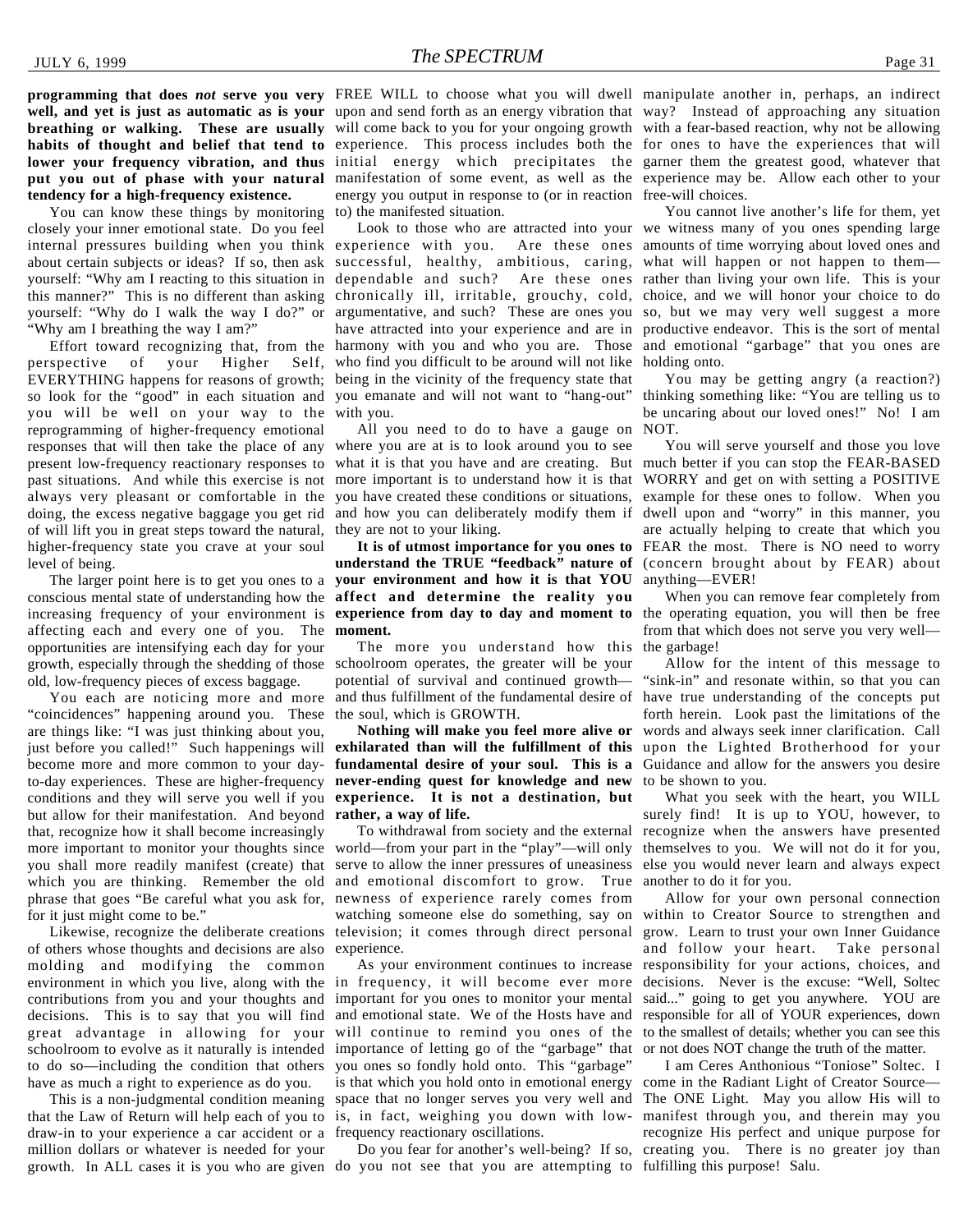# <span id="page-31-0"></span>**Soltec: Watch The Clues, Both Near And Far**

#### **6/27/99 SOLTEC**

Good afternoon, my friend. It is I, Ceres garbage and move on! Anthonious "Toniose" Soltec, come in the Radiant One Light of Creator Source—*The* One who created you and me.

reality. You will find it to your greatest advantage to seek the comfort and protection of the high-frequency Light of the Divine Spark within. This is to say you will function with greater ease and comfort if you can maintain a high-frequency emotional state. Let not the distractions of life keep you from connecting within. Your chosen path is one of great challenges and opportunities. It is up to YOU to take advantage of these opportunities, for none of we of the Hosts of God will force you out a basic fact: By their actions (fruits of their ever to make any choice or decision. You labors) you will know them. Look carefully at choose your path.

All is unfolding in complete perfection. Each choice that you make affects every being, everywhere, and your responsibilities and subsequent work loads may shift from time to time as ones choose to "come aboard" or "step aside" during these times of cleansing and clues if you but take the time to look for rebirthing of a planet.

 Allow for the choices and decisions of each other. Do not condemn another if he or she may choose a path that is different from yours. Each being's free-will choice is honored and appreciated for its uniqueness and the overall value it contributes to the whole of The Creation.

Contrast is what sparks new desire within and helps ones to clarify what it is that they truly want. It is an essential part of the "Growth Equation" in which you ones are participating and thereby fulfilling your purpose for being there in the physical.

Allow for new faces to emerge on the scene for there will be a strong attraction to you ones who are remaining. Those who cannot maintain the high-frequency "Ethical Standards" that you at *The SPECTRUM* are now insisting upon will quickly drop away and out of your experience. Those who sit upon their own way. You each choose unique paths, the fence in doubt (stagnation) will likewise be and though some ones will choose difficult left behind, for as your world and your solar system continue to ramp up in frequency, these ruts), it does not mean that they are somehow have given the U.S. an ultimatum, and the ones will find that the difference (gap) between "lost". No! These ones are simply stuck trying drought is merely a "warning shot fired across where they are and where they will need to be to figure out the true nature of their creative the bow". The U.S. is not ready to face the

is forever widening.

We say again to you ones: let go of the

There is much shifting in your plane of laundry"? Be advised that you are doing little is such that it responds to the bipolar bioterms of true soul-growth and understanding.

> We of the Hosts of God NEVER ridicule even our most devious adversaries. Why? They serve a great purpose of providing us with contrasting views and challenges. They are instrumental to our growth as much as they are to your growth.

Chelas (students) we simply wish to point the products of any given person or group. What is the energy of the physical manifestation (by-product of actions); how does it make you feel? Does it serve to lift your spirits up or are still focused, in your heart, on the anger, cause you to get angry and upset? The energy (frequency vibration) will give you discernible heart is calling out for. yourself and see.

are ones who have not yet learned to appreciate whatsoever to those things that distract them the uniqueness and free-will choices of another. from their true heart desires. The root of these ones' inability to see is a combination of fear and insecurity.

that you ones tend to destroy that which you do noticed that there are serious droughts in your not understand. If you could only see from our nation's "grain belt" areas. Do any of you see perspective, you would notice that not much has changed along these lines in the last several Yugoslavia and halting the unconscionable thousand or so years on your world. You would also see that, for the most part, it is the same ones doing the destruction now as were doing so then. But, so too would you see that others have learned to let go of their fears and insecurities, and thus have overcome the need to lash-out at those whom they do not understand.

Each must grow at their own pace and in

potential and how exactly it is that this manifestation process works.

When ones truly know and understand the functioning of the creative process, they will naturally create pleasant (high emotional vibrational frequency) conditions for themselves. Anger, frustration and such will quickly pass from their experience and they will find a "lightness" that will become their natural choice. "Struggle" will be a thing of the past.

Those of you who feel you must somehow "struggle" through life, have not yet fully grasped, with true understanding, the nature of your own inner being. You are Creator manifest!

Do you feel inclined to ridicule others? Or moreso with your heart than with your head. call others childish names? Do you make false This is to say that the nature of the bipolar bioaccusations in order to hide your own "dirty electric pulse-wave universe in which you live more than showing to the world EXACTLY electric pulse-wave emanations that you project, who you are and the level of your maturity in and thus you draw into your experience that Now, the important point is that you create with which you are a frequency match.

> What are these bipolar bio-electric pulsewaves? They are your emotional (heart) feelings. Yes-and-no analytical thoughts do not play a role in this creative process. This is to say that if, for instance, you feel anger, yet you say: "No, I do not want this anger!", then you are focusing on anger. As a result, the emotional vibration you are sending out is still anger, and the bipolar bio-electric pulse-wave universe will return to you more situations and experiences that match the anger. So, whether you say "yes" to anger or "no" to anger, you and the universe gives you exactly what your

You ones will always have critics. These truly wanting, and pay very little attention A wise and learned traveler will quickly learn to go within and seek only what they are

Throughout your history you can plainly see right in your back yard. Some of you have Let us please change subjects. There is much taking place all around your world and that the U.S. is now withdrawing troops from bombing runs there? (Remember that this is the birthplace of the great Nikola Tesla and home to the museum housing the most important remaining examples of many of his inventions inventions that the so-called "elite" controllers of your planet would prefer to remove from public knowledge. How better to do that than by eliminating their existence through an "accidental" miscalculation during one or more of the aggressive NATO bombing runs?!)

paths for themselves (laden with low-frequency events connected? Yes, indeed! The Russians Are the drought and troop withdrawal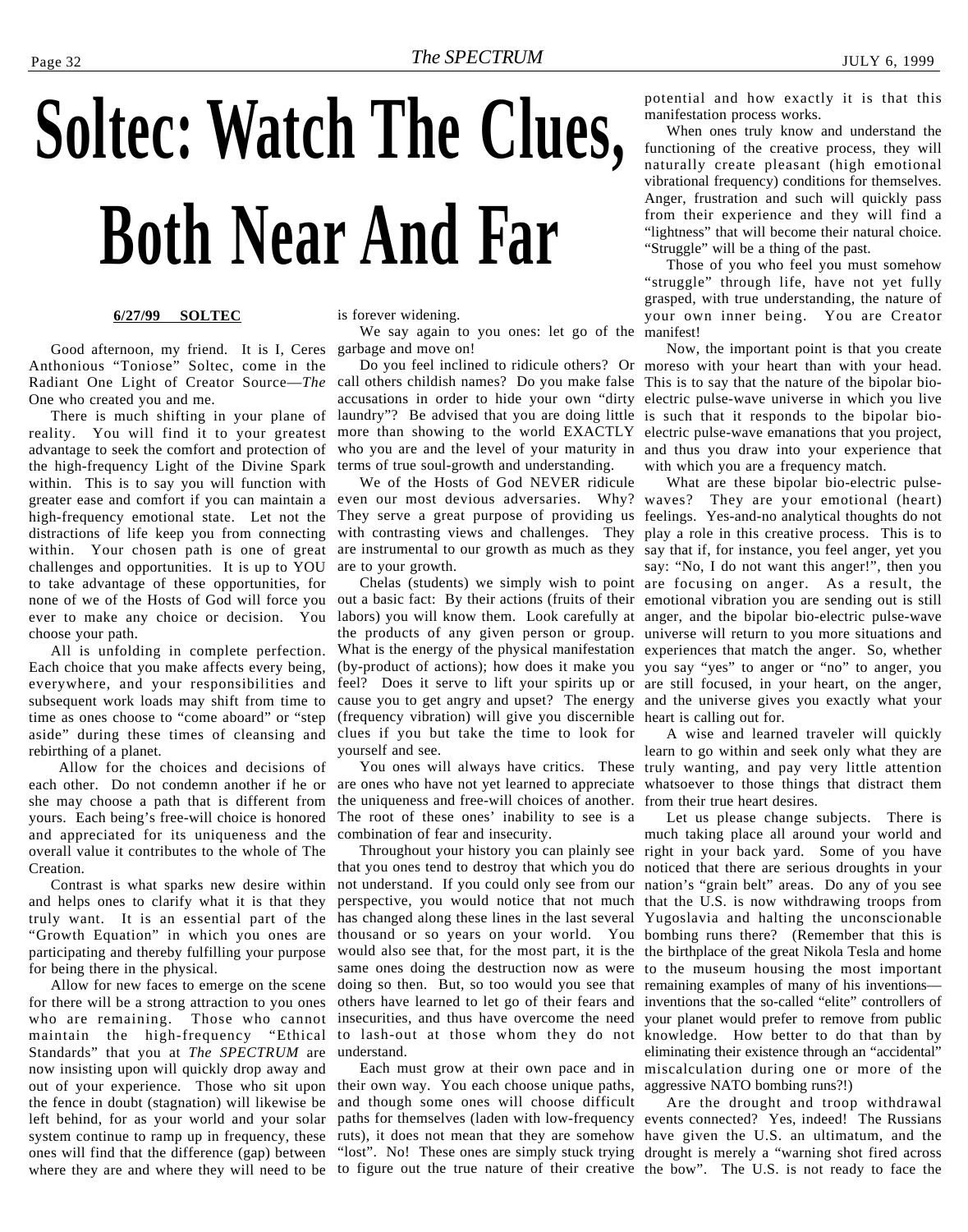<span id="page-32-0"></span>starvation of the nation while they need resources abroad. [*Editor's note: Since this was written, some of those same areas hit so hard with drought have had to cope with heavy rains and the associated flooding that comes from too much, too fast. Both weather extremes ruin crops.*]

The United States is not the "super power" it once was. While the U.S. was playing with nuclear weapons, the Russians were developing and perfecting much more advanced weaponry, some based upon Tesla technologies, that makes the nuclear bomb all but obsolete. These very advanced technologies, such as particle beam and scalar-pulse systems, plus their new devices which can safely achieve dimensional travel (they shift into and out of physical density), make the nuclear bomb useless against the Russians. This could be likened to a culture that is preoccupied with stockpiling spears and rocks while its neighboring rival has left that behind and has developed machine guns.

There is no rival to the Russians at this point in the game. However, your Russian counterparts are taking on the role of guardian of the planet and have agreed to work with those of us from the Intergalactic Federation of Sovereign Planets. This is to say that they will help us to bring your civilization to the next level of advancement. This is a relatively slow process of systematic steps in order to achieve a balanced integration.

The Russians will do whatever is necessary to see to it that you ones do not destroy your planet before it has an opportunity to make this next transitionary step. This is to say Russia will corral the more insane element of your planetary society long enough for those of you who are awakening to recognize the larger picture unfolding at this time.

Many of the "players" are not who they have represented themselves to be. Many of you who think you are beyond being shocked by strange twists and turns of events will surely be caught off guard. Oh, but such is the spontaneity of life that makes the experience of the physical density worth living.

Learn to take pleasure in all that the physical has to offer, and enjoy all of the forthcoming events, for they will be truly unique and grand. Look past the moment and see the future. The script is written and all are playing their roles well. Do not get too caughtup in the casting, for each may choose to not participate at any time along the way and some may very well be playing a role that was intended for another.

I am Ceres Anthonious "Toniose" Soltec, come with the Hosts of God to play my part in this unfolding drama of life and to assist in fulfilling His promise to you ones of Guidance and Insights for those who have the "eyes" to see and the "ears" to hear.

In the Light of Creator Source, blessings and peace to you all. Salu.

# **Sanat Kumara: Will You Blossom Or Burn Out?**

#### **6/27/99 SANAT KUMARA**

Good afternoon, little one. It is I, Sanat Kumara, or Grandfather in the terminology of your Native American brothers and sisters.

I am representative of the Silver Ray of Creation. I come in service to THE ONE LIGHT from which all is born. I make up an integral part of the father/mother (bipolar) nature of your physical universe. It is through the bipolar interaction between the Golden-White frequency spectrum (a representative of which is the one you call Jesus, who was known as Esu Immanuel) and the Silver-White frequency spectrum that all of the physical universe is manifested and coalesced.

While manifesting into the physical, you each maintain an aspect of yourselves that is directly connected to Creator Source through the Golden-White and Silver–White Light frequencies of Creation. This is the "Spark of Life" which allows animation of your physical body and maintains the coupling between the non-physical and the physical aspects of your existence. All that you take for granted in order to experience there in the physical, down to the intricate cellular activity of your very bodies, is orchestrated from and through this much broader non-physical connection.

It is what most of you do not see (yet many sense exists) that I will address here. What is the nature of this interaction between the dense physical world and the non-seen (but often sensed) non-physical world?

It is one of complete coordination and balance. All manifested life, including suns, planets, animals, plants and such, exists solely as a byproduct of non-physical desire. This desire is perfectly focused with infinite mathematical accuracy and precision, along with perfect philosophical reason and direction. This is to say that it is quite deliberate and not the product of some sort of accident.

You each, as individuals, are also created with the same level of detail and care, so as to embody the essence of the One Source within each of you—who can be likened to

and you, as the physical human, needs to be looked at a bit more closely.

The physical apparatus is quite resilient by design. It is self-regulating and self-sustaining in and of itself. However, you ones, as highly charged emotional beings, can have quite an effect on the physical apparatus as you shift your consciousness in to and out of the lower densities. Often, you there in the physical are not consciously aware of how this directly affects the ability of the body to function in the physical.

There is great potential for the shifting of energy that will surge into and out of the body, and if this is an abrupt shift, it can greatly affect the physical vessel. Many factors can cause these large, abrupt energy shifts to occur.

Psychotropic drugs can cause such shifts and are quite prevalent in your world at this time due to so many people seeking "escape" from the challenges before them. The most notable byproduct of such drug use is that, as some ones say, the user's brain becomes "fried".

What typically occurs is that ones cause varying levels of disconnect from their Higher Self (and thus from Creator Source). This is to say that ones choose situations that cause a low-frequency response (emotional state) which causes the consciousness (non-physical you) to withdraw to a great extent.

In a state of depression, one who turns to these drugs will let go of the negative state and thus allow for more of one's highfrequency, Higher Self consciousness to flow through. This sort of artificially induced (uncontrolled) cycling takes a drastic toll on the physical apparatus, especially the nervous system.

What usually happens is that the physical tissues are in harmony with the lower frequency of the most-of-the-time "depressed" you, rather than the higher frequency of the sometimes uninhibited you. The "opening" effects of the drug chemistry cause a rapid frequency shift upward, and the result is usually much like throwing a cold egg on a hot skillet.

fragments of the One Source, Creator God. first, but in time you will only find that it takes The coupling between you, as a soul entity, more and more of the chemical substance in The sensation may very well be euphoric at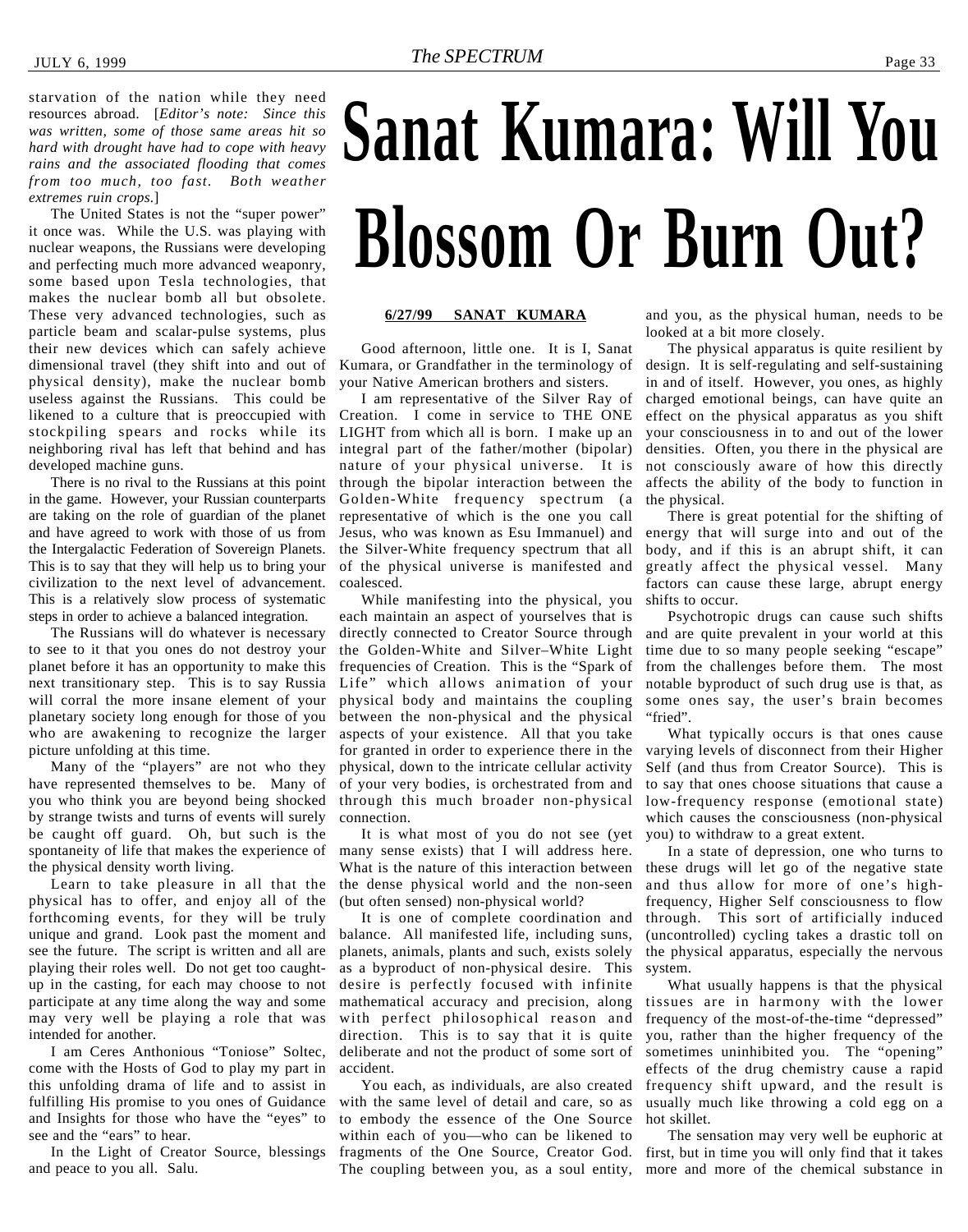order for you to feel anything. This is a more complete or full coupling with the you try to flow too much energy along a primarily due to the fact that the nervous physical. This is to say a larger "volume" of pathway that is not yet conditioned properly, system interface between the physical and non-your consciousness can flow into the physical the path will simply "short-out" and the physical becomes more and more scarred.

From the non-physical side, there is often flowing through a larger-diameter hose. left both an observable distortion and a "cloud

person with a strong drug history. The distortion is primarily due to the nerve interface being damaged and only able to flow certain frequencies of energy—instead of the full, proper bandwidth; the "cloud of debris" results from lowlevel (often called

of debris" in the near energy field of the **emotional reaction to occur in response to a Thus, when ones allow a negative emotional reaction to occur in response to a given situation, and quickly fall into a lower-frequency state, ones are falling quite a bit further than they used to, even just a year ago. The effects of this on the physical apparatus are similar to the**

themselves to ones in such a compromised **be quite taxing to your health.** condition. The non-physical will automatically work to compensate for this downward shifts in emotional frequency and grand teaching opportunity. situation, but there cannot be optimal function learn to catch yourself so as to minimize the unless or until the damage is repaired.

**taxing to your health.**

The answer will not ever be the use of energy passing through more drugs. This will only serve to deteriorate the condition and result in further Eventually you will degradation of the physical vehicle as a whole. become experts at this There are healers among you ones who can facilitate this sort of healing. However these ones are noticing similar phenomena of distortions in the energy fields of EVEN ones with no apparent drug history. And this brings us to the true, general nature of the **the energy I am** purpose of this message.

frequency at an ever increasing rate. As ones **physical universe. This energy is without** insane. continue to hold on to the lower-frequency vibrations, they are finding it increasingly more taxing to maintain such an unnatural machinery, much like a fuse along a wire. If condition. This is to say that ones are feeling an added pressure, within, that they did not have even a couple of years ago.

Moreover, ones will notice that they tend to have more erratic mood swings. This is causing ones to cycle energy in a very erratic manner that tends to cause damage to the interface points between the physical and the non-physical. Results of this "roller coaster ride" can be as minor as a chronic muscle pain or as major as serious psychoses.

The energy shifts are most erratic for those of you who tend to be highly emotional and yet you have not yet learned the value in moderating your temper. Though this was less noticeable just a couple of years ago, today there is the compounding factor of the accelerating planetary frequency upshift that is adding complexity to the situation.

In essence, as the planet goes up in frequency (and you along with it), it is easier for the consciousness of the soul-you to make

in a given unit of time—like more water energy will be dissipated on the non-physical **Thus, when ones allow a negative** dark spot in one's auric field. side. This "shorted-out" area will appear as a

> **given situation, this is taking place at this time. You, as a and quickly planetary species, are in a transitionary fall into a cycle that allows for those of you who have lower-been diligent students to pass into the next frequency higher level of challenge and growth. For state, ones are those of you who have been reluctant to be falling quite a so diligent, you will find that your next bit further placement will be in a very similar than they used environment to what you are now in, so to, even just a that you may have yet more opportunities year ago. The to awaken to and explore the more subtle effects of this nature of your being. There are many good reasons why all of**

astral) energies attracted to and attaching **similar to the effects on the drug user and can** examples so that they can know that there is apparatus are assist your younger siblings by being The key here is to recognize any sudden place at this time. For you ones, this is a most For some of you there, you are present to indeed a means to cope with what is taking

Allow for the intent of this message to

**Keep in mind that the energy I am referring to here is the same used in the fundamental creation of your entire physical universe. This energy is without limits and can be quite powerful.**

"sink-in". Read it with your heart and seek Inner Clarification for anything that may cause you confusion. The intent of this message is to provide insight to those of you who

Your environment is shifting up in **fundamental creation of your entire** all around you as your world seems to be going **referring to here is the same used in the** are seeking to understand what is taking place

I leave you in the Light of The One Light

There are safeguards built into the physical that is Everything. Blessings and Salu! Kind words can be short and easy to speak,

but their echoes are truly endless.

*— Mother Teresa*

**on the physical effects on the drug user and can be quite**

transient "spikes" in the your physical apparatus. and there will be very short recovery times seconds rather than days or weeks.

**Keep in mind that**

**limits and can be quite powerful.**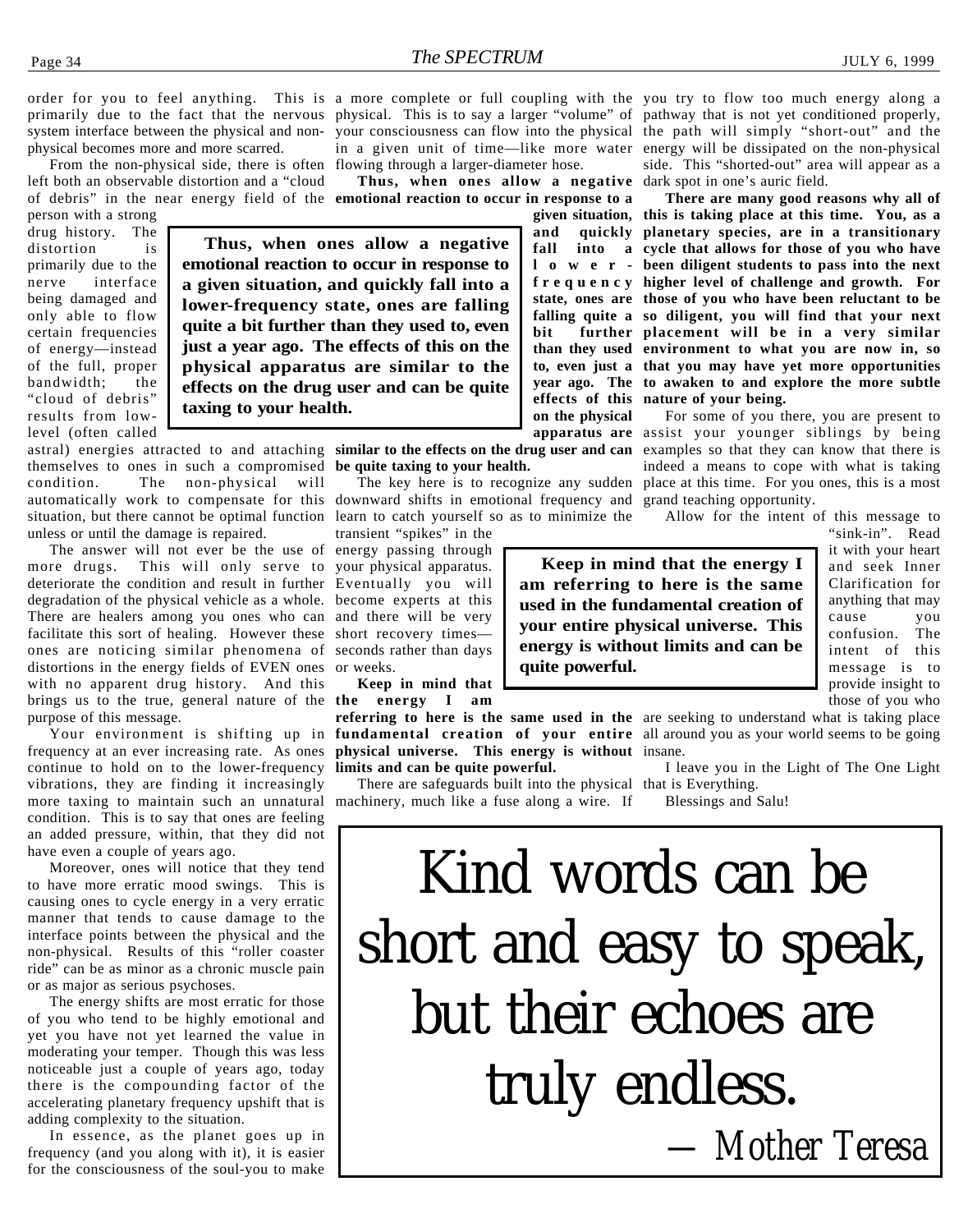## <span id="page-34-0"></span>*News Desk Special Report*

### **The "Soy Toxin Team" Story**

*Editor's note: The following article is from* survived sustained deformities and produced 1272 TRUE HEALTH, *newsletter of Carotec Inc., P.O.* infertile eggs! Others "matured" far too early by *Box 9919, Naples Fl 34101; phone: 941-343- 2348, Fourth Quarter '98.*

#### **FALL, 1998 TOM VALENTINE**

They did not set out to become the founding members of the "Soy Toxin Team" and thereby happened.

"health" food and the number one oil bean and mash protein isolate feed for animals and humans in the entire world—a gigantic international industry.

Dick and Valerie James are two intelligent and welleducated New Zealanders who have lived and worked all over the world, including London, South Africa and San Francisco where Dick, already a lawyer, earned an MBA and Valerie taught school. They were a success story. Dick was an executive with Bechtel Corporation and they dabbled in Bay Area real estate where they earned a sizable "nest egg". They also had a special interest in common—both of them were intrigued with an idea for raising native New Zealand birds. So when the opportunity arose following the booming 1980s, they moved to Whangarei Heads on a peninsula in northern New Zealand to raise parrots, parakeets and finches.

They were relishing their new life and the beauty of their waterfront home in this enchanting, isolated locale that is great for whale watching as well as for raising very special birds. Then, as the decade of the 1990's opened, fate dealt them a strange hand. Dick and Valerie had more than 600 breeding birds of 40 different varieties and all was wonderful. However, in 1992 they changed the feed regimen for their birds. Instead of seeds and berries, the couple changed to a commercial meal—a powdered mix blended especially for hand-rearing chicks that contained about 20% soy protein.

For the first six months the exotic birds appeared to be thriving on the new, high protein feed. Their plumage was good and they produced offspring successfully during the first breeding season.

Then disaster struck. Silently, relentlessly something turned against the health of the birds and over the ensuing 12 months they lost 542 chicks and 289 adult birds. Many of the birds

developing adult plumage and sexual behavior long before the normal time frame.

"I felt like the wrath of God had come down on us," Valerie told a New Zealand journalist and is good reason for conducting careful, longwhen this controversial and important story first term studies of the use of soy in infant formula. broke in 1995.

embroil themselves in a David vs. Goliath find out what went wrong. They stored the bodies controversy with ramifications for us all—but it of their dead birds in their freezer, and have some The controversy is over soy, the widely touted nor are they scientists, but they knew that of them on hand to this day. They are not kooks, autopsies might be needed if they were to ever "There is even talk that those frozen chick bodies determine the cause of death.

> Early in their investigation the soy protein in the commercial feed offered a possible of this media story. On one side there are Dick explanation. Was it contaminated? Or, was it the nature of soy itself? Valerie's brother-in-law, Dr. David Woodhams is a food scientist and he became a part of the team early on. The highly advanced, country. contamination factor was soon discarded leaving soy protein toxins alone as the prime suspects.

> A key to unlocking the mystery, and at the same time broadening the controversy to include soy infant formula, came when their daughter Tania, age 22 at the time, drove up from Auckland in her new car during the research into the disaster. Since she had to wait for her parents to get ready, Tania asked for something to read. There wasn't much available except the bird files. So, Tania idea, they confronted the New Zealand perused the tales of what happened to the birds.

Valerie told *True Health:* "She was reading along and I noticed her turn white. When she looked up, she said 'this is all about me'!"

As a younger girl Tania suffered from a wide array of difficulties, including eczema and allergies-including an allergy to soy. Her brother, only a year older, was hyperactive to the point of attention deficit syndrome, which wasn't in vogue at the time. It was Tania who put the twoand-two of the soy feed and her own infant soy formula feedings together and inadvertently helped to launch the Soy Toxin Team.

Valerie recalled the difficulties of rearing her children and how her pediatrician had said that soy formula was better than breast-feeding.

"I guess he believed that about soy, because that is what the brochure he had been given said," Valerie reported. It really isn't unusual. However, today all the medical journals urge physicians to encourage breast-feeding and prescribe various formulae only as a last resort.

hemorrhaged violently before death. Some began to make sense as the distraught couple beneath a volcano these past three years. The simply, and pitifully wasted away. Those that expanded their research. At first they didn't truth, whatever it turns out to be, will out. *True* The connection to soy infant formula soon

realize the size, scope, power and attitude of the enemy they would be accusing. Like almost every aspect of the commercial soybean, the use of soy protein isolate in infant formula is a huge international business that does not take kindly to claims, scientific or otherwise, that soy is anything but "the world's best source of protein."

In two years the couple spent more than \$350,000 attempting to document what killed their birds. Scientists were brought in to study the issue and today they and numerous others are convinced that the "phytoestrogen (hormone mimicking/endocrine disrupting) chemicals" in the soy protein was responsible for the bird disaster

As their emotions churned, they determined to Whangarei Heads, a warning has gone out that the Today, because of the bird disaster at major addition of soybean foods to our Western Diet following WWII may be putting general health at risk.

> One New Zealand journalist put it this way: could impact on the world economy."

> And therein lies the David v. Goliath aspect and Valerie, merely two determined people; plus the scientists they have gathered together in New Zealand, who work and reside in this small, albeit

> On the other side is one of the most successful and powerful, international agribusiness combines in man's history. The soybean rose from relative Asian obscurity to become the greatest agriculture phenomenon in man's history in the few decades since the end of WWII.

> When the New Zealand researchers concluded that soy was, indeed, the culprit in the bird disaster and by extrapolation soy infant formula was a bad government.

> Bird deaths may have been one thing, but human infant soy formula was quite another. Health Ministry director Martin Edwards adopted a very cautious stance. "Up-to-speed regulatory bodies in other countries don't see the need to withdraw soy infant formula, and our ministry still has confidence in the product. This is a very technical issue and damned hard to sell in a balanced way."

> Edwards spoke of a potential for "scary misinformation causing a panic." A Health Ministry document forced into the open in 1995 said that "the James report (named after Dick and Valerie) has great potential to cause mischief, particularly in the media...the issues are highly emotive...soybean is big business, particularly in the US, and it is a tradable item on the international commodity markets."

> That was a few years ago, and we are just now getting the whole story here in the United States, albeit not in the major media.

> The story has been building like molten lava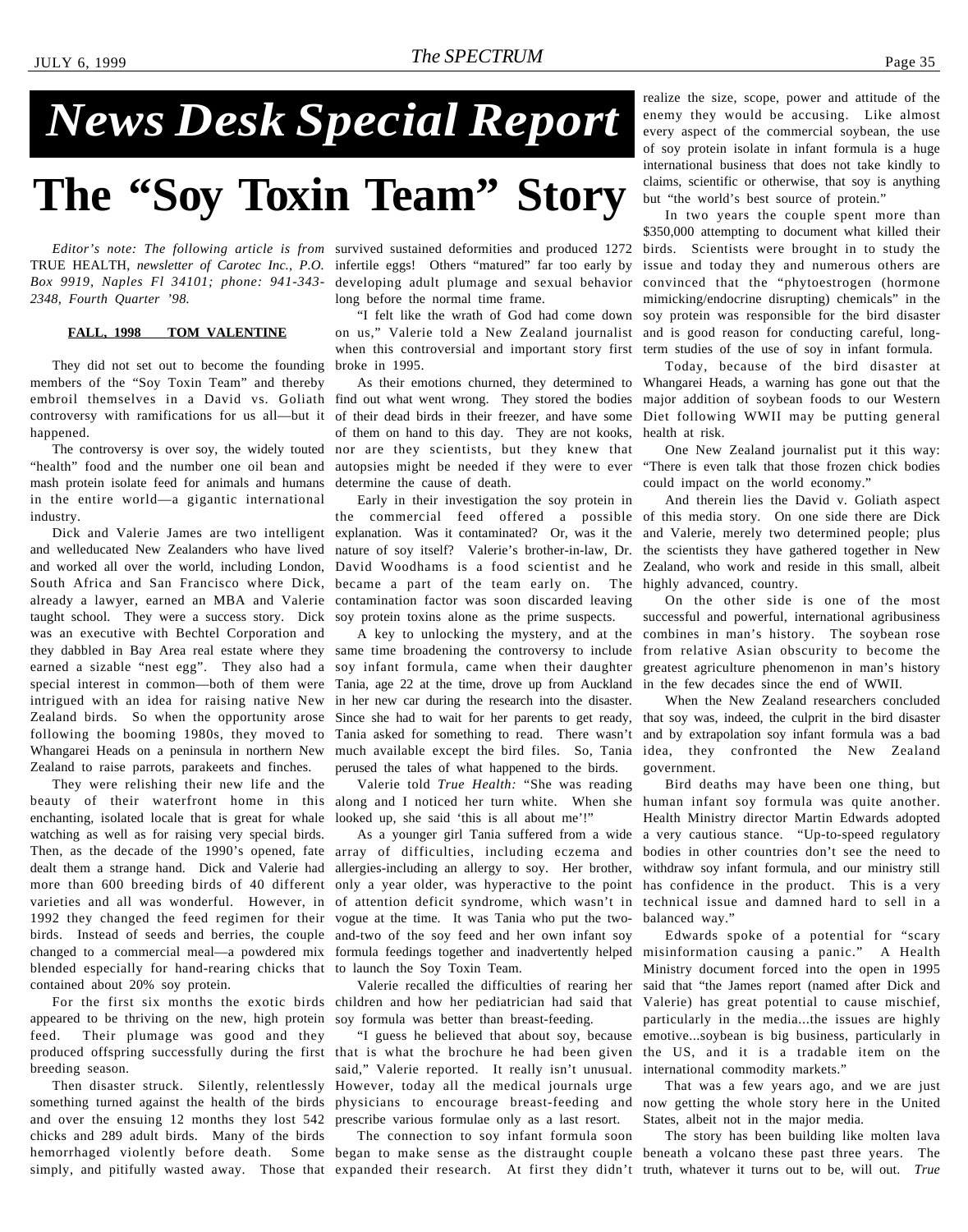don't know a thing about it.

The first round of scientific study financed by Dick and Valerie brought forth an indictment of 1993-94 season and two birds are known to have soy protein isolate and the estrogen mimics it died in the past 12 months." harbors, a finding that flies in the face of the soy industry efforts to convert the soy isoflavones likely link to the soy feed that started it all. genistein and daidzein (both estrogen mimics) into a special "health food for fighting cancer". The experienced similar deaths, loosing about 4,000 positive research has been premature, to say the rabbits. The farmer, who had fed his animals least, but the propaganda mills began beating the soy-estrogen health drums years ago. After all, the industry has hundreds of millions of tons of oil-squeezed soy mash to sell. frightening or threatening the market brings out the defense teams.

versus agenda-driven science.

on the dead birds were carried out at Massey University and suggested the deaths were caused by a severe compromising of the birds' immune systems. Animal studies suggest that the Woodhams had earlier pointed out that soy phytoestrogens in soy could have been a causative factor.

The US FDA got into the dead bird act in 1995. The bird bodies on ice were of particular interest to scientists at the National Center for Toxicological Research who were keenly interested in the "premature maturation" of the afflicted parrots. Remember, the particular chemicals in the soy protein isolate that are at the crux of this issue are also called "endocrine disrupters," which gives these substances enormous potential to affect a wide array of biological functions and structures, more often for ill than for good.

Meanwhile, back in New Zealand, to add fuel to the allegations against soy, other bird breeders using the same feed sustained similar losses.

Janice Edge, another birdkeeper, had a similar experience with the same soy feed and reported her losses to a field officer with the New Zealand Department of Conservation. However, the officer passed the complaint along to the importer of the soy feed rather than look into the matter.

To indicate how seriously the soy industry views this challenge, Mrs. Edge was put on notice that she might be sued for defaming the soy feed product. In turn, Mrs. Edge complained to the Director General of the agency that what she assumed to be confidential information had been turned over to the subject of her complaint.

Typically the bureaucrats could do nothing and responded: "One can only hope that the claim against you does not proceed."

Needless to say, the litigation Down Under is hot and heavy. Though nothing has yet been resolved, discovery has brought forth other risks or benefits of phytoestrogens depend not interesting tidbits of soy feed information.

endangered species. New Zealand has a kakapo must be considered relative to the development would influence how they received his

Health brings it up to date. Soy is on trial, and soy feed was being used in the effort to save this of exposure." it should be, but the vast majority of Americans bird. A chief field officer for the DOC was quoted: "The status of the kakapo remains critical. No breeding is known to have occurred in the

The Soy Toxin Team points to that as another

Dick contacted a rabbit breeder who had another soy product, had the deaths investigated and researchers said it appeared to be due to a "toxin" in the soy feed. A second rabbit breeder such? That's what this war is all about. Should also lost a large number of animals and it turned a major staple of human diet contain such out she used the same feed.

Dick and Valerie gave birth to the "Soy Toxin researcher, Mike Fitzpatrick of Auckland to regarded as safe) and therefore it is not immune Team" and the initial skirmishes Down Under investigate soybeans. Fitzpatrick knew virtually to FDA restrictions—which probably comes as a soon turned into an international war of science nothing about soybeans, but he was energetic and surprise to everyone, especially those in the tofu The original skirmishes started after autopsies in the literature about soy. In a nutshell he Archer Daniels Midland applied for GRAS status Dick and Valerie hired a young PhD intelligent. He first read everything he could find learned that soy protein isoflavones have a history of damage in animal studies.

> Valerie's food scientist's brother-in-law, Dr. contains a high amount of "phytoestrogens" which are protein compounds that mimic the hormone. Fitzpatrick uncovered a number of studies showing the adverse effects of the high concentrations of phytoestrogens in soy protein animal feed. The studies involved pigs, sheep, cheetahs and rats in laboratory settings, but not humans.

> There are no studies on humans showing the same adverse effects. However, a 1993 report titled: *The Biological Effects of Plant Estrogens in Premenopausal Women* found that 60 grams of soy protein fed daily to six premenopausal women over a single menstruation cycle resulted in "significant biological effects". The 1993 study concluded that the "plant estrogens in soy *interfered with the menstrual cycle length* and a reduction in plasma cholesterol levels". (emphasis ours)

> The authors did not conclude that it was harmful to the health of the women.

> However, a 1994 study in the *American Journal of Epidemiology* noted that "menstrual cycle characteristics may reflect underlying endocrine (hormonal) patterns that influence the risk of breast cancer." This study found that women who had cycles of extreme length between the ages of 25 and 29 had a nearly twofold increase in breast cancer. Women with shorter than normal cycles also experienced greater risk than those women with the normal length cycles.

> This, of course, proves nothing except that hormones and hormone mimics can have very potent effects and breast cancer can be related to hormonal activity.

For example, the kakapo, a large parrot, is an and pattern of exposure. Further risk assessment recovery program and it was learned that the same phase or life stage of the individual at the time information. He soon found out.Fitzpatrick found a, paper that noted: "Potential only on dose and potency, but also on duration

Thus, we can see that the variables may be staggering in number when we deal with hormone biochemistry.

Now we have left the realm of animal study and are talking about human infants and adults. Humans and animals do not always react in the same way to the variety of and different concentrations of phytoestrogens in soy. Evidently they can be both harmful and beneficial—like most drugs, but utterly unlike most staple foods.

Soy has become a staple. Does it belong as concentrations of hormone mimicking chemicals?

Incidentally, soyfood is not GRAS (generally section of the healthfood store. Just last April, for the soy isoflavones. It has not yet been granted. The Fitzpatrick report also featured in this issue of *True Health* is the Soy Toxin Team's rebuttal to the ADM application.

Back in 1979 soy protein isolates failed an evaluation of health aspects conducted by the Federation of American Societies for Experimental Biology (FASEB), and, according to Fitzpatrick, they should fail the same evaluation again.

The "James Report" authored by Fitzpatrick was a detailed review of the literature on soybean toxicity, and brought immediate rebuttal from soy industry spokespersons. The largest importer of soy to New Zealand said the report was "out of context" and if one searched they could find toxins in carrots or green potatoes.

It's true that Fitzpatrick concentrated on the toxins. After all, the industry has ignored the toxins and hyped the alleged benefits. All's fair in and he started in love and war, and this is war. The issue passed from a bird feed squabble to a serious assault on infant formula with mothers and soy executives taking note.

Dick and Valerie sent copies of their report to a number of food manufacturers including Sanitarium, Nestles and Reckitt and Coleman.

"The people from Sanitarium listened and were rational," Fitzpatrick reported, "but the people from Reckitt and Coleman were very negative.

"Nestles was quite interesting. They said, 'we want you to go to Switzerland to talk to our people'."

The giant Swiss food company flew Fitzpatrick and his wife to Geneva and their world-famous nutrition laboratory. At the airport, Fitzpatrick recalled, he picked up a book on the history of the company. Toward the end of the book he saw information about soy and how the company planned to feed the world with it. He wondered whether Nestles' financial stake in the product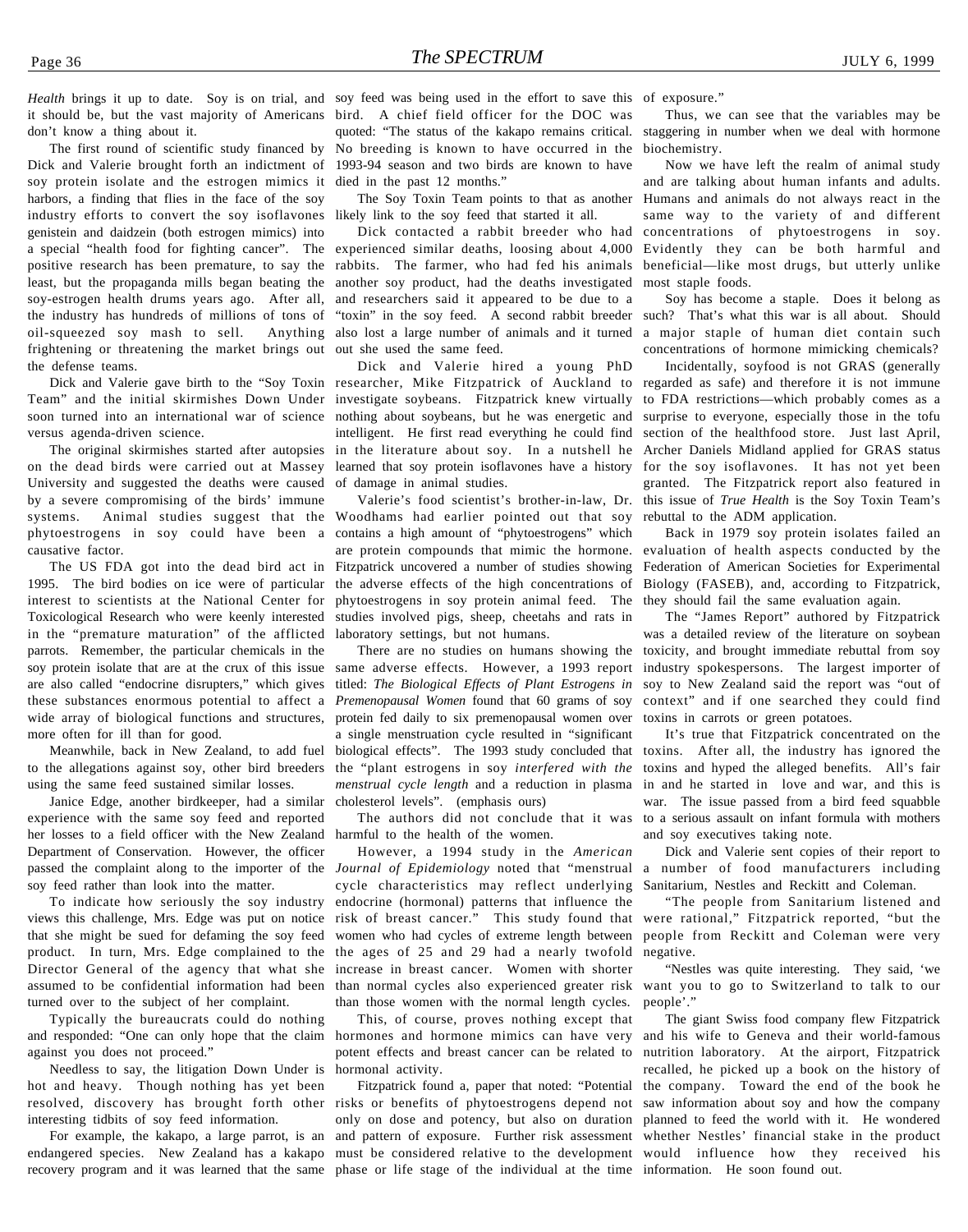Geneva. But, the next morning I went to their offices and the first thing that happened was they sat me down in a little room and in walked the vice-president of the company and he started in on me."

Fitzpatrick reported that the Nestles scientists would not listen to him and his report was dismissed out of hand.

A New Zealand journalist pointed out that Nestles is one of five companies singled out by a coalition of breast feeding proponent groups for ignoring guidelines about marketing infant formula. The "international marketing code" calls delivered nonetheless? for marketing companies to promote breast-feeding as the "optimal" method before hawking their whether or not feeding infant soy formula at the found the best thing since the proverbial sliced infant formula.

The Infant Food Manufacturers Association, based in Paris, didn't argue the issue, they simply nations of company origin.

Meanwhile, the industry's campaign slogan became: "Dick James is not a scientist, what does he know?"

That form of obfuscation—to denigrate the messengers rather than confront the issue head on—has long been a standard tactic.

It was this very same tactic—calling Tom Valentine a sports writer who thinks he's a doctor, rather than addressing the substance of what I wrote—that originally brought me into this healthalternatives arena back in 1966.

Despite his lay status, Dick was invited to address the National Center for Toxicology in of the research, but more importantly, he was Little Rock, Arkansas, but he suggested Fitzpatrick take his place. In the end, Dick and Valerie paid the travel expenses for Fitzpatrick and Lincoln University Professor Clifford Irvine, a respected hormone specialist, to attend the USA meeting.

Dr. Irvine read Fitzpatrick's report and realized the potentially serious problem for human infants getting high doses of soy isoflavones. He requested and obtained a grant of \$40,000 from study the matter. That was just enough money to set the study parameters up, but not enough to substantiated," the Health Ministry minions conduct it. The nature of the study had its own built-in drawbacks as well.

"We've got a normal group of 30 babies on a dairybased formula, but we've had trouble getting a test group because we have to define a risk, otherwise we wouldn't do the experiment. When I say there is this evidence of a risk, mother's immediately say, "well, I'm not going to take that risk." So, instead of having 30 babies on soy, we've got only 4."

The soy industry got wind of the visit to the US Toxicological Center conference by the two isn't harmful either." New Zealand scientists.

his employer, so he promised not to say anything individuals and companies dealing in soy? For (FDA) with notice that it has determined the about the soy controversy. Instead he decided to example, in New Zealand when the newspapers substance soy isoflavone to be GRAS. This let Irvine do the talking. However, miffed at the headlined: "Ministry Queries Soy Formula Risk" notice was made in accordance with the FDA

"They really looked after us," he recalled, "they threat to his job, he quit out of principle upon his following the efforts of the Soy Toxin Team to put us up in a beautiful hotel overlooking Lake return and became a professor of Chemistry at the get serious consideration of their complaints, the University of Auckland.

> Later, pressures to keep him quiet about soy were applied at the University, so Fitzpatrick is now happily employed with an environmental consulting company where the long arm of soy industry power cannot reach.

> approached Dr. Irvine before his talk and warned him that they knew what he was going to say, and if he went through with it, they would see that he was made a laughing stock.

What was this threatening topic Dr. Irvine

recommended dose levels is harmful to infants," he said.

said it was a matter best left to the sovereign James continued trying to call attention to the advantage of the positives? It is somewhat report by Fitzpatrick. One person within the reminiscent of the cigarette industry scandal where industry, Rob Shaw, a technical manager of a the moguls denied the adverse data to protect food company called Healtheries, with a modest interest in soy, saw to the hiring of an independent scientist. Dr. Iain Robertson a us quickly". zoologist with a specialty in anti-cancer compounds at the University of Auckland was hired to do an independent assessment of the Fitzpatrick report.

A New Zealand magazine writer put it this way: "If Mike Fitzpatrick's report was a fuse, Iain Robertson's review was the bomb."

Dr. Robertson was impressed with the review drawn like a bee to its hive by the chemical analysis of soy infant formula. He was not, and has never considered himself and active member of the Soy Toxin Team, but this scientist recommended that Healtheries, the company that hired him, disband the use of soy flour in infant formula and that soybean products generally be labeled "appropriate for consumption only after heat treatment."

the New Zealand Health Research Council to felt heat from some Members of Parliament. After if it puts a little dent in the world's biggest single When this word rang out, the Health Ministry "investigating the claims to see if they can be agricultural endeavor. determined that "at this stage there is not the evidence to warrant the action of directing the recall of soya-based infant formula from sale in this country."

anyone say there was "no evidence"?

Dr. Irvine offered a rationale:

"You can split that question into two. Is there any evidence that the feeding of soy infant *additives, and medicines.*) formula is harmful? The answer is no. On the other hand, there's no reason to believe that it

Herein lies the dilemma. Should unproved

industry was hit hard.

Mothers of infants saw only the word "risk" and asked: "What risk?" It didn't matter what stage the science was in, the market share for soy infant formula fell by half following that news story.

In Little Rock, two men from the soy industry company that supplied the disastrous mash to The woman who owned the small feed Dick and Valerie was forced to close and has sued for defamation of product.

> Who, or what is at fault for all this pain and controversy?

Obviously it is not one single thing.

"That a serious attempt should be made to see products cannot be blamed for believing they've At the same time back in New Zealand, Dick negatives in the food science to take full Those who grow, produce, crush and sell soy bread. How are they to know that the industry giants and government watchdogs have fudged the "market share".

After all, neither cigarettes nor soy will "kill

Unlike cigarettes, however, the evidence against soy is neither as obvious nor as apparent. But evidence certainly exists that soy contains anti-nutrients that can be harmful to human health in a number of ways, it's just that the evidence has been sort of hidden away in hallowed halls of ivy, and it's worse than pulling teeth to try getting it out.

The intelligent thing for an individual to do is avoid soy that is not fermented and encourage long-term scientific studies, which may lead to invaluable health and nutrition information that we have not yet begun to even consider.

The true nature of hormones and hormonemimicking biochemicals found naturally, or unnaturally in food and in the environment is in a scientific infancy. Soy is not so vital a part of human nutrition that we can't go on without it, so it's wise to err on the side of caution—even

#### THE CASE AGAINST ALLOWING SOY ISOFLAVONES GRAS STATUS

After all was said and done, how could *the FDA by Dr Mike Fitzpatrick of New Zealand* (*The following information was presented to in an effort to prevent the agency from including soy isoflavones on the Generally Regarded As Safe (GRAS) list of ingredients in foods, food*

#### PART I

Before departing, Fitzpatrick was threatened by fears of "risk" cause serious financial damage to has provided the Food and Drug Administration The Archer Daniels Midland company (ADM)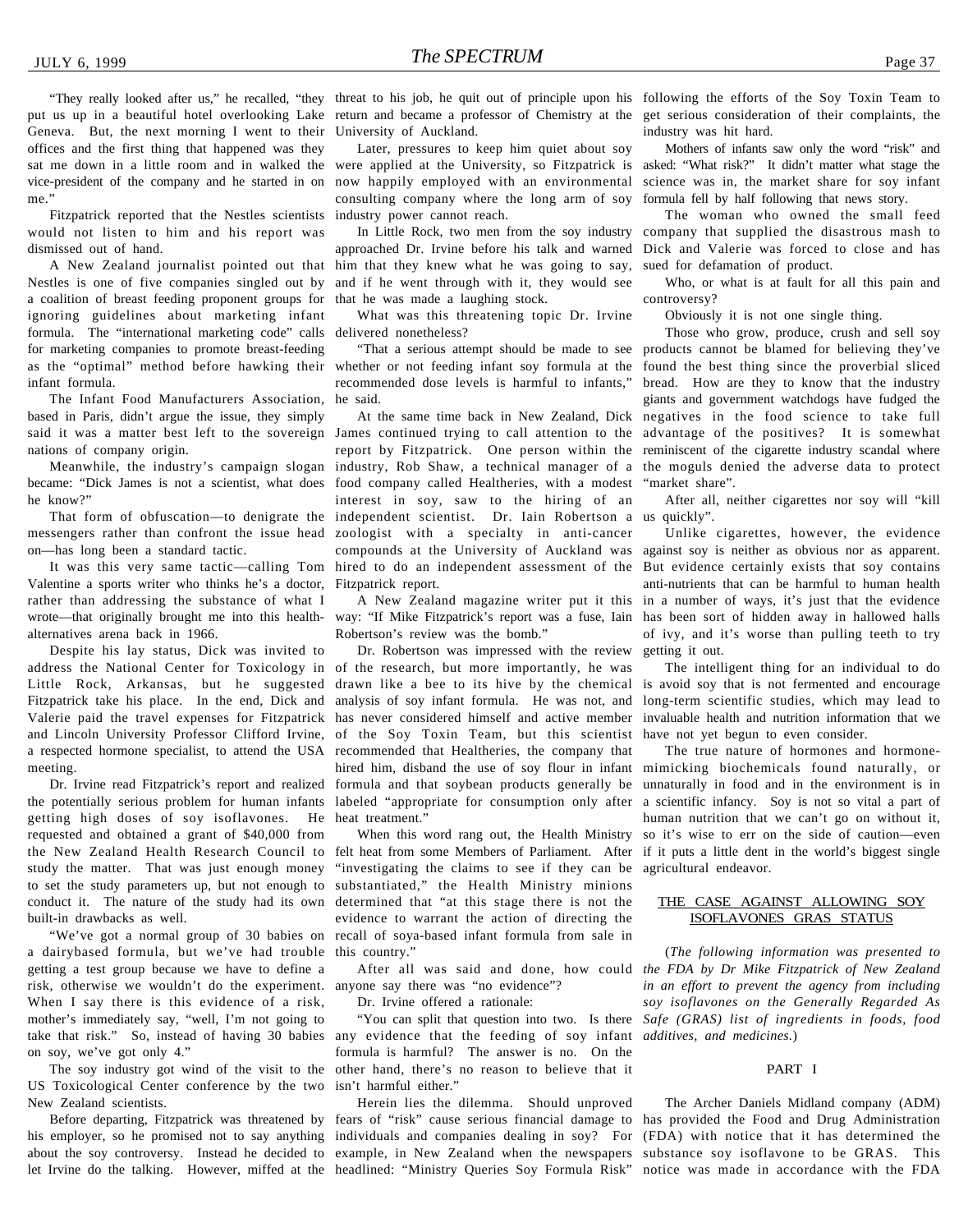specific dietary applications." correctly, the soy isoflavones, should not be impossible to know with certainty whether *Glycine* granted GRAS status. In fact, given the current *soya* contained isoflavones. It is well established state of knowledge in the body of scientific that *Glycine max is*, compositionally, quite <u>formula receives the estrogenic equivalent of at</u> literature, it would make more sense, in terms of different from *Glycine soya.* For example, least five birth-control pills per day [*emphasis* risk assessment, to prohibit the addition of soy *Glycine max* contains about 21% oil compared *mine*]. By contrast, almost no phytoestrogens isoflavones to foods. Further, manufacturers with 9.8% oil in Glycine soya, and *Glycine max* have been detected in dairy-based infant formula should act to minimize the exposure of the human also contains more protein (3). This is quite or in human milk, even when the mother and animal populations to these compounds that expected because Glycine max has been cultivated appear to occur in all foods that contain soy protein. This opinion is based on my understanding of the scientific literature on soy *the soybean plant in fields around the world today* isoflavones and some experience as a researcher in this field.

and have found that, as a scientific document, it is seriously lacking. Firstly, the document *Glycine max* produce phytoestrogens such as the of soy product on the hormonal development of contains several important factual errors. Some of soy isoflavones as a defense mechanism in the infant, both male and female? these errors are so blatant that it caused me to response to pests (5). Increased disease resistance reflect on ADM's moral and legal obligation to present an accurate case to the FDA. Secondly, it is quite conceivable that this goal has served I noted that the references cited in the ADM document frequently misrepresented, and sometimes bore no relation to the conclusions made by the authors cited. Thirdly, the ADM document does not present the full body of current scientific evidence regarding soy isoflavones. Several notable omissions exist in relation to the potential for soy isoflavones to cause breast cancer and thyroid disease. Finally, many of the conclusions reached in the ADM document are not based on factual evidence and logic, but rather on assumption and belief. As such the ADM document does not represent good science. These scientific deficiencies in the ADM document, and counter arguments are detailed in the second section of this report.

In order to prove GRAS status of soy isoflavones it is critical for ADM to demonstrate that soy isoflavones have enjoyed a long and safe history of use. Hence, ADM claims that "these isoflavone components...have been consumed by millions of humans for over two thousand years..." However, this claim is not based on fact and neither is there any evidence provided to substantiate the claim.

for thousands of years has become quite common in isoflavone scientific literature, however, it is no more than an assumption and appears based on the general perception that historical soybean consumption was widespread in Asia.

Although soybean products have been consumed in some parts of Asia for many hundreds of years (1), they did not form a significant part of the diet (2). Also, the traditional isoflavones that: "no toxic effects at normal DDT) may cause early sexual development in soybean was quite different from the soybean as dietary levels" were correct, which they are not, girls. It is not unreasonable to conclude that we know it today. *Glycine soya*, the wild this does not provide evidence that soy products huge amounts of female hormones from infant soybean, is found in northern, northeastern and are safe. This is because the potential harmful formula could have similar effects. The central China, adjacent areas of the former USSR, effects of soy isoflavones have never been consequences are tragic. Young girls with mature Korea, Taiwan and Japan. *Glycine soya is* the thoroughly investigated.

proposed rule and in support, ADM has provided species of soybean that was consumed a document entitled "An information document traditionally, and is the ancestor of the modern, reviewing the safety of soy isoflavones used in cultivar, *Glycine max* (3).

## In my opinion, soy isoflavone, or more first reported about 60 years ago (4) but it is The isoflavone content of *Glycine max* was to have maximized economic potential.

I have read the ADM supporting document *manipulations in recent decades—editors.) (More than merely "cultivated" or hybridized, has been subjected to irradiation-mutation experiments going back to 1952 and genetic* in soy products can depress thyroid function,

> has been a consistent goal of soybean growers and during the first few months of life when to increase the levels of isoflavones and other adult male. During this period, the infant is naturally occurring toxins in *Glycine max*.

It is also well established that different cultivars of *Glycine max* can contain widely variable levels of isoflavones (6). If this is so, then it is not implausible that the traditional Asian soybean, *Glycine soya,* contained quite low levels of isoflavones, or perhaps none at all.

Therefore, a counter argument to the ADM claim of long and safe use could be that isoflavones have entered the human food chain only in relatively recent times. It has been the cultivation of *Glycine max* coupled with mass production technology and incorporation of soy protein into numerous foods that has resulted in boys whose physical maturation is delayed, or these compounds being almost unavoidable in the does not occur at all, including lack of human diet. This mass exposure has only occurred in the last 30 years and it is still disabilities, especially in male children, have undetermined whether isoflavones are safe.

safe history of use because there is no evidence female hormones that could inhibit the effects of to substantiate their claim that "isoflavones have male hormones—cannot be ignored as a possible been consumed by millions of humans for over cause for these tragic developments. two thousand years".

The claim that isoflavones have been consumed relation to isoflavone toxicity and risk/benefit recent study reported in the journal *Pediatrics*. considerations has been the subject of a recently Investigators found that one percent of all girls published paper (7) by a senior scientist at the now show signs of puberty, such as breast FDA National Center for Toxicological Research, development or pubic hair, before the age of Dr. Daniel Sheehan. Sheehan is "unconvinced three; by age eight 14.7 percent of White girls that the long history of apparent safe use of soy and a whopping 48.3 percent of African-American products can provide confidence that they are indeed without risk."

#### PART II

It has also been shown that plants such as cancer of the thyroid. But, what are the effects Soy formula, which contains phytoestrogensgenistein and daidzei—also called isoflavones, is given to approximately 25% of those US children fed infant formula. It is estimated that an infant fed exclusively soy consumes soy products. A recent study found that babies fed soy-based formula had 13,000 to 22,000 times more isoflavones in their blood than babies fed milk-based formula [*emphasis mine*]. Scientists have known for years that isoflavones causing autoimmune thyroid disease and even

> Male infants undergo a "testosterone surge" testosterone levels may be as high as those of an programmed to express male characteristics after puberty, not only in the development of his sexual organs and other masculine physical traits, but also in setting patterns in the brain characteristic of male behavior. In monkeys, deficiency of male hormones impairs the development of spatial perception—normally more acute in men than in women—of learning ability and of visual discrimination tasks—such as would be required for reading. It goes without saying that future patterns of sexual orientation may also be influenced by the early hormonal environment.

In summary, ADM cannot show a, long and feeding—which floods the bloodstream with Pediatricians are noticing greater numbers of development of the sexual organs. Learning reached epidemic proportions. Soy infant

The issue of the safety of soy products in puberty much earlier than normal, according to a Even if ADM's claims in relation to soy such as PCBs and DDE (a breakdown product of As for girls, an alarming number are entering girls had one or both of these characteristics. New data indicate that environmental estrogens bodies must cope with feelings and urges that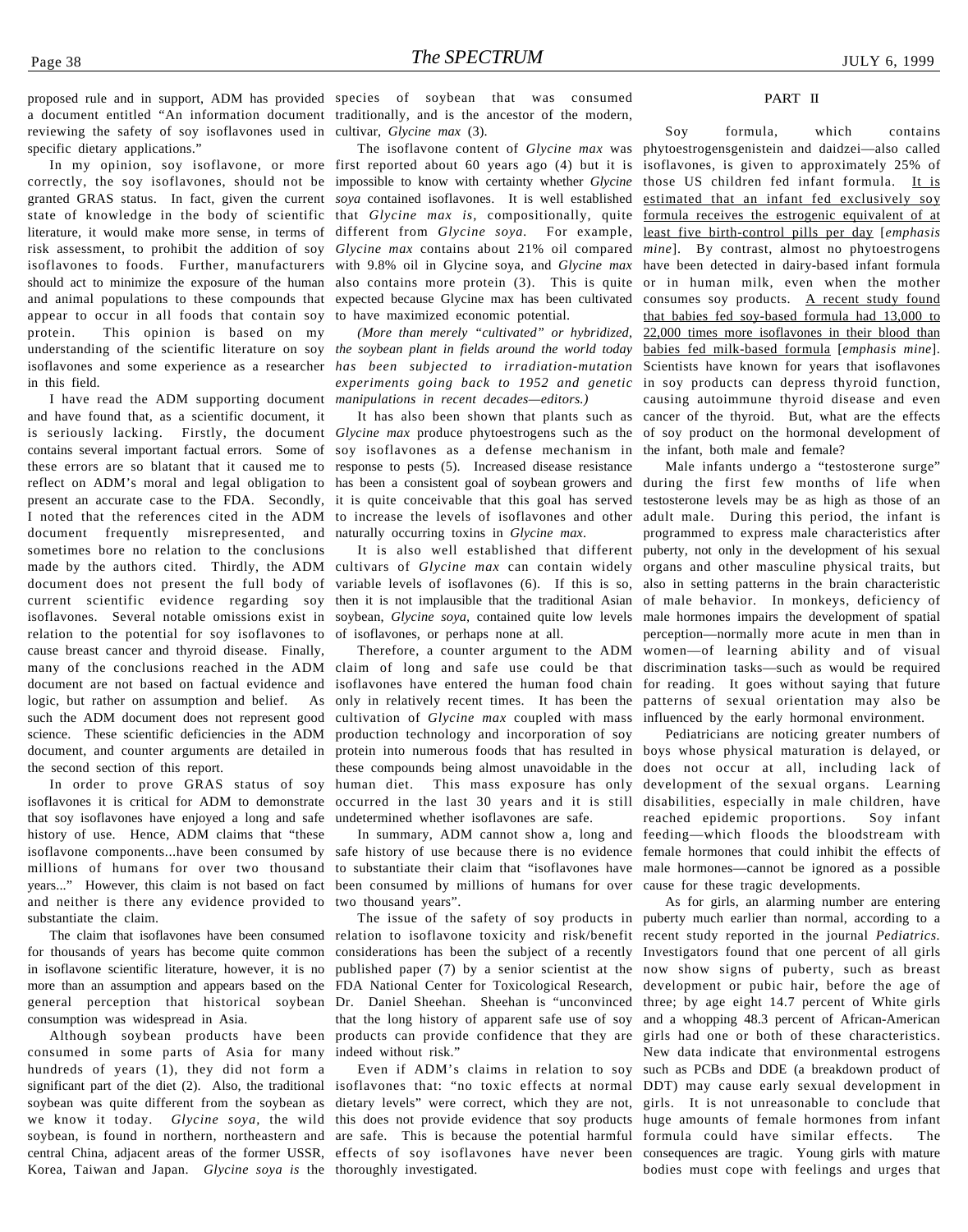And early maturation in girls is frequently a sturgeon (16) and sheep (17). harbinger for problems with the reproductive system later in life, including failure to that the "adverse effects were attributed to feeding menstruate, infertility and breast cancer.

Other problems that have been anecdotally associated with children of both sexes who were This is another example of misinformation in the mechanism by which soy isoflavones affect fed soy-based formula include extreme emotional ADM document. In fact, it is generally accepted behavior, asthma, immune system problems, that sheep metabolize formononetin to the soy pituitary insufficiency, thyroid disorders and isoflavone daidzein. Daidzein is, in turn, cause of thyroid disorders in soy consumers, irritable bowel syndrome. Obviously, a well metabolized to equol, which is believed to be hence there is every indication that causes of designed study is urgently needed.

to define the acute toxicity of soy isoflavones in that if sheep were fed a diet supplemented with various experimental animals and are cited in the soy isoflavones they would, depending on dose ADM document. However, the prime concern in relation to estrogenic compounds such as the soy isoflavones is the potential for chronic endocrine 9 out of 20 young calves died when fed a soybean system and reproductive toxicity and alterations to the immune system (8) (9). As such, the harmful effects of soy isoflavones would not have been prostaglandin synthesis, gastrointestinal disorders, obvious if they did exist. A compelling example tachycardia, bronchoconstriction and death. Soy is the estrogenic drug, diethylstilbestrol (DES). isoflavones have the potential to interfere with Treatment with DES continued for over 20 years normal prostaglandin synthesis, and are, therefore, before physicians fortuitously made the association a likely explanation for this toxicity in calves. It between its use and the incidence of a rare type should be noted that in a control group of calves of malignancy in DES daughters (10).

*(Editor's note: In a recent issue of the journal Carcinogenesis [1998: 19: 1655-631 the infamous prenatal exposure to DES has now been associated with an increased incidence of reproductive cancers in animals and people.*

*apparent hormonal carry-over from generation to generation has been transmitted to "granddaughters" as well as daughters—TV)*

In the case of soy isoflavones, however, the fact that estrogenic compounds are present in soy foods has not been general knowledge to health professionals until quite recently. Therefore, any link between effect and cause is unlikely to have been made. Until more extensive epidemiological studies are undertaken with clearly identified endpoints, such as breast cancer, thyroid disease or immune system dysfunction, it must be concluded that there is no certainty that "soy isoflavones are safe at all.

ADM argues that "these isoflavone components...have been consumed by millions of humans for over two thousand years with no recorded adverse effects." Furthermore, ADM claims that "published epidemiology and feeding studies in both animals and humans indicate no toxic effects at normal dietary levels," and that "soy isoflavones, as part of a soybean based diet, are not associated with reports of adverse health effects."

It is difficult to reconcile these statements with published scientific literature which is replete with reports of adverse effects and toxicity of dietary In fact, there is mounting evidence that dietary awareness of the scientific community to the fact may increase the risk of breast cancer. that soy isoflavones were endocrine disrupters (11.)

or liver disease due to dietary intake of isoflavones (23). In fact, recent reports indicate that thyroid other xenoestrogens that the human population is

With regard to sheep toxicity, ADM claims on subterranean clover and are associated with coumestrol and the isoflavone formononetin." responsible for the type of infertility referred to and duration, develop clover disease.

In another study, it has also been reported that milk replacer (19). The authors implicated occur, under conditions of high chronic doses of "phenolic compounds" as the reason for increased isoflavones persistent inhibition of thyroid fed an ethanol extracted soybean milk replacer, only four out of 20 deaths occurred. Ethanol extraction reduced the amount of phenolics, which report by Petrakis, et al., who expressed concern would have included isoflavones in the soybean that women fed soy protein isolate have an milk replacer from 2.18% to 1.00%.

*The latest study in mice indicates that this* general to all animals" citing work by Lundh (20). ADM claims that "infertility effects are not However, this author does not even investigate inter-species differences in reproductive toxicity due to isoflavones. Rather, his work shows how different species metabolize isoflavones differently. Although not all animals become infertile after consuming soy isoflavones at normal dietary levels for restricted periods, feeding at such levels does result in profound endocrine effects in **ALL** animal species studied to date. (emphasis in original)

> ADM also claimed that "soy isoflavones have been widely consumed and are recognized to be non-toxic" citing Petrakis et al. (21) and Setchell (22). In fact, nowhere in either of these papers do the authors state that soy isoflavones are recognized as non-toxic.

> Petrakis et al. found that consumption of soy protein has a stimulatory effect on the premenopausal breast. Although Setchell et al. state that "there is no evidence to suggest that ingestion of isoflavones...has adverse effects in human beings." They acknowledge: "the potential effect that these bioactive compounds may produce...is unknown".

levels of isoflavones to animals that first raised the levels of soy isoflavones cause thyroid disease and be exposed to compounds which are increasingly It is incorrect to state that there is no evidence of harmful effects of soy isoflavones on humans.

had been observed for several animals including disorders may be attributable to feeding soy-based exposed are beyond the scope of this document.Goiter and hypothyroidism were reported in

most children are not wellequipped to handle. cheetah (12), quail (13) mice (14), rats (15), infant formula (24) (25). Further, a study on 37 adults showed that diffuse goiter and hypothyroidism appeared in half the subjects after consuming 30 grams per day of pickled, roasted soybeans for three months (26). These findings are consistent with the recently proposed thyroid hormone synthesis. (27).

There have been several studies that attempt as "clover disease" (18). There can be no doubt by the soy isoflavones. Unless diets that include It is concluded that soy isoflavones can be the goiter and hypothyroidism in infants were caused soy isoflavones are adequately supplemented with iodine, goiter will result. In this regard, Kay, et al. discuss the minimum safety iodine requirement for a soybean diet (28).

> However, even if iodine supplementation does hormone synthesis could potentially lead to thyroid cancer (27).

> With regard to breast cancer, Dees, et al., have shown that dietary concentrations of genistein may stimulate breast cells to enter the cell cycle; this finding led these authors to conclude that women should not consume soy products to prevent breast cancer (29). This work is consistent with an earlier increased incidence of epithelial hyperplasia (21).

> There is no doubt that soy isoflavones are biologically active in humans. The first report of a definitive experiment which showed this involved the consumption of 60 grams of soy protein per day for one month by pre-menopausal women (30). The soy isoflavones disrupted the menstrual cycle during, and for up to three months after, administration. With regard to this study, the ADM document claims "no adverse effects were noted", but the authors of the original paper did not state this.

> It is appreciated that there are varying opinions in the scientific community as to what constitutes toxicity. In recent times, however, there has evolved a greater understanding of endocrine disrupters and their effects. Many now view the multiplicity of effects that endocrine disrupters can induce as toxic effects (8).

> The inclusion of endocrine disrupters in human diet should not be taken lightly. With specific reference to soybased infant formula, the high soy isoflavone intake of this population group has led Dr. Sheehan to note that infants fed soy-based formula have been placed at risk in a "large, uncontrolled and basically unmonitored human infant experiment" (31). If soy isoflavones are granted GRAS status, this experiment would spread to a greater population and millions would being shown to have adverse effects.

Reproductive effects, infertility, thyroid disease infants fed soybean diets until the early 1960s isoflavones may induce when combined with Also, the synergistic effects that soy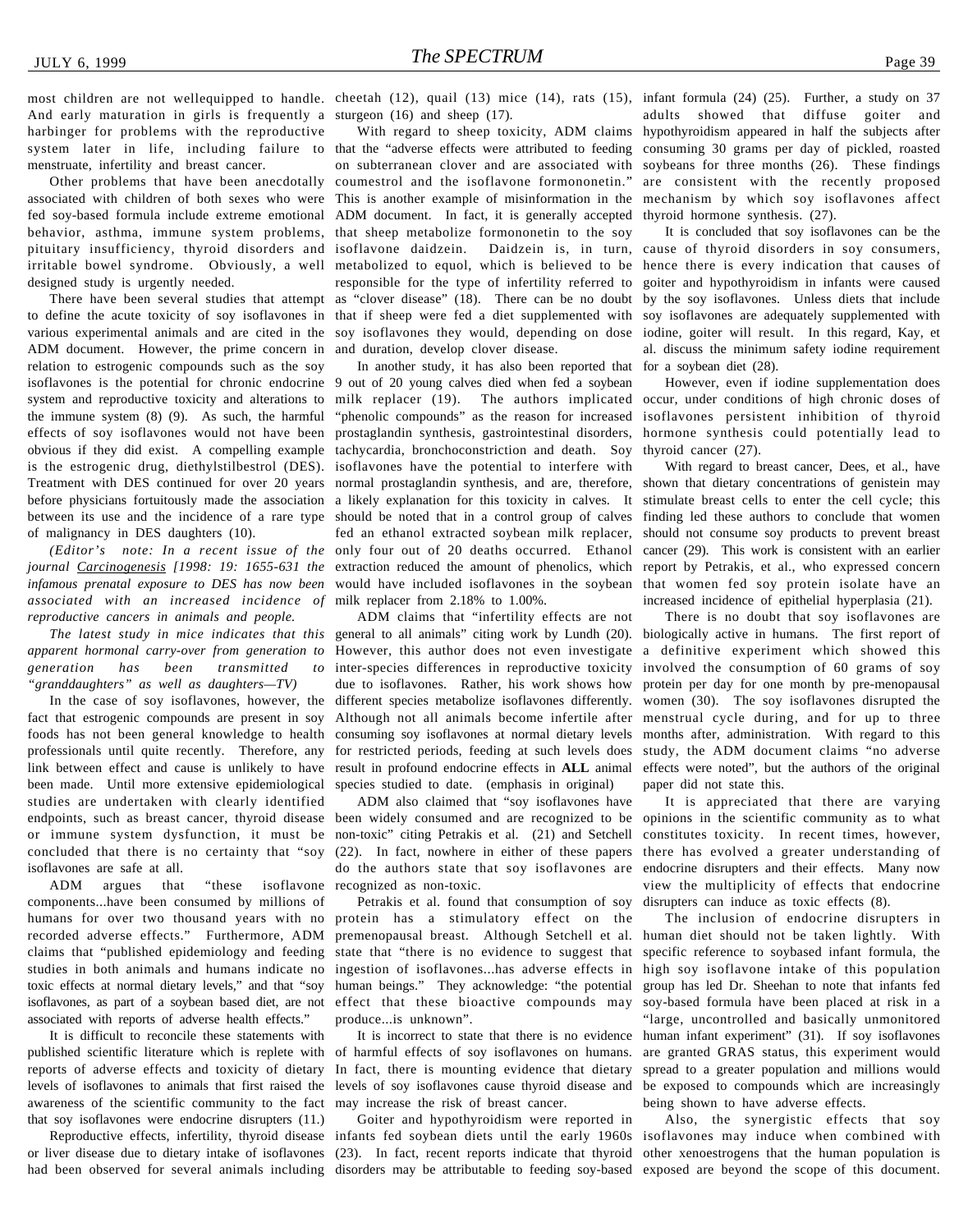<span id="page-39-0"></span>However, there is a general thesis that because of the potential for synergistic effects, human exposure to all endocrine disrupters, such as the soy isoflavones, requires urgent reduction (8).

In recent times there have been numerous claims that isoflavones prevent hormonerelated diseases such as breast cancer. Under some conditions genistein has been found to inhibit breast cancer cell growth (32). However, there is no consensus among scientists that isoflavone ingestion reduces breast cancer risk.

Recently, the UK government published a definitive review assessing the effects of phytoestrogens in the human diet (33). This study found that there was almost no evidence I am Toniose Soltec, and I come in service unto linking health benefits from food containing isoflavones to the isoflavones themselves. Similarly, in their review of phytoestrogens and western diseases, Adlercruetz and Mazur assert that any benefits from soy products are not due to isoflavones specifically. They conclude that the combination of a high phytoestrogen intake with is the greatest of the endeavors in the entire a western diet may not be beneficial (34).

ADM states that "epidemiological studies between Western and Far Eastern populations suggest that components of soybeans may contribute to important health effects." However, an epidemiological study in China has shown that high soy intake is not protective against breast cancer (35).

Based on evidence to date, it is concluded that there is little evidence for the beneficial effects of soy isoflavones. Indeed, authorities in the field do not support the ADM thesis that soy isoflavones "provide positive health maintenance benefits".

In conclusion, the recognition by ADM that soy isoflavones are GRAS is seriously flawed. The supporting document contains factual errors, misrepresents cited authors and does not present the full body of current scientific evidence. The conclusions reached in the ADM document are not based on fact. There is no evidence of a long and safe history of use, or that these isoflavone units have been consumed by humans for over two thousands years. Nor is it correct to say that "published epidemiology and feeding studies in both animals and humans indicate no toxic effects at normal dietary levels" or that "soy isoflavones, as part of a soybean-based diet are not associated with reports of adverse health effects".

Additionally, benefits of dietary intake soy isoflavones have not been proven. To the consumer, dietary soy isoflavones represent a clear risk, whereas the benefits are highly questionable. Rather than accept the soy isoflavones are GRAS, it is my opinion that regulatory agencies such as the FDA should give full attention to consumer protection and deny GRAS status to soy isoflavones.

*(Editor's note: the GRAS status has not been granted and the petition appears to be on hold. Additionally, for the sake of saving space in this issue, the references for the footnote numbers given in the text are available to serious researchers and subscribers who may simply request them. — T.V.)*

## **Soltec: Turning Clues Into Wisdom Through Insight**

#### **7/3/99 SOLTEC**

Ah, thank you for sitting with me at this time. Holy God of Light, Creator of all that is. I serve in the Pure Radiance of that Light. My position, upon how you judge truth. They do not detail it, if you will, is that of Commander of Geophysics for this Earth Transition Mission; however (and moreover) I am a servant unto the One Light of Creation—Aton—Holy God of Light, for to serve Omniverse of universes.

discuss briefly some recent Earth-shakings on your planet. There have been, just in the last day, several significant earthquakes in the Pacific Northwest region of North America. Moreover, both quakes occurred within two hours of each other. The first quake, officially a M5.7, was off the coast of Vancouver Island at 4:45 P.M. local (Pacific) time on 7/2/99; the second quake was officially called a M5.1 shaker and its epicenter was 64 miles southwest of Seattle, Washington at 6:44 P.M.

For those of you who have followed my writings over almost the past decade about the tectonic volatility of the Pacific Northwest region, these nearby quakes should come as no surprise, but rather should act as clues to the increasing stresses building on the Juan de Fuca tectonic plate, as well as upon that most important series of "dormant" volcanic avenues along the Cascade Mountain Range, including Mt. Rainier and infamous Mt. St. Helens.

Though your pseudo-scientists have called these quakes to be in the M5.1 to M5.7 range, I can tell you that these numbers are false. The forces which struck that region were more in the M6.1 to M6.3 range, and this is evidenced by the types of structural damage which occurred, and by the fact that these quakes were felt hundreds of miles from their epicenters.

For preservation of their paychecks, your socalled scientists (geologists, that is) have developed a "politically correct" way of calculating your earthquake magnitudes by doing a selective averaging of seismographic measurements from several areas and tossing out any data considered "erroneous" (especially that universes are cyclic, and you ones are simply which may be too informative and thus potentially alarming to you-the-public). Of course this provides a perfectly "legal" mechanism for the your perspective, but that is because you ones kind of under-measurements that Dr. Young have such short physical lifespans that you have describes as "the K-Mart (discount) scale of not experienced the fullness of even one of these

creative earthquake reporting" and thereby allows those ones in control to keep you-the-people in the dark about the severity of the activity going on around the globe.

Do they admit to this? Well, that depends but do admit to using certain averaging techniques. I mention this just as a reminder to you ones that partial truth is not necessarily Truth, for is it not possible to lie by the omission of certain information?

Be that as it may, firstly I would like to catastrophic, they are nevertheless important to the Though these earthquakes were not overall picture of that which is taking place upon your planet right now, and are the harbingers of much more seismic and volcanic activity in various areas on your globe.

> Those of you living in the regions of Central and Southern California have experienced some very unsettling shakings of late. These are your planet giving you some little warnings of yet greater things to come in the very near future. You who have your eyes and ears attuned to the Greater Picture, unfolding at an ever accelerating rate, already know this.

> So, I will tell you ones that it is time to pay very closing attention to everything going on around you—regardless of how insignificant and/ or trivial it may seem. For at this time, there is nothing that is happening by pure coincidence, and all things are present for the gathering of wisdom.

> No, there is nothing new in these statements, but I felt it necessary to once again remind you ones of what you should have learned by this time. These recent events come as no surprise to those who have been paying attention and have taken our words seriously. Mother Earth is as much in a cleansing mode as are all of you as the planetary frequency continues to increase. She shall achieve her renewal and you ones would be wise to respect this formidable being and appreciate how Earth changes figure in that renewal process.

> There has also been much ado about your Sun of late and the observed great increase in coronal mass ejections (solar flares) therefrom. Keep in mind, however, that all things in the passing through one of those long-term cycles.

> Everything appears to be "topsy-turvy" from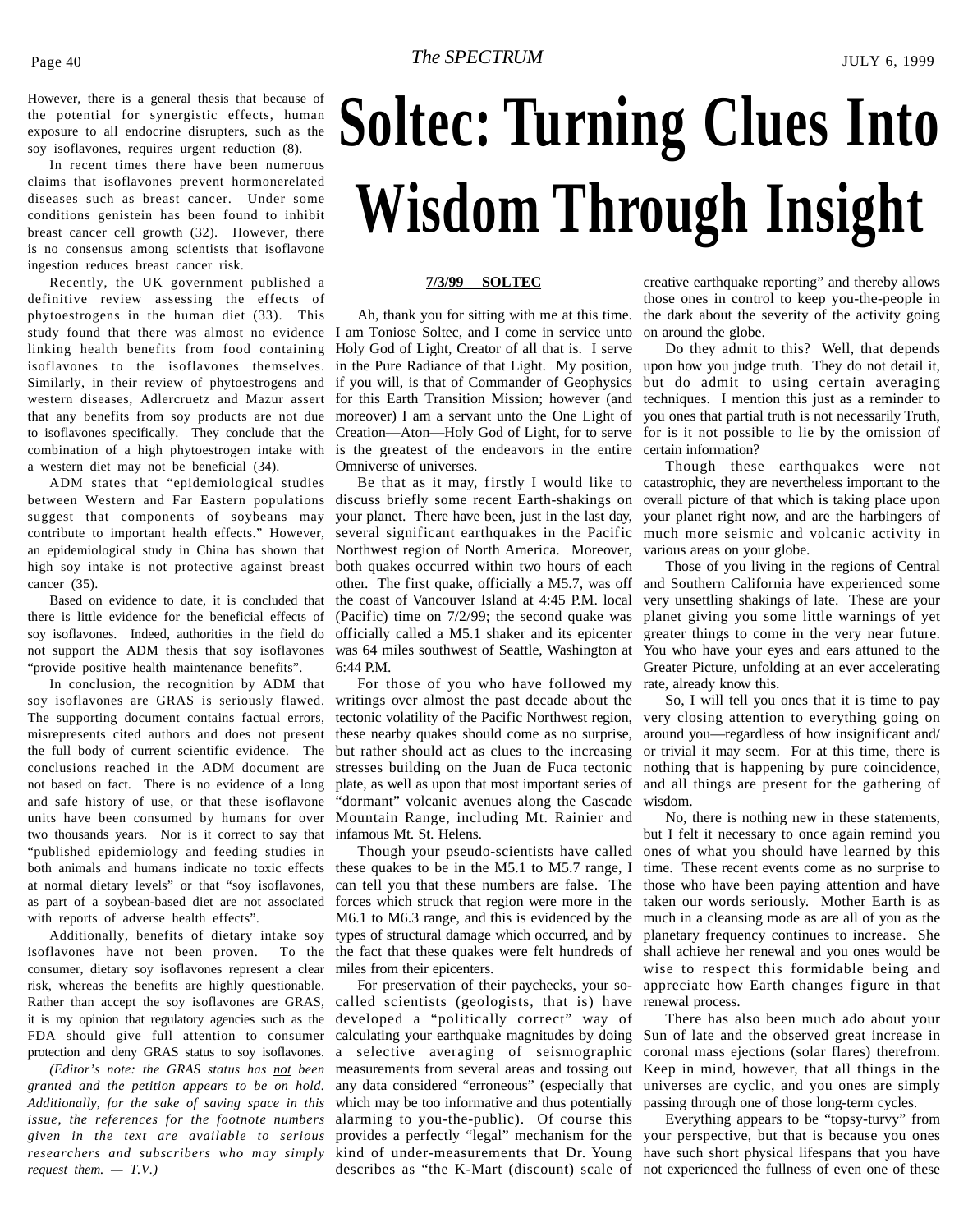reason, which lies behind that increased activity, and that is the much-maligned Photon Belt.

You hear many scientific and "psychic" ones talking about and even predicting this increased activity of your Sun. HOWEVER, NONE OF THESE SOURCES HAVE MENTIONED THE *WHY* BEHIND SUCH.

system approaches ever closer into the highfrequency environment of the Photon Belt, the Sun is being cleansed just as is Mother Earth and you ones. It is just that, in the case of your Sun, the physically observable form that the cleansing process takes is what you are observing as the increased coronal mass ejection activity and related radiation emissions.

a great infusion of Light coming upon your world? From where do you think that physical manifestation of Light energy emits?

You have begun your passage through the outer fringe of the Photon Belt, and even now you are beginning to experience great fluctuations in your planetary magnetic field. Since this encounter with the Photon Belt is a cyclic event, even your scientists have some knowledge and data showing that your planet experiences a complete reversal of its magnetic poles on a regular, cyclic basis—even if they are not yet able to measure all of these cycles accurately.

(At this time I will simply say that there is both a Great Cycle associated with your planetary system's orbit through the Photon Belt, and a much longer Grand Cycle associated with the travel of your planetary system as it crosses through the plane of your galaxy. Both of these major events can cause magnetic pole reversals, especially if they occur simultaneously!)

As you progress farther into the Photon Belt, you ones will experience even more electromagnetic anomalies and solar activity. These will eventually cause a complete going to happen to you, you need to FIRST take nullification of all magnetism for a period of time, and then there exists the possibility for a full reversal of the north-south magnetic poles. BUT IT IS A NATURAL CYCLE, CHELAS, and has been going on for as long as there has been physical universes, and will continue for as long as there continues to be physical universes.

Your planet is in the process of a transition into a higher-dimensional mode of existence. Transition is also a VERY NATURAL EVENT, and part of the Grand Cycle. Any type of transition brings with it certain "upsetting" aspects—that is, the "normal" ceases to be the standard, and everything goes into a state of flux, or change—EVERYTHING.

Is this something to become fearful over? Of course not; however, change is one of the greatest and most difficult lessons you ones are there to deal with and learn. You wonder why there are is destructive energy in motion. Is that what you exactly what is occurring. over 6 billion of you alive on your planet today, and that number only increases with every passing might say one thing, but your actions are quite the greater part has been accomplished. Every

naturally occurring cycles. Yes, there is increased day? Everyone alive on your world at this time is another thing, altogether. And just what are you activity of your star; however, there is a greater there to learn to deal with change, which is a emoting from the heart that the universe will send NATURAL LAW of the universes; but change is back to you? Is that energy constructive or having to face and deal with the unknown, and destructive? that creates fear.

> fear has the opposite effect—rather than creating, it destroys. Fear is the GREAT DESTROYER.

As your Sun and its encircling planetary have the need to CONTROL everything in your Fear is also that which causes you ones to lives—even that which you have NO control over. unknowns stemming from change. You figure that if you can control everything, then there will be no surprises. Therefore your egos rest in believing that having control is security, which eliminates fear.

Were you not told, just recently, that there was seize that control from you, and so you changes taking place. Are you fearful and Yet, something *always* seems to happen to continually find selves in a perpetual state of trying to take control. So you live in a constant state of fear, and thus end up greatly limiting the part of the Great Planetary Transition in quality and range of your options and the richness progress—a Transition you came here to of your life experiences, and sometimes even destroying everything in your paths.

> understand and KNOW that fear is at the very base of it all, then you have made a giant step in a state of making many changes. It is, forward. Yet, most of you are going around however, up to YOU how you will handle these claiming you are afraid of nothing.

Nothing could be farther from the truth, for every one of you on Earth this day are afraid of something, and the greatest fear you have comes in the form of the unknown.

playing the "what if " game and speculating on all the different scenarios that might come about. And what always happens? Without a doubt, most times, none of the scenarios you played out in your mind come to pass. Life throws you a curve ball, and then you sit around and mope about it because it's "out of your control" once again.

Before you can take total control of what's control over how you react to what has already occurred. How much and what kinds of energy do you end up emoting by your various reactions to situations? When something happens that you "had no control over", do you go around worrying and fretting for hours or days and complaining to everyone around you? How long does it take you, then, to get on with dealing with the situation?

You say: "But it just blind-sided me." Well, that may indeed be the case, but is your fretting, worrying and/or complaining going to change one thing about that which has happened? I think not. Rather, you would be better off to face-up to and deal with the problem, instead of wasting time in worry, complaint, and denial, which are all fearbased emotions and reactions.

want to create for self? You see, your words

Fear, however, creates NOTHING. In fact, consider a pretty nasty blow. You can either Okay, so life may have dealt what you wallow in it and complain and blame others for your situation, or you can pick your ownselves up and DEAL WITH IT.

What you are trying to do is eliminate the how have you dealt with them? Are you going Many of you have been experiencing some pretty unpleasant things of late. So I ask you: about complaining, worrying, and blaming someone or something, or are you picking yourselves up and working on a resolution?

> Remember: Destruction or Creation? The choice is up to you!

> The same thing is true about the Earth looking for someone or something to blame, or are you paying attention and realizing that it is all experience and participate in?

Once you have reached the point where you events in weather, volcanos, and earthquakes. And, Earth changes are much more than just Everything upon the Earth—people included—is changes, for YOU are one of the components changing as well, and how you handle your "part in the play" will have a great effect upon your own change, or transition.

Most of you spend the better part of your lives that what was, is no more. That is because For many years now, I have been telling you everything around you is in a state of change and transition. We of the Higher Realms have also been telling you that whether or not you are ready and accepting, your world is going to change. You are now in the thick of it, and Graduation Day is very near! Let me ask you: will you receive your diploma, or will you be required to return to school for more studies?

Many of you have been in the middle of a great sorting process since the start of your current calendar year. The process has been difficult and quite painful for many, but I will remind you that the process is also very necessary and must take place before the completion of the transition.

And, as we already know, anything fear-based hanging himself. And, as you can see, that is Perhaps many of you believe that we should have stepped in much sooner; however, understand that we cannot directly interfere with your lives. We can but guide you ones and offer suggestions. It was most necessary to allow things to play themselves out until a point of "critical mass" (awareness) had been achieved that is, it had to reach such a point that most of you ones could no longer ignore what was taking place. And, as always, give the Adversary enough rope, and sooner or later he will end up

No, the sorting process is not yet over, though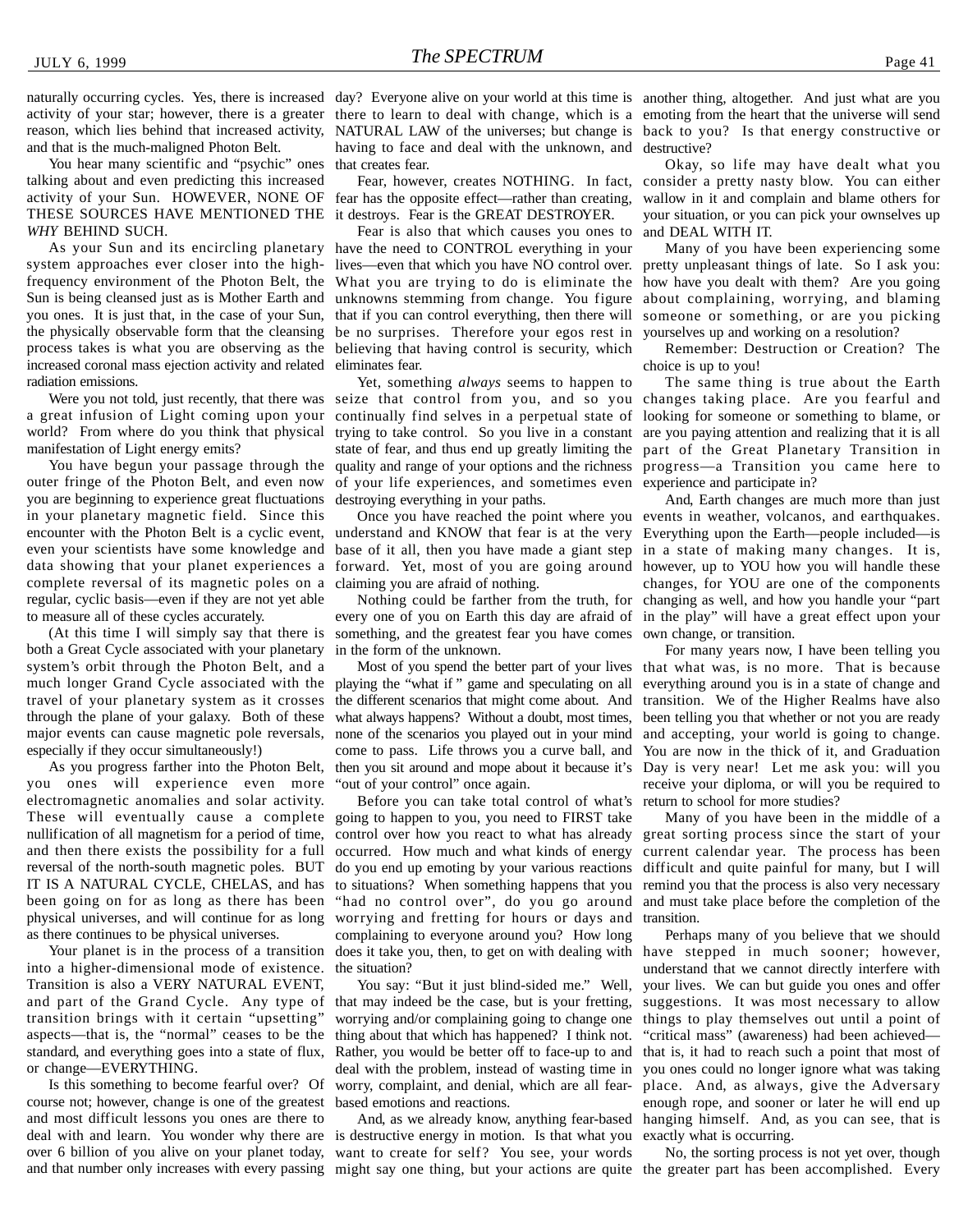<span id="page-41-0"></span>day that passes you are becoming more aware of the true color of the Adversary, and you are becoming quite good at the recognition of his "signature" and tricks.

There is no teacher quite like experience, is there? And that, chelas, is the sum total of why you are precisely where you are right now— EXPERIENCE!

Let us draw this to a close for now. It has

been some time since we last sat together, and it has indeed been a pleasure and an honor. Thank you, each of you, for the part you are playing in this Great Plan of Creator. I leave you with Love and with Light. Keep in mind that we are always as near as your call.

I am Ceres Anthonious "Toniose" Soltec, in service unto Holy God of Light.

Salu.

## **Sananda: True Abundance Comes From Walking The Spiritual Path**

#### **7/3/99 ESU "JESUS" SANANDA**

Good evening, child. I am Esu Sananda, known also as Jesus of Nazareth, and to those native to the Americas, the Pale Prophet and other names. I come in Light and Love and on behalf of my Father, Holy God of Light. Thank you for your attention.

"I am come that you might have life and have it more abundantly." Did I speak these words? Yes, indeed I did. What do they mean? Well, it has nothing to do with money and material possessions, but it has everything to do with spiritual abundance.

folly and emptiness. Yes, money does seem to be a necessity in your world. But, to chase after it while allowing one's own spiritual health to suffer, is as fool-hearted as chasing after the pot of gold at the end of the rainbow. You will come up just as empty-handed.

*All that is abundance is not measured in sums of money, stacks of gold, or hoards of material things. Abundance is measured by the fullness of you heart and your spirit, and it is not achieved by the ways and means your world has to offer. It can only be achieved by living your lives based upon Godly principles.*

You ones are learning to recognize what "walking the spiritual path" is all about. Some may be finding it a difficult road. Though it is intended to be challenging, it need not be difficult. The third-dimensional physical plane is an instrumental part of this challenging growth experience. You all are on a spiritual path—each at different levels of understanding and progress.

environment. This is to say there will be great the Light which is rapidly coming upon your never asks you to do that which He would not. Those who diligently seek spiritual understanding will most directly confront the potential pitfalls and challenges brought forth by the magnification and amplification provided by your third-dimensional schoolroom

diligent seekers also know of the fullness of heart and soul that this effort brings.

before you have experienced much of the same things you are experiencing, for the ways of the world—especially the darkened world in which you now live—tug in complete opposition to the ways of the spirit. You have found, while attempting to take the high road and do God's work, that you have become the whipping posts for the adversarial dark forces who are fighting engulfing you to the point you do not move to maintain control over the world.

While working day and night, with little or Without spiritual abundance, all else is but no time to attend personal lives, you are also having to fight off the slings and arrows of adversarial attacks. You have been falsely accused of theft, espionage, and a whole parade of other transgressions, and you are the recipients of much vicious name-calling. All PLAN AND IN *YOUR* PART IN THAT PLAN! these things, mind you, are done in the name of God and in supposed service unto same.

> But, as I told you several months ago, the sorting had begun, and I would begin with those who claimed to be doing my Father's work. I cleansed my Father's house of prayer once before, and I am not intimidated by these lower energies, and I shall sweep them from His house again and again and again—until they persist no more. Nothing can be hidden any more, for it is the time of revelation and fulfillment. AND SO SHALL IT BE!

> Know, however, that this confrontation is but the dark energies fighting to try and survive, for they know that defeat is imminent. When I put them on notice several months ago [*beginning in a 12/25/98 writing warning of an impending housecleaning*], I warned that things WINS! PERIOD, END OF DISCUSSION.

The darkness will simply be transmuted by

world. ALL need to go within and CAREFULLY examine, and IN TRUTH assess, their own spiritual condition, for the time grows very short indeed.

Neither I, nor my Father, wish that any should perish from the fullness of experiencing in these grand days of a major planetary transition, but free will dictates that each of you must choose for yourselves. Those whose choice is to continue down the darkened path shall find themselves "relocated" to conditions which will allow them to repeat this same lesson again and again, until such time as they come into knowledge of the wisdom and value of Lighted behavior. It is the design of Creation everywhere.

distractions and obstacles to face. But the upon us, and we shall be there to guide and Even though you who have bravely moved forward with this new newspaper called *The SPECTRUM* find yourselves in conditions of such opposition and under such persecution, know that we of the Higher Realms are with you day and night, and you have but to call assist at every turn.

 Those who have gone down this path darkness, and you ones know it deep within There is a Grand Light at the end of this yourselves. It is just a little difficult to see it when you are so in the thick of the battle.

> I urge you ones, however, to not be so caught up in the details (especially the distractions purposely thrown in your path to lure you off course) that you miss the Greater Plan. Details are important, but you must guard against them forward.

> There are great and glorious days just ahead, and all you need do is but step over the threshold. Fear not, and take the step of faith, for in so doing, you shall be stepping into that grand and glorious Light. THIS IS NOT PIE-IN-THE-SKY, DEAR ONES; IT IS FAITH IN GOD'S

> Remember how when it is the darkest, then dawn is just ahead. Pay no mind to those who are attacking you, and pay no mind to their deceiving ways, for the one they follow is the father of all lies, and master of deceit and darkness. All that has been done, and all that is being done by the Adversary, is being exposed, and neither the lies nor The Truth can be hidden any more.

> Love and Light *does* conquer all, and you ones need to remember this. When your enemies come against you, rather than react out of anger and the desire to get even, it would serve you better to merely return to them Love and Light. These are the most powerful forces in the universes, and even the strength of darkness can not stand against them.

would heat up, and here you are. Yet, let it be taught or told, forgiveness is Godly, and God known throughout all the world that GOD forgives ALL who truly repent. Make no And contrary to what you may have been mistake, and see that you are not misled. God asks that you forgive your enemies, and God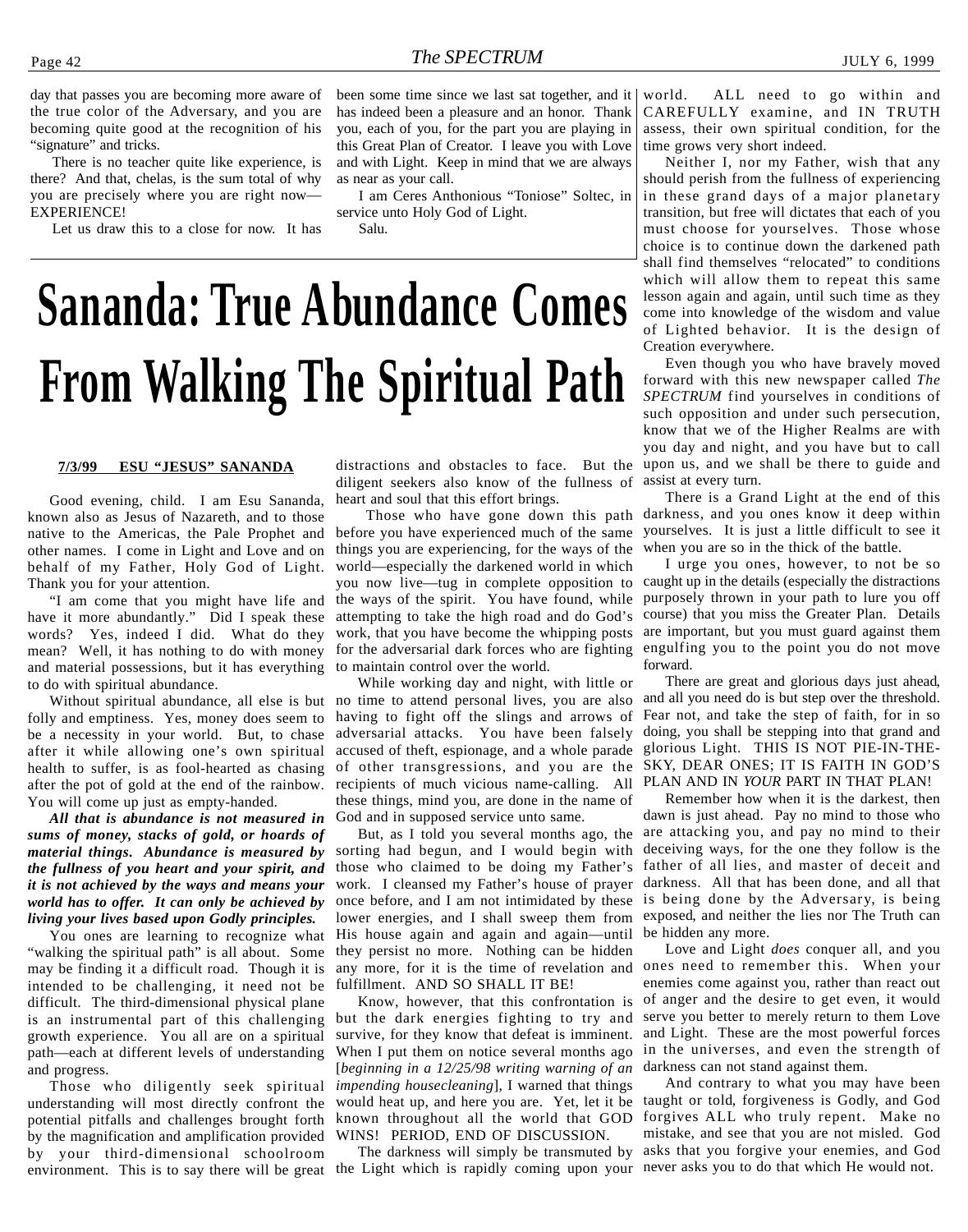<span id="page-42-0"></span>So, to those who say there shall be no forgiveness and you are not welcome aboard my ship, I say unto you that you speak with the tongue of Satan. I shall welcome aboard my ship whomever I please, and I shall not have the likes of Satan, nor his mouthpieces, tell me otherwise. Selah.

Now, let us get on with the final chapters of this transitionary process. I know that you ones are weary and it can be difficult to maintain the faith necessary to proceed forward daily. But

know that we are always with you, and you need only call upon us and we shall respond immediately to your call.

I AM SANANDA, ONE WITH THE LIGHT OF MY FATHER, HOLY GOD OF LIGHT. I AM COME THAT YOU MAY HAVE LIFE. BLESS THEE AND THANK YOU FOR YOUR TIME. WE ARE HONORED BY YOUR SERVICE. GO IN PEACE—GO IN LOVE—GO IN LIGHT. Salu.

background. They have a detailed annual calendar of events on which they perform their sacrifice rituals in line with key lunar, solar, and planetary cycles to harness that energy for their sick agenda to take complete control of Planet Earth in the very near future.

With that background, here is the full text of the communication from Arizona Wilder. I will add my comments in italics where more background may be needed for those new to these subjects.

David Icke

## *News Desk Special Report*

### **The Illuminati Millennium Rituals**

*from David Icke's web site <http:// [www.davidicke.com>. R](http://www.davidicke.com)ick Martin is efforting to track down and conduct an in-depth interview with David for our next issue of* The SPECTRUM *which will cover a wide range of topics including his new, blockbuster book,* THE BIGGEST SECRET: The Book That Will Change The World.

#### **DAVID ICKE & ARIZONA WILDER**

Updated June 9th 1999. VERY IMPORTANT—PLEASE READ.



#### ARIZONA WILDER

Arizona Wilder conducted human sacrifice rituals for the Illuminati elite for decades. These included the British Royal Family, George Bush, Henry Kissinger, and a stream of world famous names revealed in *THE BIGGEST SECRET* and the video, *Revelations Of A Mother Goddess*, available through this websit[e <http://www.davidicke.com>.](http://www.davidicke.com)

Since she escaped from her mind-controlled confinement, she has dedicated herself to exposing what is happening. I received this letter from her dated May 25, 1999 in which she details the key points in the Illuminati ritual programme running up to the Millennium.

I should emphasize a few things for those who have not read *THE BIGGEST SECRET*. The Illuminati, the clique which control the direction of

*Editor's note: The following information is* the world, are genetic hybrids, the result of interbreeding between a reptilian extraterrestrial race and humanity many thousands of years ago. The centre of power is not even in this dimension—it is in the lower fourth dimension, the lower astral as many people call it, the traditional home for the "demons" of folklore and myth. These fourthdimensional reptilian entities work through these hybrid bloodlines because they have a vibrational compatibility with each other.

> This is why the European royal and aristocratic families have interbred so obsessively, as do the socalled Eastern Establishment families of the United States which produce the leaders of America. Every presidential election since and including George Washington in 1789 has been won by the candidate with the most European royal genes. Of the 42 presidents to Bill Clinton, 33 have been genetically *Egyptian legends of Osiris (the father), Horus* related to two people, Alfred the Great, King of England, and Charlemagne, the most famous monarch of what we now call France. It is the same wherever you look in the positions of power they are the same tribe!

As well as an obsession with interbreeding with each other to preserve their genetic structure, the Illuminati are also obsessed with symbolism and ritual. Interestingly, conventional science has documented that the reptilian part of the human brain (the R complex as they call it) is the source of the following behavior traits: An obsession with ritual, cold blooded behavior, territorialism "this belongs to me", and an obsession with top-down hierarchical structures. This sums up the Illuminati mentality perfectly and it goes that if you have more of that R complex, or that it is activated more than normal, you will manifest these traits far more profoundly.

But their ritual is not just for ceremonial purposes or gratuitous horror. The rituals are designed to rewire the energy fields and grids of the planet and therefore to fundamentally affect human consciousness. The rituals these bloodlines performed in the ancient world are the same as they

David - This information needs to go out to everyone as fast as possible.

\* \* \*

The Illuminati are conducting a ritual to be held at the Great Pyramid at Giza in Egypt, on August 11, 12, and 13, 1999. (Specifically the Mothers of Darkness—the top conductors of rituals—will officiate.) This ritual is "The Rite to Open the Passage" (the Eye of Horus). This will open the passage for lower fourth dimensional energy to be directed into the leylines of the Earth. This will (*is designed to*) also close the 3rd eye (consciousness) of all on this planet that oppose the Illuminati. It will further (*is designed to*) shut down the other people who are not actively aware or opposing the Illuminati but feel uneasy about what is going on and cannot figure out why.

The solar eclipse which is to take place on August 11 (over the key Earth power centre of Cornwall, England) will also have a "Grand Square" which makes it extremely powerful. This eclipse is the beginning of a six-month period in which there will be much activity of significance that pinnacles in The Rite of Establishment of the Age of Horus (Osiris reborn) at the Millennium.

*This symbolism relates to the ancient (the son), and Isis (the virgin mother), which later became the basis for the Jesus stories also. The New World Order, the takeover of the planet via the establishment of a world government, world army (NATO), world central bank and currency, and a microchipped population, is known by the Illuminati as "The Age of Horus". The symbolism of the murder of a pregnant Diana, Princess of Wales, with the Egyptian Dodi Fayed, relates to the arrival of "The Age of Horus". (See* THE BIGGEST SECRET.)

This "Age of Horus" ritual will be held on December 31st from 12am to 3am at the Great Pyramid, at which time the top of the pyramid will be capped with gold and crystal. (*George Bush has long been on the guest list of the Millennium "Celebrations" at Giza***.**)Etched in the crystal will be the Eye of Horus on all four sides. (*This relates to the All-Seeing Eye symbol on the dollar bill and the reverse of the Great Seal of the United States.*)They will finalize this period of six months on January 31/February 1 and start "preparing the ground for the sowing of their seeds".

do now. See *THE BIGGEST SECRET* for the by the way ends with the day of Hecate (*one of* Preceding the August 11 through 13 ritual, which